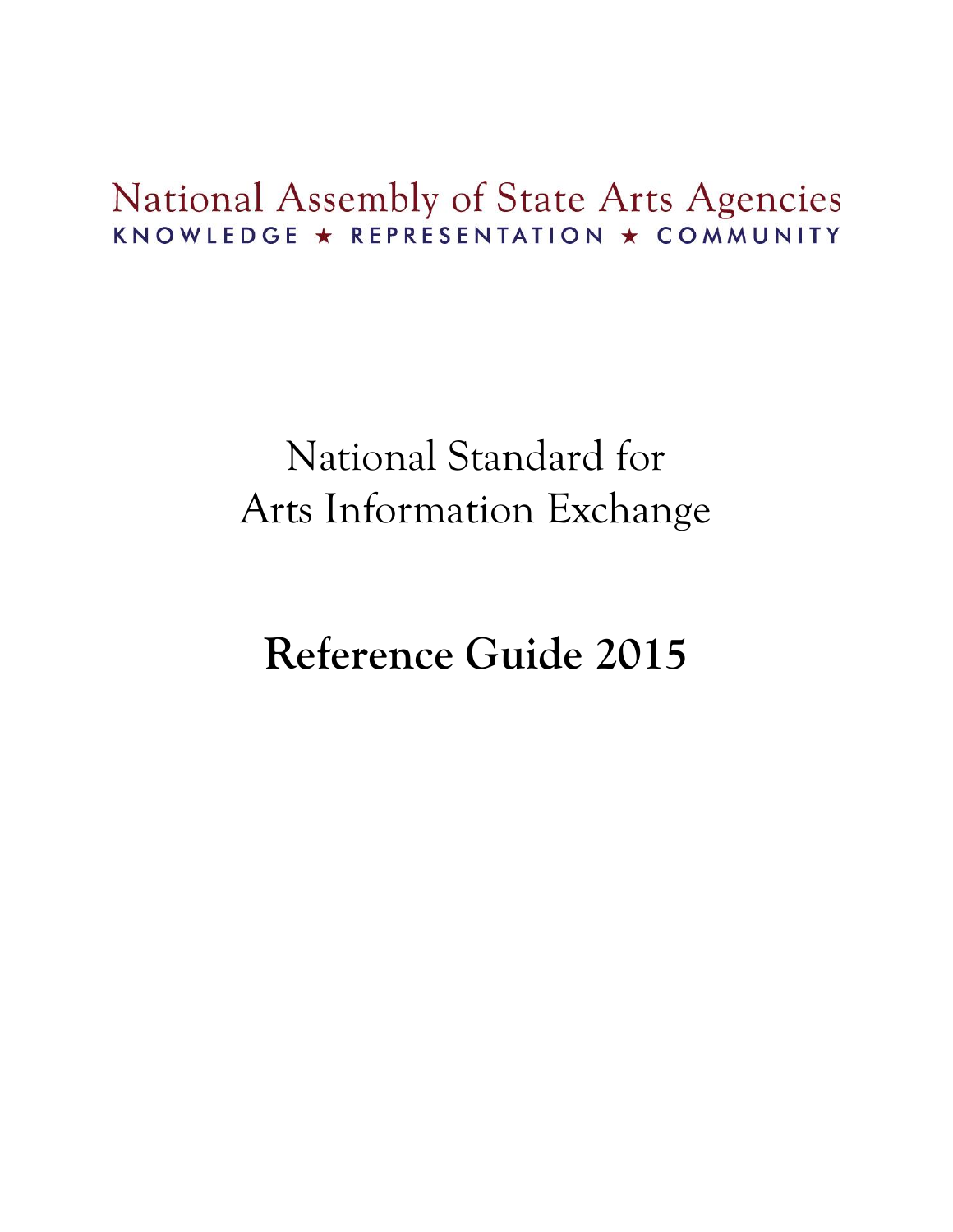The National Assembly of State Arts Agencies (NASAA) is the membership organization that serves the nation's state and jurisdictional arts agencies. NASAA provides authoritative research, policy representation and networking services designed to strengthen state arts agencies and advance the arts as a public benefit to communities and citizens across America.

The National Endowment for the Arts is an independent federal agency that funds, promotes, and strengthens the creative capacity of our communities by providing all Americans with diverse opportunities for arts participation.



KNOWLEDGE ★ REPRESENTATION ★ COMMUNITY





#### **National Standard for Arts Information Exchange**

Copyright © 1981, 1985, 1991, 2003 and 2015 by the National Assembly of State Arts Agencies.

This guide may be reproduced by nonprofit organizations and public agencies when implementing the National Standard for Arts Information Exchange or conducting research. Commercial use or reproduction of this material without permission from NASAA is prohibited.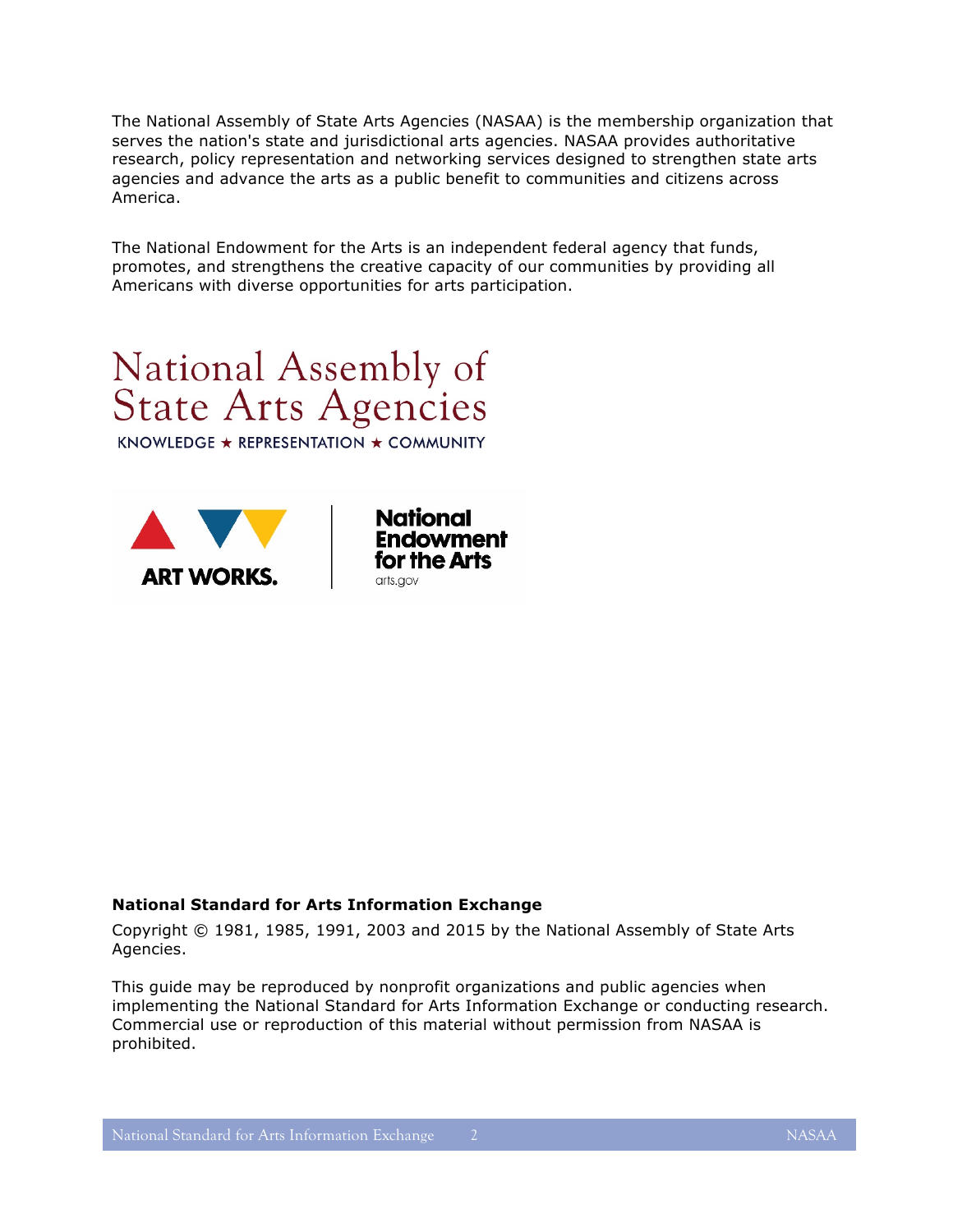# CONTENTS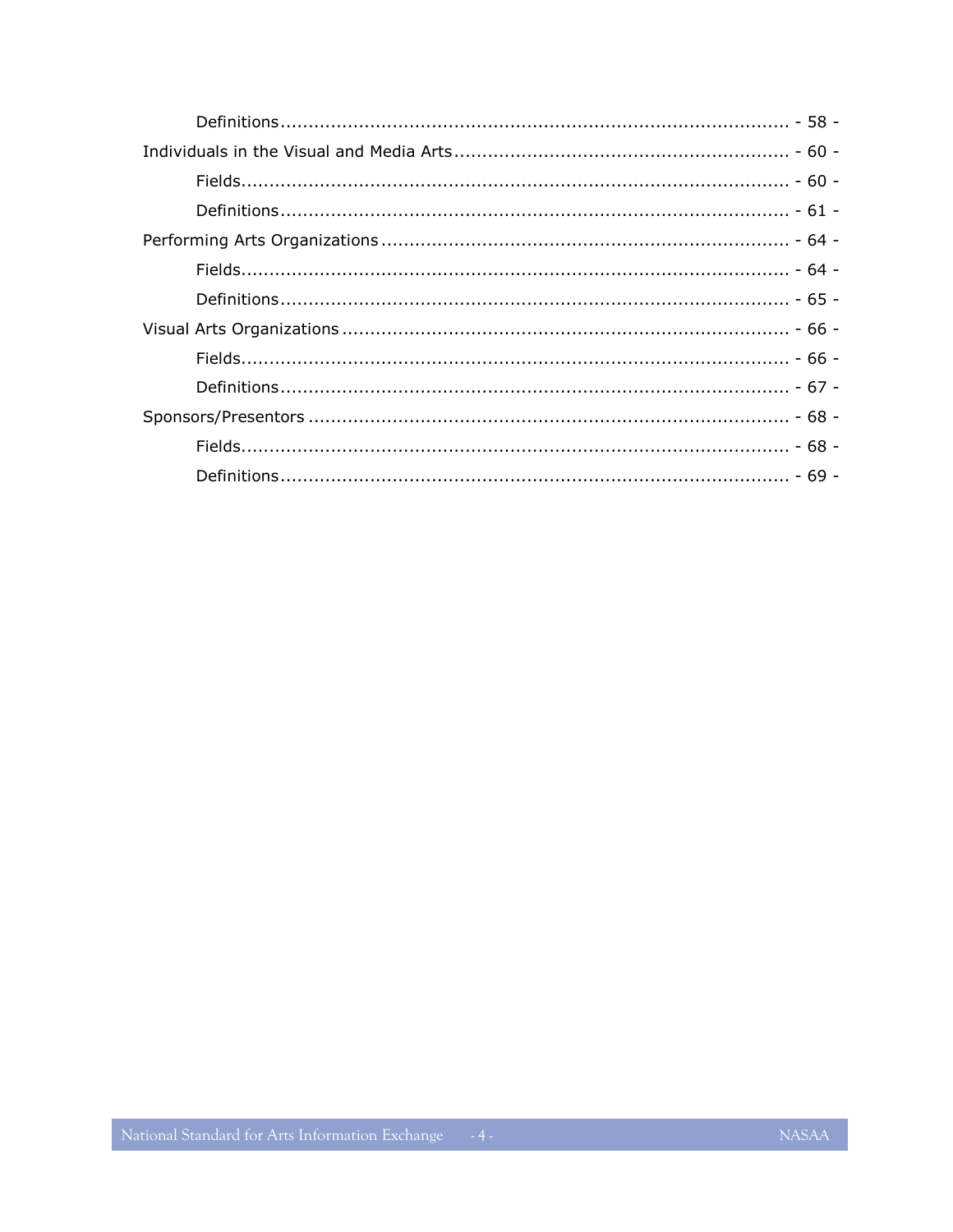# <span id="page-4-0"></span>**INTRODUCTION**

The National Standard for Arts Information Exchange (a.k.a. "the Standard") is a taxonomy of data fields for use in the arts as a means to collect and analyze compatible information about constituents, projects, activities and resources. The Standard recommends database fields that are valuable to collect and offers specific terms, definitions and guidelines for formatting the data. Used by the country's 56 state arts agencies, six regional arts organizations and the National Endowment for the Arts, the Standard enables aggregation and analysis of important arts information that would otherwise be reported inconsistently across agencies, thus making possible nationally comparable data on publicly supported arts activities.

# <span id="page-4-1"></span>**THE ORIGINS OF THE STANDARD**

Federal, state and regional arts agencies employ a diverse array of resources, programs, policies and practices to promote public access to and participation in the arts in America. In the 1970s and 1980s, as public funding for the arts was beginning to grow, arts data collection practices were highly decentralized. As agencies identified new constituencies, expanded their funding sources and developed numerous new grant programs, individual data collection efforts were developed for the exclusive use of each unique program. As time passed and public arts agencies grew further, the problems associated with disparate information systems intensified. Answering questions about multiple programs—let alone multiple agencies—became onerous, and duplication of effort was expended on collecting basic information. Furthermore, decentralized information systems were an obstacle to the aggregation of information on a regional or national basis. The field needed to develop a system to facilitate the exchange of data in order to:

- inform policy decision making affecting the arts;
- facilitate mutual learning and benchmarking among agencies;
- support reporting to grant makers, legislators, governors and budget authorities; and
- tell the story of what public funding for the arts achieves.

The National Standard for Arts Information Exchange was developed in the 1980s to address these shared needs. The system was designed to provide a national framework that would, over time:

- produce a pool of reliable information about public arts activities in America;
- ensure the comparability and compatibility of information collected by public arts agencies;
- encourage the collection of data to inform the management, communications, accountability and analysis practices of public arts agencies; and
- guide the development of arts databases and grants management systems, at a time when such technology tools were just beginning to proliferate.

The development of the Standard was guided by the National Information Systems Project (NISP), a four-year (1979-1982) initiative of the state and regional arts agencies, the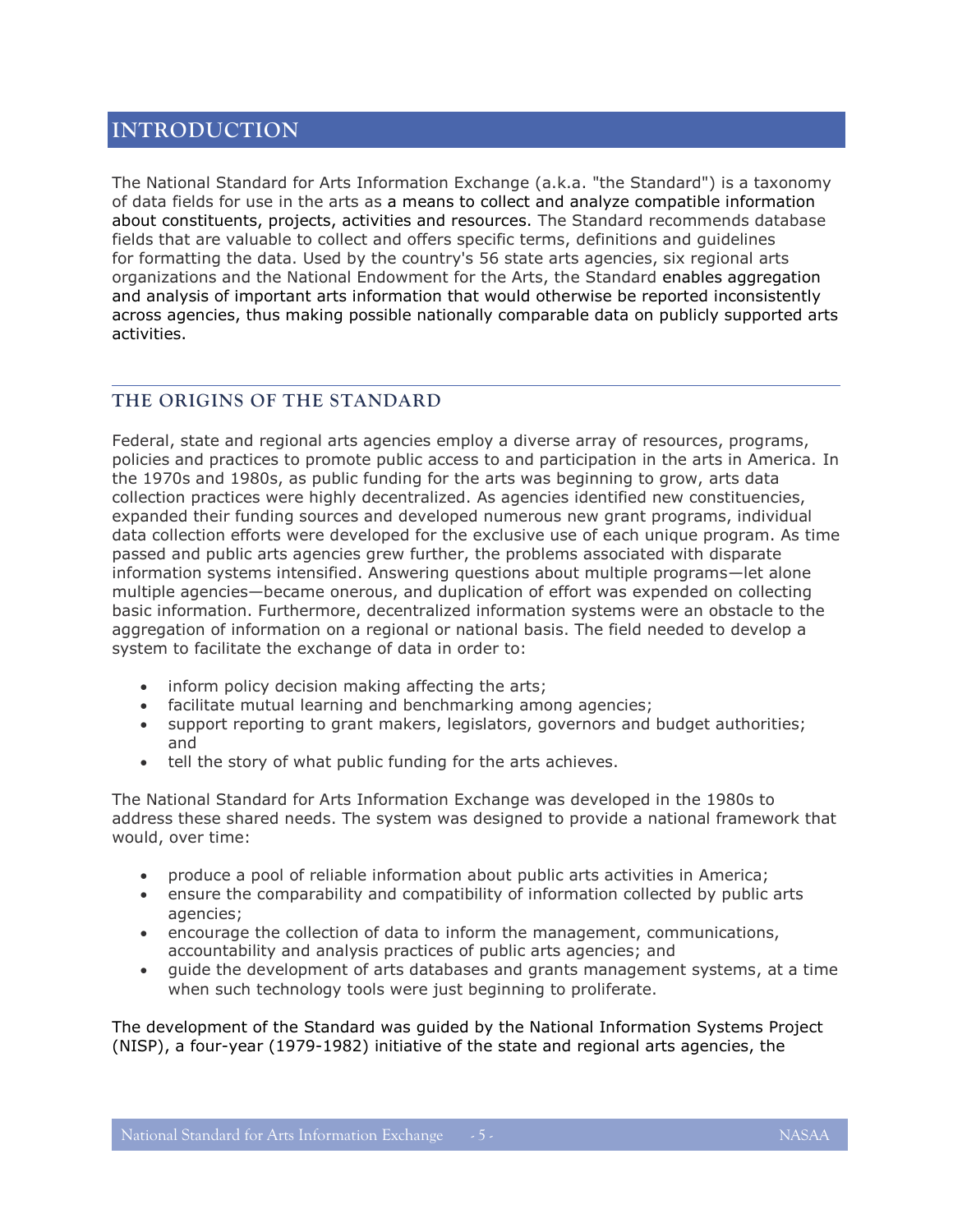National Endowment for the Arts (NEA) and the National Assembly of State Arts Agencies (NASAA). Organizers of NISP consulted with numerous stakeholders and ultimately developed the Standard to serve as a recommended template for information systems in public arts agencies.

In late 1979 and early 1980, the NEA provided an incentive for arts agencies to develop information systems based on the National Standard through NISP block grants for this purpose. In 1980, the NASAA board of directors recommended that states continue system implementation to achieve National Standard compliance by fall 1982. Concurrently, the NEA Office for Partnership developed plans to advance the collection and utilization of National Standard data by requiring its collection on final reports submitted by state arts councils and RAOs for their fiscal year 1983 federally funded grants.

Since then, the NISP recommendations have maintained much of their utility. The vision for the management of information systems pertaining to regional arts organization and state arts agency grants data and constituents data, as well as the vision for the periodic need to update these systems, have made NISP's work an enduring contribution to the field.

# <span id="page-5-0"></span>**USES OF THE STANDARD**

The National Standard is used by state arts agencies, regional arts organizations and the NEA as an important accountability, research and technology management tool. Designed to provide easy access to data that is consistent from agency to agency, information in the National Standard format can be [analyzed](http://www.nasaa-arts.org/Research/Grant-Making/index.php) to produce comparative statistics as well as information illuminating trends over time, geographic distribution of funds and investments in various artistic disciplines, type of activities, and constituencies served. Such information is actively mined by states, regions, the federal government, policy officials and scholars. Numerous components of the Standard are included in annual Final Descriptive Reports (FDRs) that each state, region and jurisdiction is required to submit to the NEA in order to receive federal Partnership Agreement funding.

#### **Management and Maintenance of the Standard**

The National Standard for Arts Information Exchange is managed by NASAA and maintained collaboratively with the National Endowment for the Arts, state arts agencies and regional arts organizations. Maintenance of the Standard is supported through cooperative agreement funds from the NEA. NASAA provides system oversight and technical assistance for National Standard users. National Standard / FDR information is reported to the NEA with a copy designated for NASAA, which maintains a comprehensive digitized repository of state and regional data from 1986 to the current day.

# <span id="page-5-1"></span>**COMPLIANCE AND CUSTOMIZATION**

To be in compliance with the National Standard, an agency's data systems should contain fields defined as Necessary in the National Standard and use National Standard specification for any Optional fields the agency is electing to gather.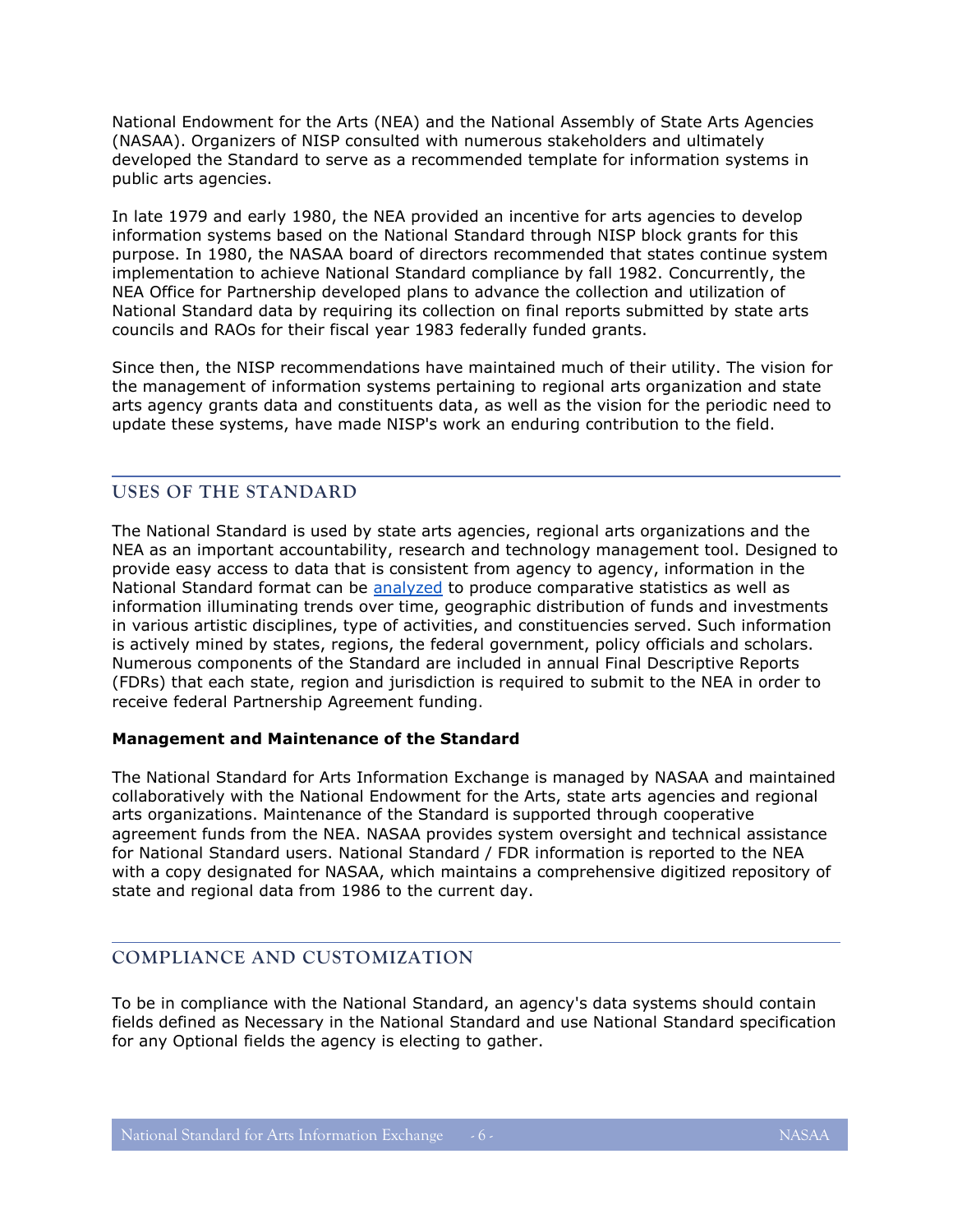Overall, the Standard defines the information that public arts agencies should be able to provide and the format needed to ensure national comparability. However, **all procedures, practices and technologies governing how information is obtained are up to each individual agency.** The originators of the Standard recognized the need for agencies to address widely varying state and federal regulations, diverse programmatic needs and evolving technologies. Therefore the Standard recommends what should be collected, but agencies using the system retain authority over the policies concerning data collection, usage, access and security.

Unless otherwise stated in the field definitions, National Standard fields and codes are firmly established to ensure compatibility and may not be modified. Agencies are permitted—and even encouraged—to develop additional complementary fields or codes customized to their specific needs if additional financial or descriptive data, while not required on a national basis, is of great value internally. The following customization guidelines apply:

- **Make the most of existing data combinations:** Do not create a new field or code to capture what may be gained by using existing codes or fields in combination with one another.
- **Do not alter the definitions of existing fields:** Do not change, remove or redefine codes that exist within the Standard. If adding a code to a preexisting list, do not duplicate an existing item. For example, an agency with grant review panels organized along arts discipline lines may have a field labeled Panel and may code each application according to which panel will consider it. This field must not, however, be used in place of the National Standard Applicant Discipline field or Project Discipline field, even if all categories are identical, since this would be replacing a Necessary field (Project Discipline) or redefining an Optional field (Applicant Discipline). So while individual arts agencies' unique needs can be addressed in their information systems, this should not be done at the expense of the standard vocabulary established by and for them all.
- **Use the existing structure:** Work within the existing coding hierarchy. (For instance, a custom discipline code for mural work should be assigned a new subcode under the existing "05-Visual Arts" series. It should not be created as a new major numeric discipline category.) When adding new numeric codes to a series, use vacant numbers beginning with 98 and work backwards, to prevent duplication of official National Standard codes that may be added in the future.

# <span id="page-6-0"></span>**SYSTEM MODULES AND COMPONENTS**

The National Standard for Arts Information Exchange comprises five interlinked system modules:

- 1. **[Constituent List System:](#page-9-0)** This module contains basic contact information for all organizations and individuals with whom an arts agency does business, with whom they wish to remain in contact and to whom the agency is accountable. Every other module in the National Standard links to this core data.
- 2. **[Mailing List System:](#page-10-0)** This module helps agencies to direct various types of information to the appropriate constituents.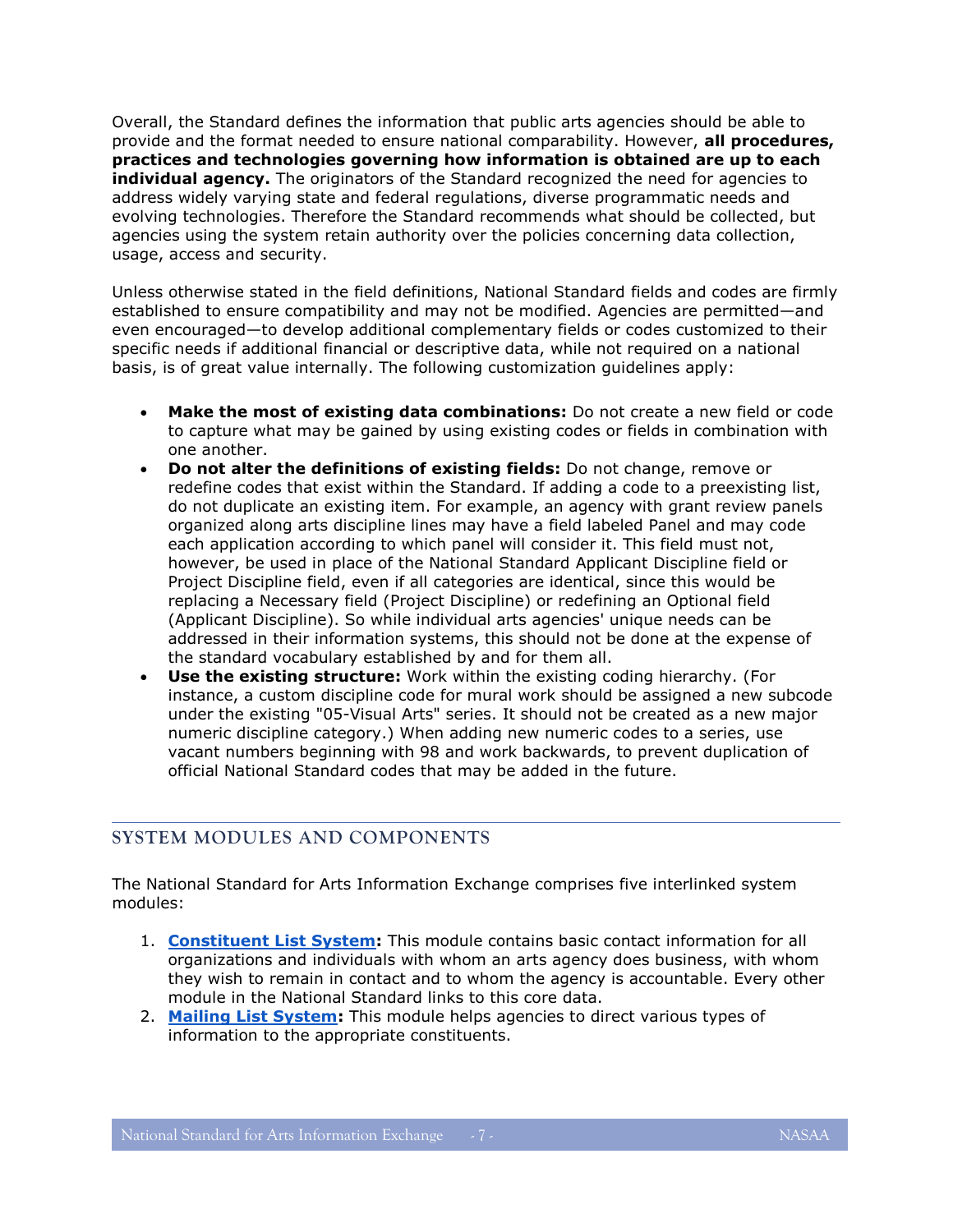- 3. **[Grants Management System:](#page-19-0)** This module includes information on all agency activities for which there is an application/award, contractual process or request-forservice process. It captures information about the request for funds, the nature of the proposed activities, and associated financial and procedural details.
- 4. **Activity [Location System:](#page-41-0)** This module captures location information in cases where areas served reach beyond the Applicant Address. The module allows for multiple activity location data to be joined with each grant record.
- 5. **[Arts Resource Directory System:](#page-42-0)** This module recommends information that is useful to collect for eight different resource directories: Exhibitions, Shows and Festivals; Performing Arts Facilities; Visual Arts Facilities; Individuals in the Performing and Literary Arts; Individuals in the Visual and Media Arts; Performing Arts Organizations; Visual Arts Organizations; Sponsors/Presentors.

All system modules are comprised of the following components: **Fields** are spaces designated for the capture of information. Most fields offer **Definitions** explaining what the field should and should not contain. Some fields are further comprised of **codes or subcodes,** i.e., a letter or number representing a specific kind of information and how it should be entered.

Each field is designated as either Necessary or Optional. **Necessary** components are those which every public arts agency should be able to provide for effective agency level information management, and/or on a national basis as part of a pool of data about public arts activities in America. **Optional** fields should be used as designed and defined in the National Standard so that they may be aggregated among those agencies that elect to include them in their systems.

**Note:** Some fields which are considered **Optional** in the National Standard might be required for submission on the NEA FDR. In such cases, agencies must collect and report on these fields.

# <span id="page-7-0"></span>**REVISIONS TO THE STANDARD**

To maintain the Standard as a useful information collection system, periodic revisions are made to reflect new conditions and patterns in the arts funding environment. The NASAA board of directors and the National Endowment for the Arts have adopted a set of policies that govern the ongoing maintenance and amendment of the Standard:

- NASAA routinely solicits and collects feedback on the usability and effectiveness of the Standard from states and regions.
- If routine feedback indicates a need for change to the Standard, a formal revision cycle is initiated, no more frequently than every four years.
- This revision process involves a thorough assessment of the ways in which the Standard does/does not meet state, regional and federal needs.
- A joint NASAA-NEA working group (comprised of representatives of states, regions, NASAA and the NEA) oversees revisions to the standard. The purpose of this working group is to recommend how the National Standard for Arts Information Exchange can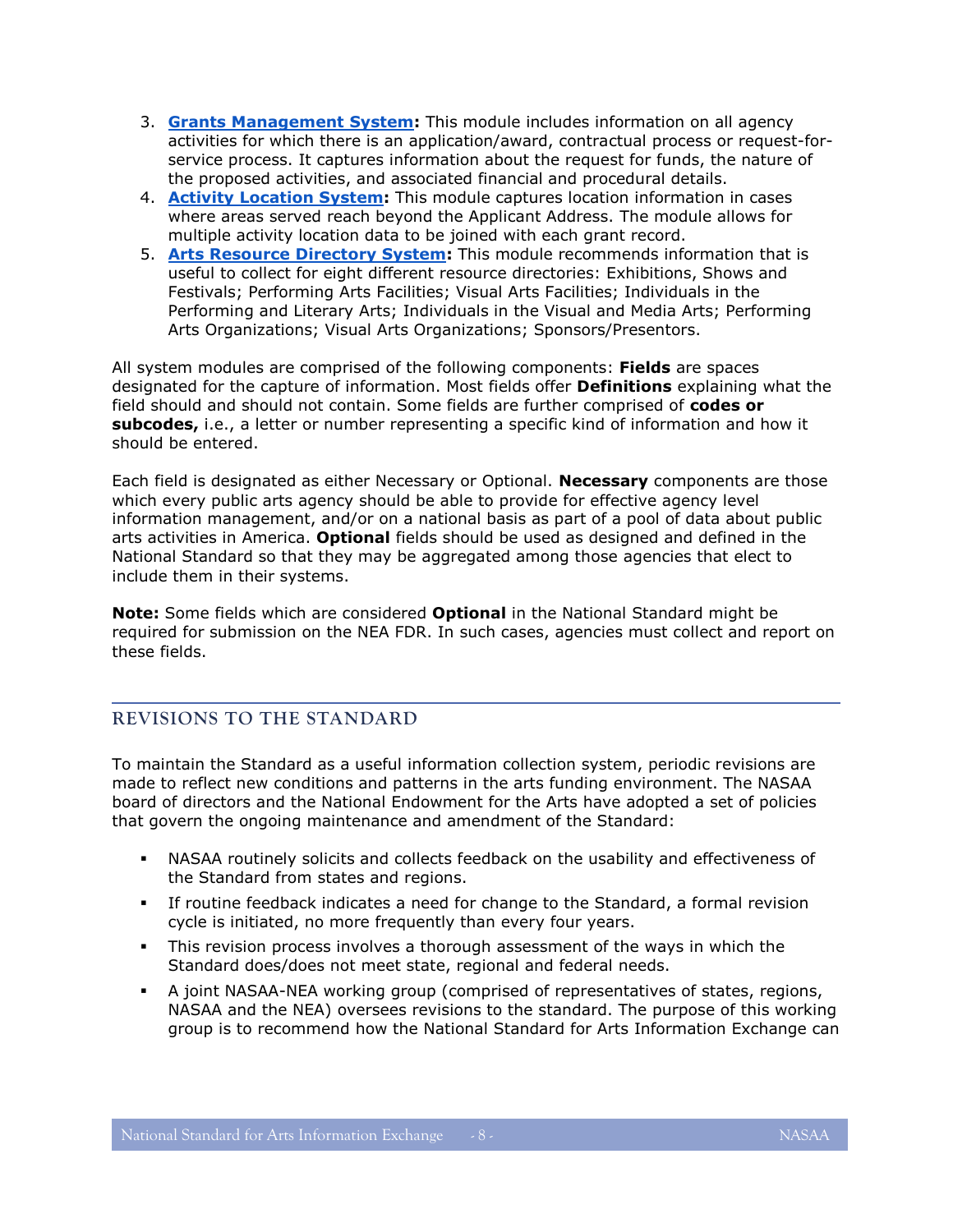be maintained and adjusted to better inform state, jurisdictional and national arts policy discussions and provide comparative information to users.

 A revisions proposal is drafted by the working group and shared with states and regions, which have the opportunity to comment and suggest changes prior to the proposal being submitted to the NASAA board of directors and NEA senior staff for final approval.

In addition to following these procedures, NASAA typically invites supplemental input on National Standard issues from a variety of other experts (including database providers, discipline experts, arts researchers, and taxonomy specialists) to supply the working group with additional perspectives and guidance on key issues during its revisions deliberations.

The National Standard has been revised five times since its original publication: [1984,](http://www.nasaa-arts.org/Research/Planning-and-Accountability/National-Standard-Reference-Center/National-Standard-Reference-Guide-and-Revisions-History/1984NSRevisions&ImplementationManual.pdf) [1991,](http://www.nasaa-arts.org/Research/Planning-and-Accountability/National-Standard-Reference-Center/National-Standard-Reference-Guide-and-Revisions-History/1991NSTechnicalImplementationManual.pdf) [1994,](http://www.nasaa-arts.org/Research/Planning-and-Accountability/National-Standard-Reference-Center/National-Standard-Reference-Guide-and-Revisions-History/1995NSTechnicalImplementationManual.pdf) [2001](http://www.nasaa-arts.org/Research/Planning-and-Accountability/National-Standard-Reference-Center/National-Standard-Reference-Guide-and-Revisions-History/2001NSTechnicalImplementationManual.pdf) and [2014.](http://www.nasaa-arts.org/Research/Planning-and-Accountability/National-Standard-Reference-Center/2014NationalStandardRevisions.pdf) These processes were managed by NASAA and incorporated extensive input from state arts agencies, regional arts organizations and the NEA prior to the changes being ratified. All revisions occurred over the course of several years, including time for initial information-gathering, proposal testing and additional time for agencies to prepare to implement system changes.

Over time, state, regional and federal agencies have made the most extensive use of the portions of the Standard pertaining to grants management, from which many federal reporting requirements derive. For this reason, resources available to revise the Standard have concentrated largely on the Grants Management system module. Many fewer revisions have taken place to the other system modules.

# <span id="page-8-0"></span>**CONCLUSION**

The National Standard for Arts Information Exchange provides a means to collect and analyze compatible information about public arts agency constituents, activities, and resources. To insure the collection of compatible data, agencies must take the time to follow the National Standard closely and carefully. While the majority of the National Standard fields are Optional, it is important that Optional fields be included as defined, and that all Necessary fields be included in their entirety. The National Standard furnishes a powerful tool to the entire arts community. If this tool is used properly, arts agencies will be able to combine their separate information resources to identify both what they have accomplished collectively and where future energies should be concentrated to increase and improve public understanding of and support for the arts.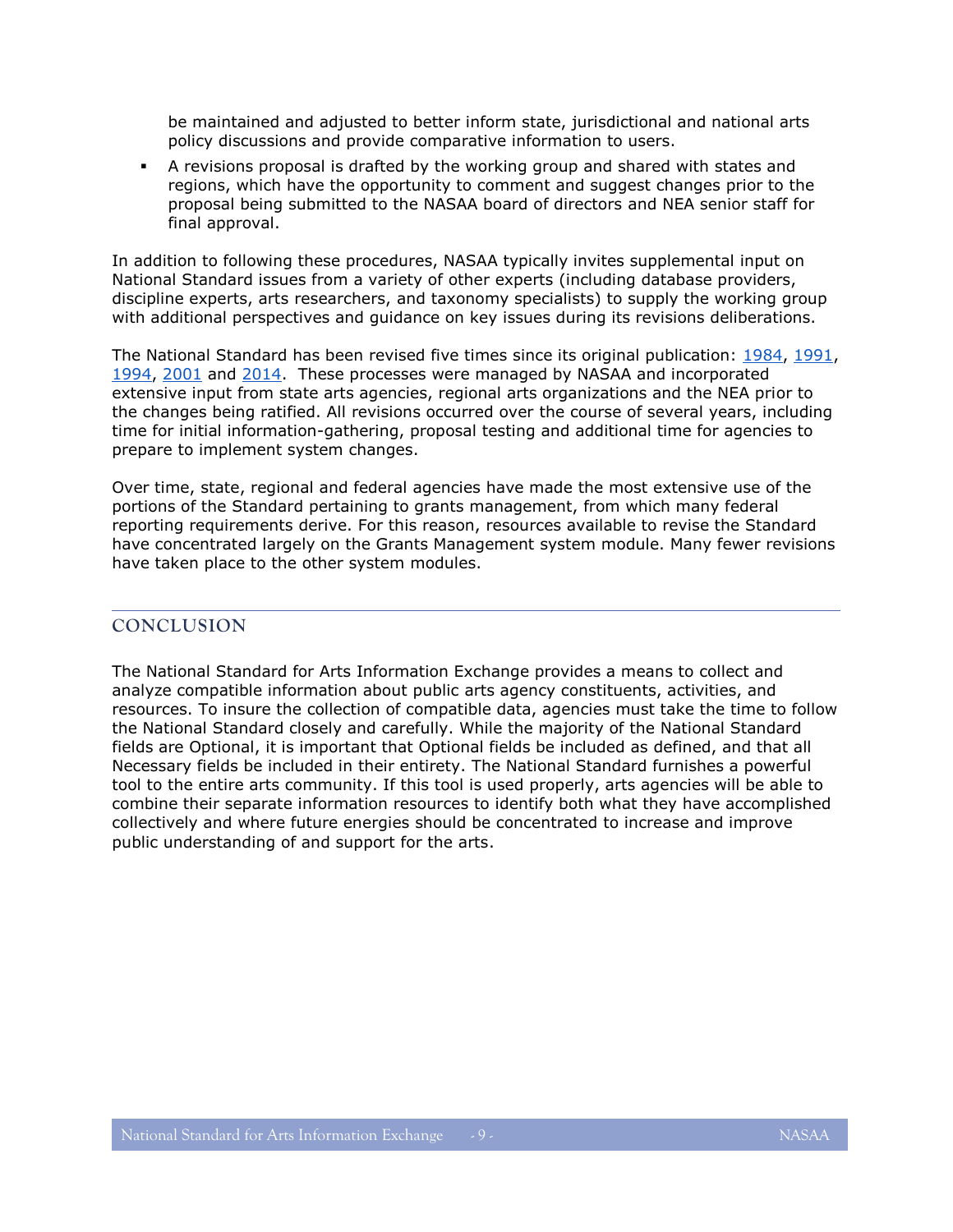# <span id="page-9-1"></span><span id="page-9-0"></span>**FIELDS**

| LABEL |                                      | <b>TYPE REQUIRED</b> | <b>NEED</b>      |
|-------|--------------------------------------|----------------------|------------------|
|       | 1. NAME (ORGANIZATION OR INDIVIDUAL) | <b>TEXT</b>          | <b>NECESSARY</b> |
|       | <b>ADDRESS</b>                       | <b>TEXT</b>          | <b>NECESSARY</b> |
| 3.    | ADDRESS (CONTINUED)                  | <b>TEXT</b>          | <b>OPTIONAL</b>  |
|       | 4. CITY                              | <b>TEXT</b>          | <b>NECESSARY</b> |
|       | 5. STATE                             | <b>TEXT</b>          | <b>NECESSARY</b> |
| 6.    | ZIP CODE                             | <b>NUMERIC</b>       | <b>NECESSARY</b> |
|       |                                      |                      |                  |

# <span id="page-9-2"></span>**DEFINITIONS**

# 1. **Name (organization or individual)**

The name of the constituent, either organization or individual. Generally this is the name under which applications are accepted and/or checks issued. It is the identity of the constituent in all information systems. If a list of all constituents were to be compiled, this is how the constituent would appear.

#### 2. **Address**

First address line. Never enter an organization name here unless it is a necessary part of the address; it should go under "Name (organization or individual)." Box numbers, street addresses, departments and c/o notes are acceptable.

# 3. **Address (continued)**

Second address line. Same definition as "Address" above.

#### 4. **City**

Post office address. For foreign mail (non-United States and territories), include state/province abbreviation and country.

#### 5. **State**

Two-character state abbreviation.

#### 6. **ZIP Code**

United States Post Office ZIP Code.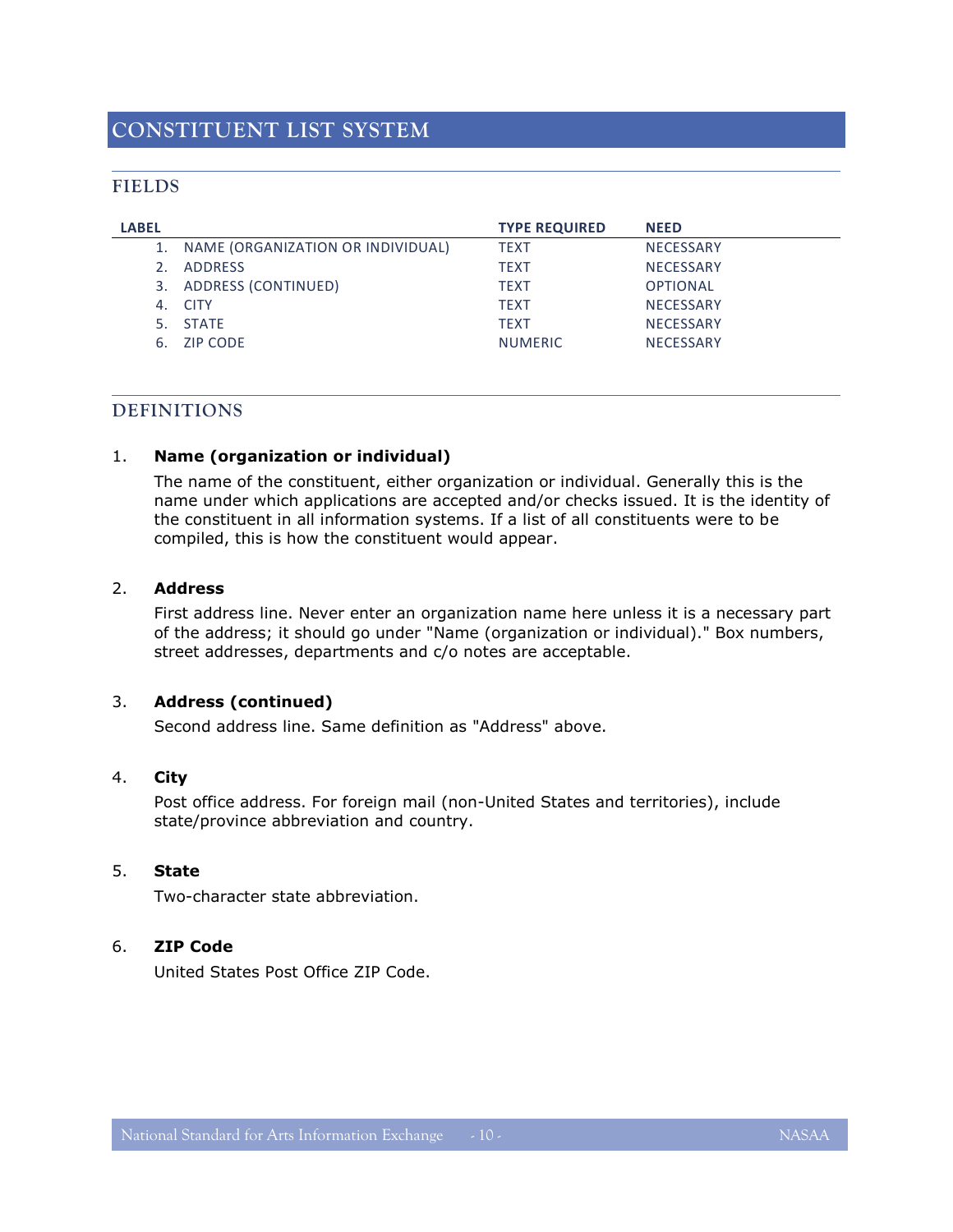# <span id="page-10-0"></span>MAILING LIST SYSTEM

# <span id="page-10-1"></span>**FIELDS**

| <b>LABEL</b> |                |                                   | <b>TYPE REQUIRED</b> | <b>NEED</b>      |
|--------------|----------------|-----------------------------------|----------------------|------------------|
|              | $\mathbf{1}$ . | <b>CONTACT PERSON</b>             | <b>TEXT</b>          | <b>OPTIONAL</b>  |
|              | 2.             | <b>CONTACT PERSON TITLE</b>       | <b>TEXT</b>          | <b>OPTIONAL</b>  |
|              |                | ONE CONSTITUENT FROM THE          |                      |                  |
|              |                | <b>CONSTITUENT LIST</b>           |                      |                  |
|              |                | NAME (ORGANIZATION OR INDIVIDUAL) |                      |                  |
|              |                | <b>ADDRESS</b>                    |                      |                  |
|              |                | ADDRESS (CONTINUED)               |                      |                  |
|              |                | <b>CITY</b>                       |                      |                  |
|              |                | <b>STATE</b>                      |                      |                  |
|              |                | <b>ZIP CODE</b>                   |                      |                  |
|              | 3.             | <b>LEGAL STATUS</b>               | <b>NUMERIC</b>       | <b>NECESSARY</b> |
|              | 4.             | <b>INSTITUTION</b>                | <b>NUMERIC</b>       | <b>NECESSARY</b> |
|              | 5.             | <b>DISCIPLINE</b>                 | <b>TEXT</b>          | <b>NECESSARY</b> |
|              | 6.             | <b>CONTENT</b>                    | <b>NUMERIC</b>       | <b>NECESSARY</b> |
|              |                |                                   |                      |                  |

# <span id="page-10-2"></span>**DEFINITIONS**

### 1. **Contact Person**

The person to contact for additional information about "Name (organization or individual)" if that field is an organization. If that field is an individual, no contact person should be listed.

#### 2. **Contact Person Title**

The official title of "Contact Person."

Include one Constituent as defined in the [Constituent List.](#page-9-0)

#### 3. **Legal Status**

A descriptor designed to enable an agency to select particular groups of constituents by their legal status.

- 01 **Individual:** a person, not an organization.
- 02 **Organization - Nonprofit:** Not engaged in profit-making activities (i.e., no part of the income or assets inure to the benefit of any director, officer or employee except as salary or reasonable compensation for services and travel expenses)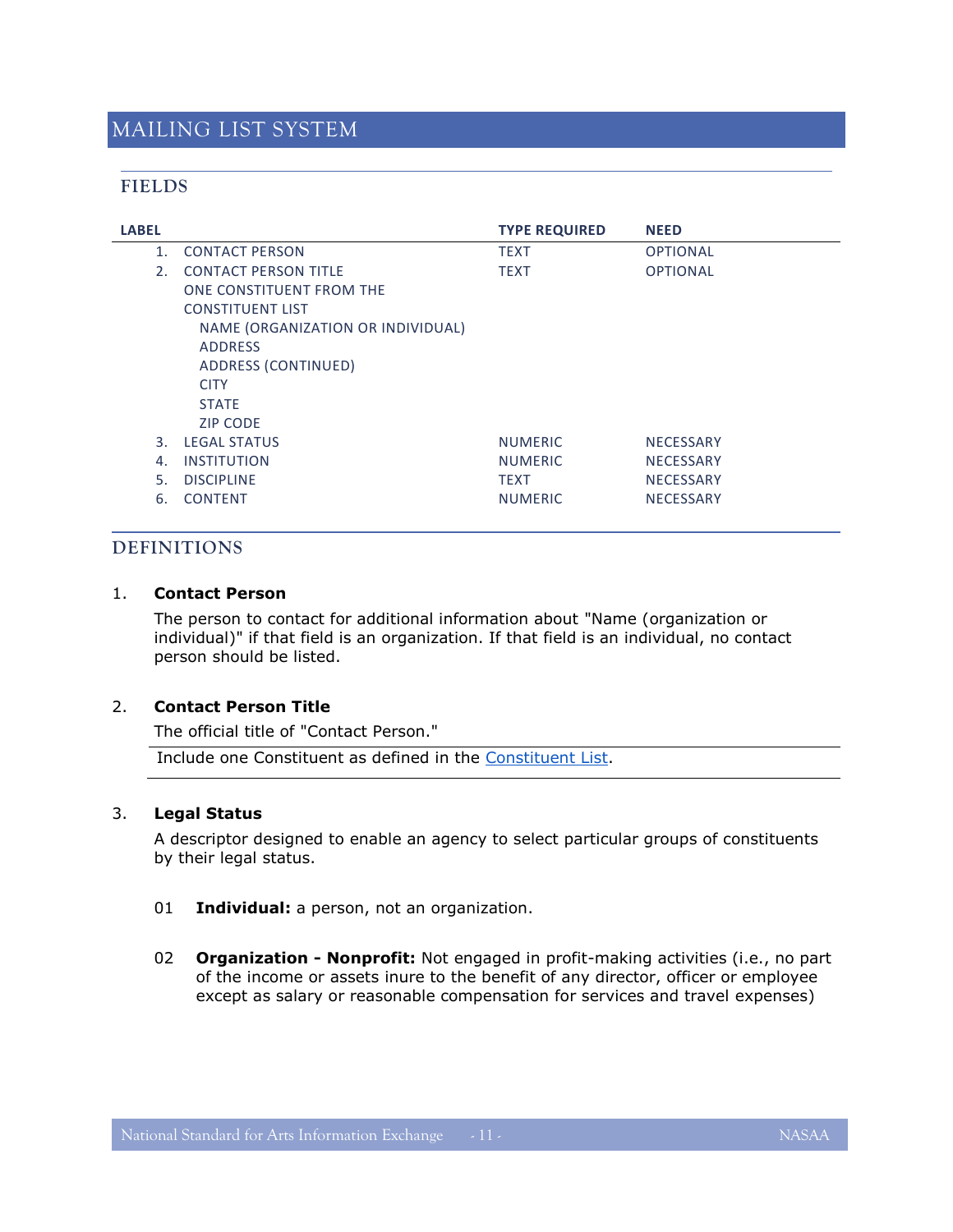- 03 **Organization - Profit:** Engaged in profit-making activities (i.e., income or assets do inure to the benefit of directors, officers, employees or stockholders)
- 04 **Government - Federal:** A unit of or individual associated with the federal government
- 05 **Government - State:** A unit of or individual associated with the state government
- 06 **Government - Regional:** A unit of or individual associated with substate regional government
- 07 **Government - County:** A unit of or individual associated with county government
- 08 **Government - Municipal:** A unit of or individual associated with municipal government
- 09 **Government – Tribal:** The governing authorities of tribes, bands, reservations or sovereign nations of American Indians/Alaska Natives.

#### 99 **None of the above**

#### 4. **Institution**

A descriptor designed to select particular groups of constituents by who or what they are.

- 01 **Individual - Artist:** One who creates, performs, or interprets works of art.
- 02 **Individual - Non-artist:** Include technical consultants.
- 03 **Performing Group:** Group of artists who perform works of art (e.g., an orchestra, theatre, or dance group).
- 04 **Performing Group - College/University:** A group of college or university students who perform works of art.
- 05 **Performing Group - Community:** A group of persons who perform works of art vocationally and who may be but are not necessarily directed by professionals.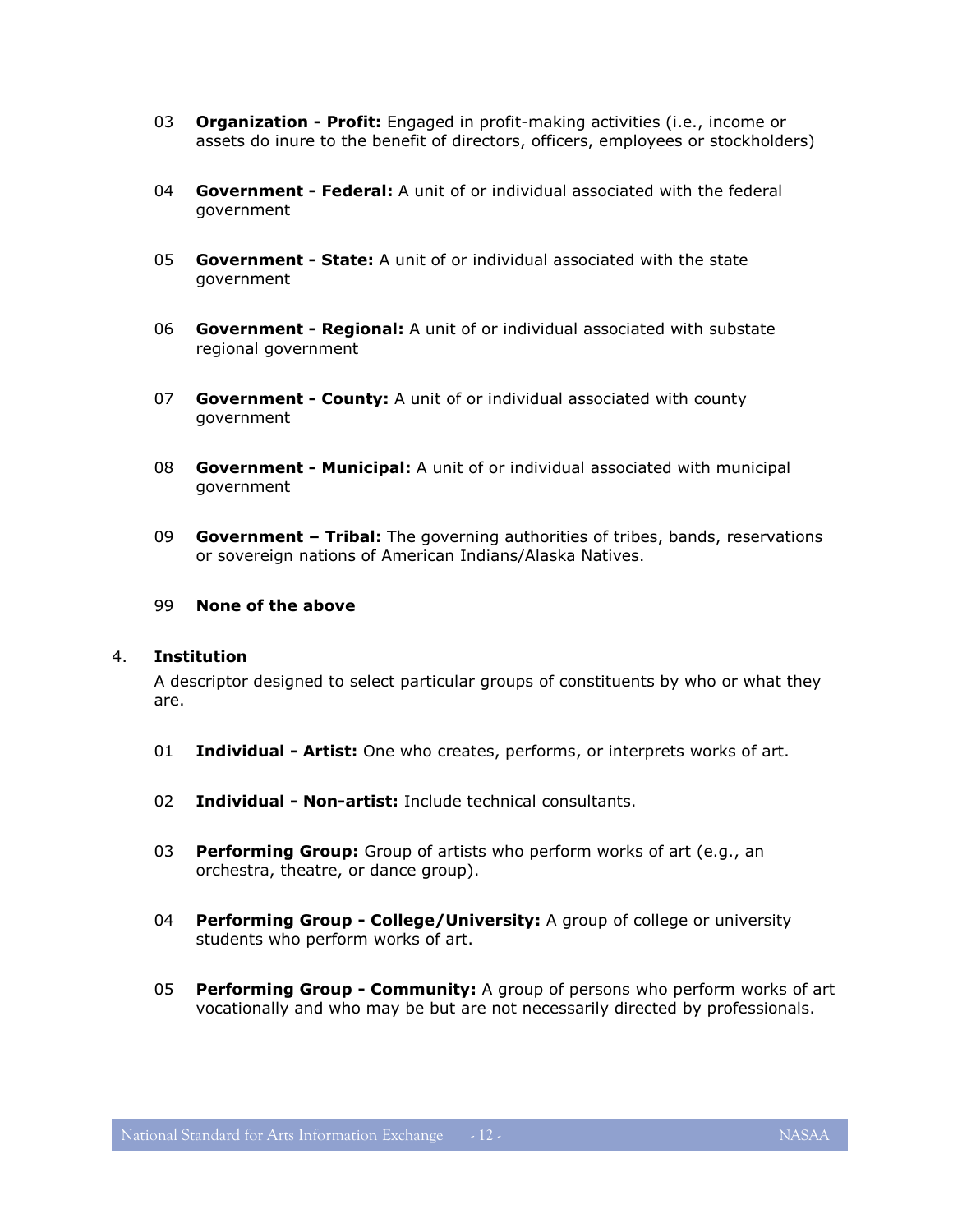- 06 **Performing Group for Youth:** A group which may but does not necessarily include children who perform works of art for young audiences.
- 07 **Performance Facility:** A building or space used for presenting concerts, drama presentations, etc.
- 08 **Museum - Art:** An organization essentially educational or aesthetic in purpose with professional staff, which owns or utilizes works of art, cares for them, and exhibits them to the public on some regular schedule.
- 09 **Museum - Other:** An organization essentially educational or aesthetic in purpose with professional staff, which owns or utilizes tangible objects, cares for them, and exhibits them to the public on some regular schedule (e.g., non-arts organizations such as historical, agricultural, scientific, industrial and anthropological museums; zoos; aquariums; and arboretums).
- 10 **Gallery/Exhibition Space:** An organization or space which primarily exhibits works of art from collections other than its own, and may be involved in selling those works.
- 11 **Cinema:** A motion picture theatre or organization which regularly shows films.
- 12 **Independent Press:** A noncommercial publisher or printing press which issues small editions of literary and other works.
- 13 **Literary Magazine:** A noncommercial, numbered, serial publication devoted to contemporary poetry, fiction, drama or literary criticism.
- 14 **Fair/Festival:** A seasonal program of arts events.
- 15 **Arts Center:** A multipurpose facility for arts programming of various types.
- 16 **Arts Council/Agency:** An organization whose primary purpose is to stimulate and promote the arts and increase access for the public through services, programs, and/or funding within a specific geographic area (e.g., county, state, local).
- 17 **Arts Service Organization:** An organization that has as its central function the provision of services that assist or promote the arts and/or arts organizations (e.g., statewide assemblies, NASAA, Opera America, arts education alliances, etc.). Not to include presenters or producers of the arts or regional arts organizations.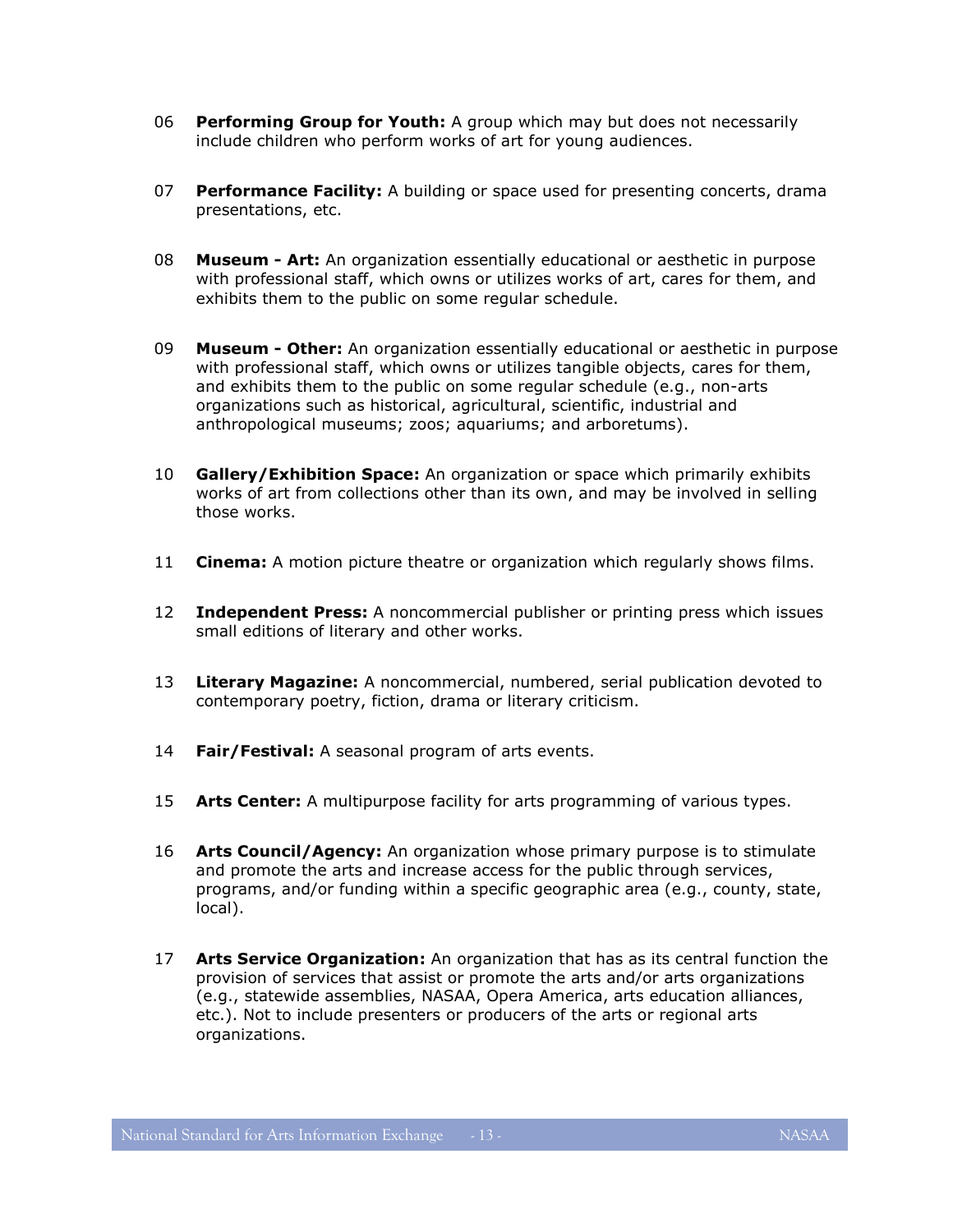- 18 **Union/Professional Association:** Include artist coalitions, professional associations (such as the American Association of University Professors), and all artists' clubs, guilds and societies.
- 19 **School District:** A geographic unit within a state comprised of member schools within that area as defined by the state government.
- 20 **School - Parent-Teacher Association:** An organization composed of school parents who work with local school teachers and administrators.
- 21 **School - Elementary:** Also called a grammar school.
- 22 **School - Middle:** Also called a junior high school.
- 23 **School - Secondary:** Also called a senior high school.
- 24 **School - Vocational/Technical:** Trade school (e.g., school for secretarial, business, computer training).
- 25 **Other School:** Non-arts schools not included in codes 19-24, 26 or 48.
- 26 **College/University:** Include state-supported colleges and universities, privately supported colleges and universities, junior colleges, and community colleges.
- 27 **Library**
- 28 **Historical Society/Commission:** A historical society is an organization dedicated to the study and preservation of the history of a town or region, usually owning a collection of documents and/or artifacts and frequently based in a historic building. A historical commission is an arm of local government, usually volunteer, charged with the survey of historic buildings in a town or region.
- 29 **Humanities Council/Agency:** An organization whose primary purpose is to stimulate and promote the humanities through services, programs and/or funding, within a specific geographic area (e.g., county, state, local).
- 30 **Foundation:** An endowed organization which dispenses funds for designated philanthropic purposes (include charitable trusts and corporate foundations).
- 31 **Corporation/Business:** A legal entity engaged in business or authorized to act with the rights and liabilities of a person.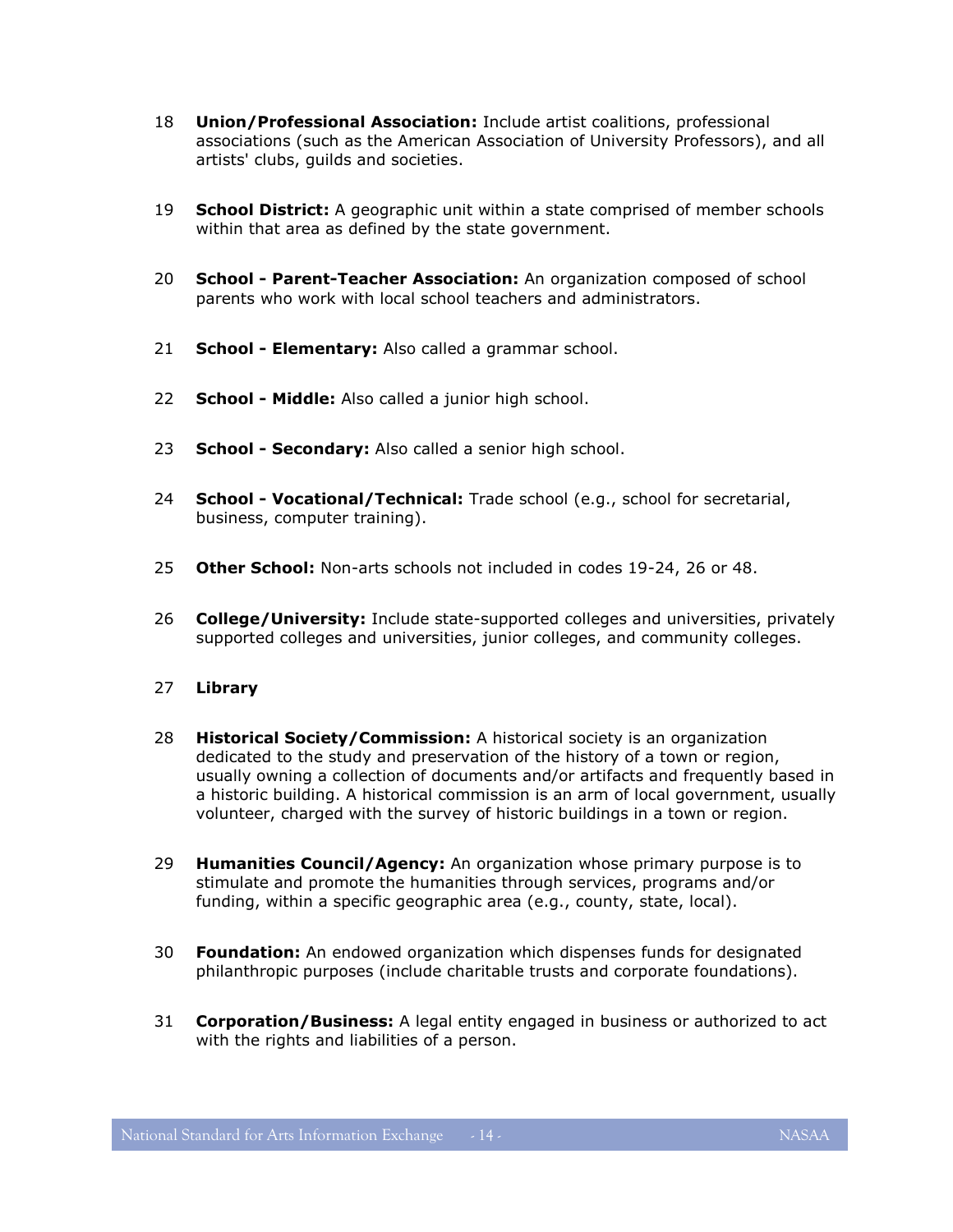- 32 **Community Service Organization:** A non-arts organization designed to improve the lives of its membership and larger community through volunteerism and other services. Examples include youth centers, chambers of commerce, YMCAs, Elks Clubs, the Salvation Army, Junior League, etc. (See also code 50 - Social Service Organization.)
- 33 **Correctional Institution:** A prison, penitentiary, reformatory, etc.
- 34 **Health Care Facility:** A hospital, nursing home, clinic, etc.
- 35 **Religious Organization:** A church, synagogue, etc.
- 36 **Seniors' Center:** A facility or organization offering programs, care or services for people age 65 and over.
- 37 **Parks and Recreation:** Usually a municipal agency which provides a wide variety of experiences for the population. In addition to administration of park facilities, services may include planned activities such as concerts, plays and participatory activities (e.g., ceramics, macramé, and other crafts).
- 38 **Government - Executive:** The administrative branch of the government, federal, state, county, local or tribal. Include grants to municipalities.
- 39 **Government - Judicial:** Judges and courts of law.
- 40 **Government - Legislative (House):** The representative body of government (commonly the house of representatives) creating statutes/laws (include representatives and related others, such as legislative research personnel).
- 41 **Government - Legislative (Senate):** The other legislative body of government (commonly the senate) creating statutes/laws (include senators and related others, such as legislative research personnel).
- 42 **Media - Periodical:** A periodical publication (include magazines, journals, newsletters, etc.; do not include daily or weekly newspapers).
- 43 **Media - Daily Newspaper**
- 44 **Media - Weekly Newspaper**
- 45 **Media - Radio**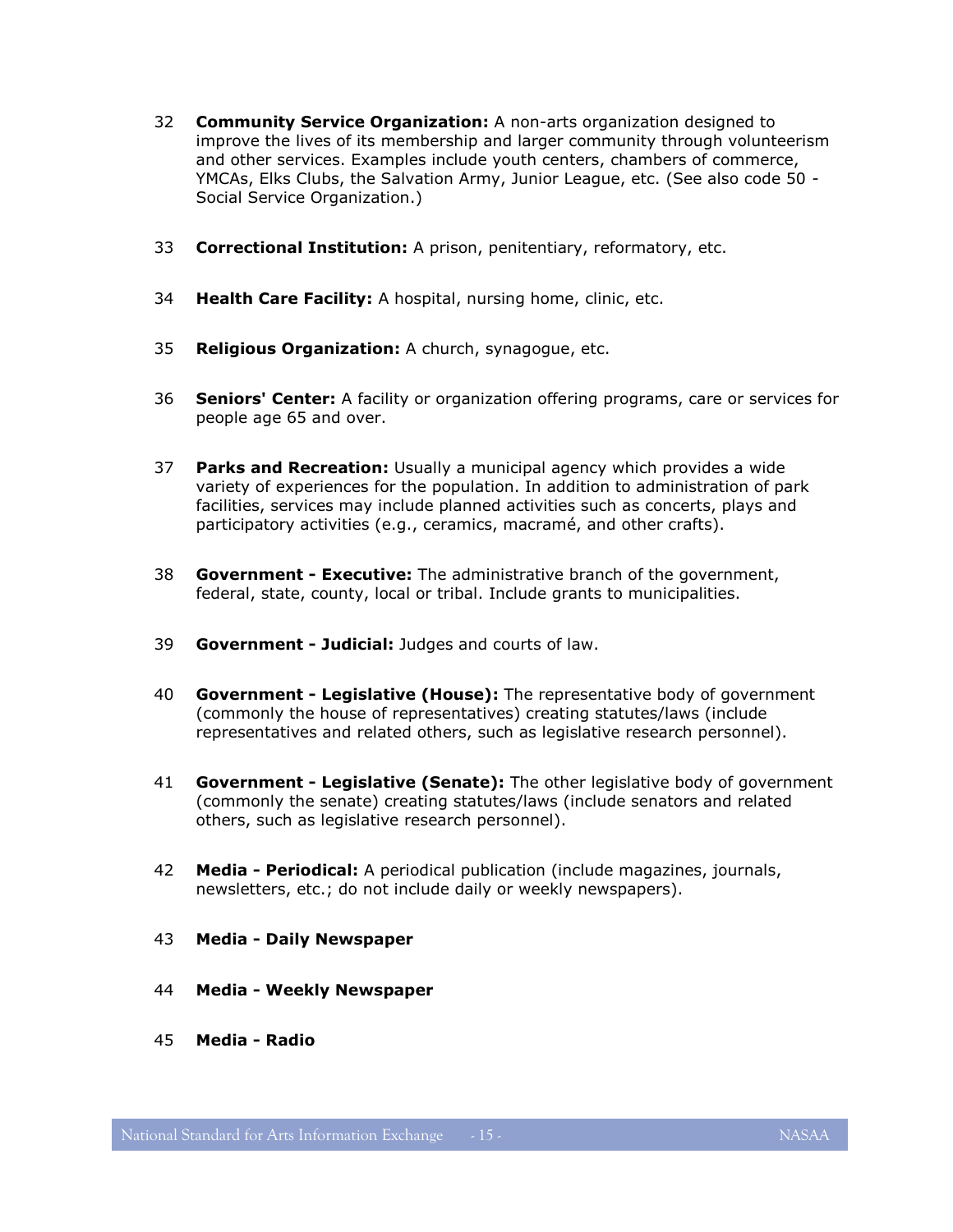#### 46 **Media - Television**

- 47 **Cultural Series Organization:** An organization whose primary purpose is presentation of single arts events or cultural series (e.g., Community Music Series, Metro Modern Dance Series, Washington Performing Arts Society, film series).
- 48 **School of the Arts:** Any school which has arts education as its primary educational mission. Include magnet schools for the arts, community arts schools, conservatories, schools for the artistically gifted, etc.
- 49 **Arts Camp/Institute:** An organization dedicated to camps, institutes or indepth experiences for limited time duration (e.g., a children's summer music camp).
- 50 **Social Service Organization:** Governmental or private agencies designed to provide services addressing specific social issues (e.g., public housing, drug abuse, welfare, violence, the environment, health issues, etc. See also code 32 - Community Service Organization).
- 51 **Child Care Provider:** An organization providing child care.

#### 99 **None of the above**

#### <span id="page-15-0"></span>5. **Discipline**

A descriptor designed to enable an agency to select particular groups of constituents by their primary area of work in the arts.

**Note:** It is understood that an agency can elect to use main discipline categories only (e.g., Dance, Music, Theatre) and not subcategories (e.g., chamber, choral, jazz). In other words, a primary discipline coding assignment is Necessary, further elaboration with a subcode letter is Optional.

Agencies desiring to use more than one discipline code may do so provided one category or subcategory is primary. The primary classification resides in a field labeled "Discipline." All others can be stored in fields labeled "Discipline 2," "Discipline 3," etc.

- 01 **Dance:** Include ballet, ethnic/jazz/folk-inspired and modern; do not include mime—see 04 Theatre for mime
	- A ballet
	- B ethnic/jazz Include folk-inspired; see 12 Folk/Traditional Arts.
	- C modern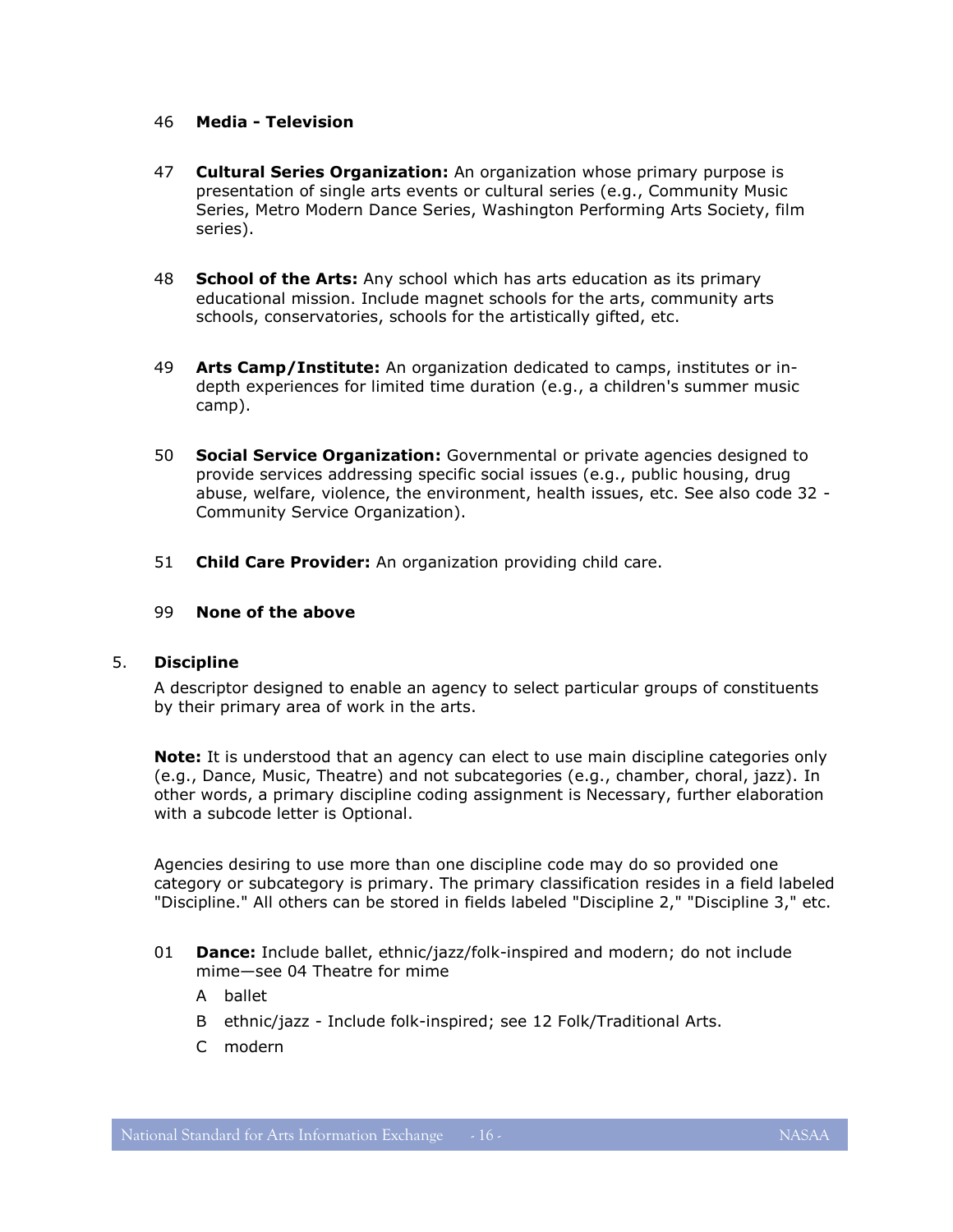- 02 **Music:** Include band, chamber, choral, new, ethnic-folk inspired, jazz, popular, solo/recital and orchestral.
	- A band Do not include jazz or popular.
	- B chamber Include only music for one musician to a part.
	- C choral
	- D new Include experimental, electronic.
	- E ethnic
	- F jazz
	- G popular Include rock.
	- H solo/recital
	- I orchestra Include symphonic and chamber orchestra.

#### 03 **Opera/Music Theatre**

- A opera
- B musical theatre

# 04 **Theatre**

- A theatre-general Include classical, contemporary, experimental.
- B mime
- D puppet
- E theatre for young audiences
- F storytelling Folk/traditional storytelling should be coded as 12D.

#### 05 **Visual Arts**

- A experimental Include conceptual, new media, new approaches.
- B graphics Include printmaking and book arts; do not include graphic design; see 06 Design Arts for graphic design.
- D painting Include watercolor.
- F sculpture

# 06 **Design Arts**

- A architecture
- B fashion
- C graphic
- D industrial
- E interior
- F landscape architecture
- G urban/metropolitan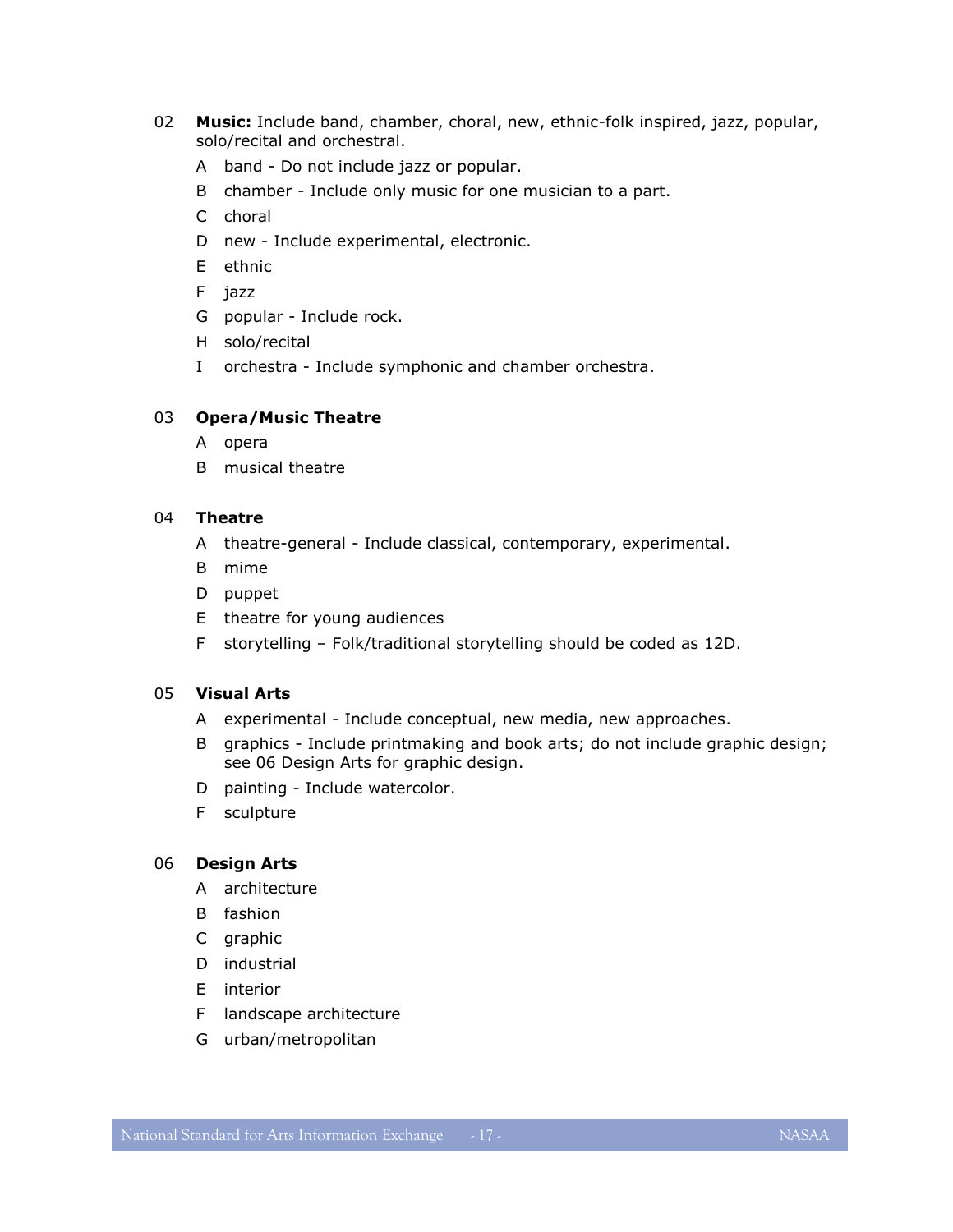#### 07 **Crafts**

- A clay
- B fiber
- C glass
- D leather
- E metal
- F paper
- G plastic
- H wood
- I mixed media

08 **Photography:** Include holography.

# 09 **Media Arts**

- A film
- B audio Include radio, sound installations.
- C video
- D technology/experimental

# 10 **Literature**

- A fiction
- B nonfiction
- C playwriting
- D poetry
- 11 **Interdisciplinary:** Pertaining to art forms/art works that integrate more than one arts discipline to form a single work (e.g., collaboration between/among the performing and/or visual arts). Include performance art.
- 12 **Folk/Traditional Arts:** Pertaining to oral, customary, material and performance traditions informally learned and transmitted in contexts characteristic of ethnic, religious, linguistic, occupational, and/or regional groups.

For dance, music, crafts/visual arts and oral traditions that meet the above criteria, use subcodes 12A-D. For other folklife or traditional art forms not itemized below (such as specific occupational art, vernacular architecture, folk/traditional theater or other performing art forms), use the main code of 12. Do not include folk-inspired forms (for example, interpretations of ethnic/folk dance or music by artists outside the particular ethnic/folk tradition should be coded 01B or 02E, respectively.)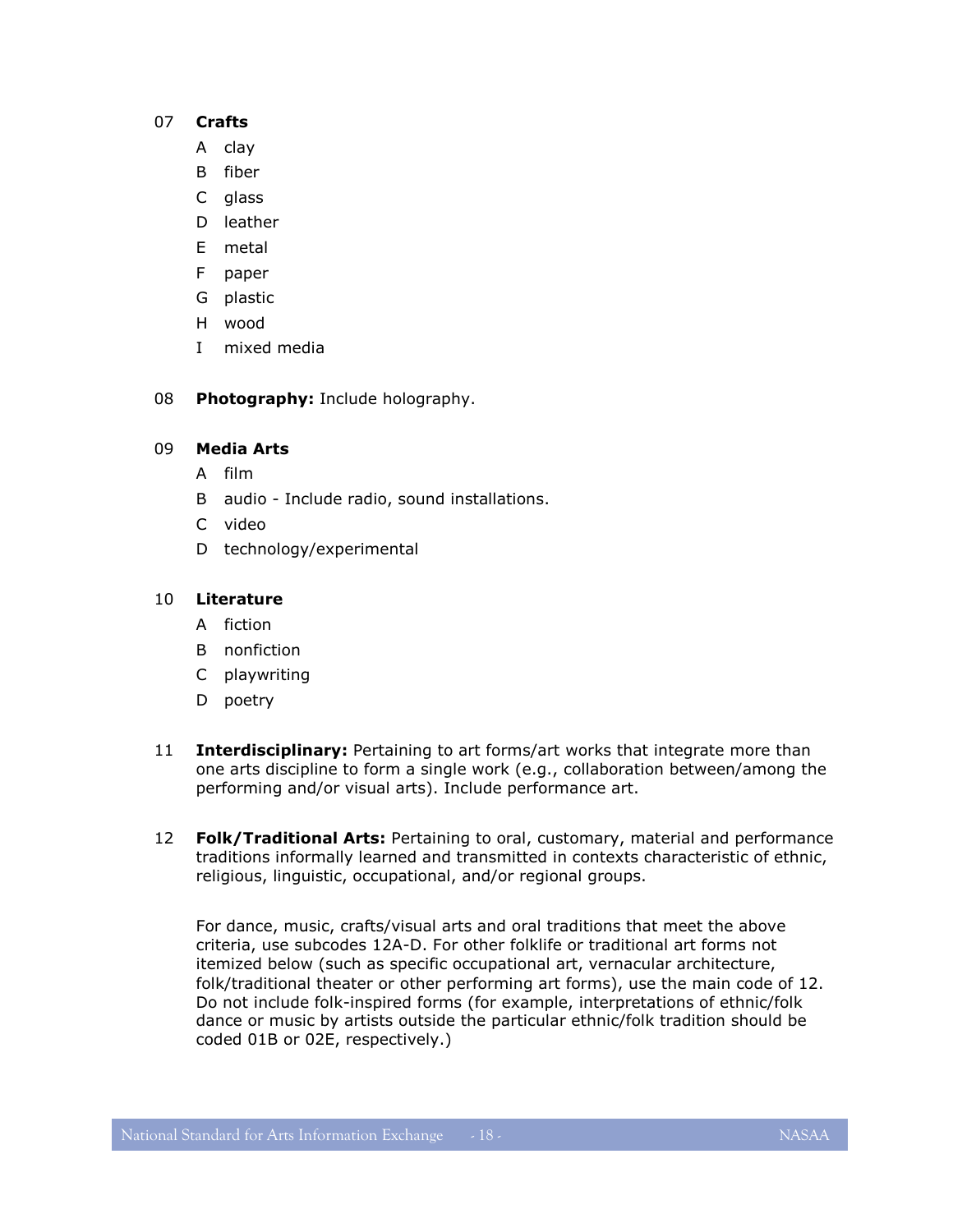- A folk/traditional dance
- B music
- C crafts & visual arts
- D oral traditions (include folk/traditional storytelling)
- 13 **Humanities:** Pertaining but not limited to the following fields: history, philosophy, languages, literature, linguistics, archaeology, jurisprudence, history and criticism of the arts, ethics, comparative religion, and those aspects of the social sciences employing historical or philosophical approaches. This last category includes cultural anthropology, sociology, political theory, international relations, and other subjects concerned with questions of value and not with quantitative matters.
- 14 **Multidisciplinary:** Pertaining to grants (including general operating support) that includes activities in more than one of the above disciplines. Use this code to describe only those grants in which the majority of activities cannot be attributed to one discipline. If the majority of supported activities are clearly within one discipline, that discipline should be used instead of multidisciplinary. Distinguish from code 11, Interdisciplinary.
- 15 **Non-arts/Non-humanities:** Use this code for projects that do not have the arts as their primary mission (e.g., social service organizations, civic groups, technical consultants, banks).

#### 6. **Content**

A descriptor designed to enable an agency to select particular groups of constituents by the kinds of mail they should receive.

- 01 **Dance:** Information about dance.
- 02 **Music:** Information about music.
- 03 **Opera/Music Theatre:** Information about opera/music theatre.
- 04 **Theatre:** Information about theatre.
- 05 **Visual Arts:** Information about visual arts.
- 06 **Design Arts:** Information about design arts.
- 07 **Crafts:** Information about crafts.
- 08 **Photography:** Information about photography.
- 09 **Media Arts:** Information about media arts.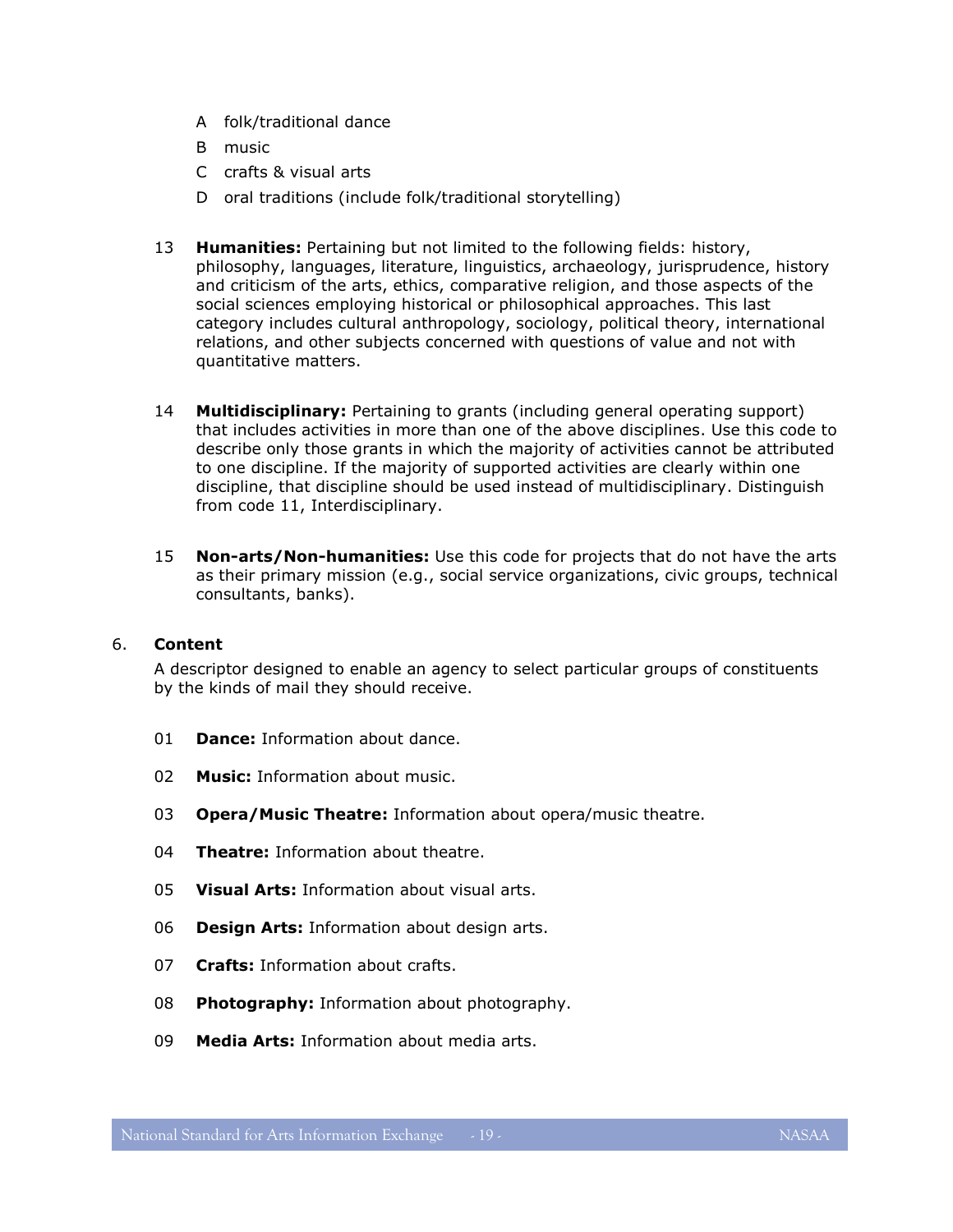- 10 **Literature:** Information about literature.
- 11 **Interdisciplinary:** Information about interdisciplinary art forms/art works.
- 12 **Folk/Traditional Arts:** Information about folk/traditional arts.
- 13 **Humanities:** Information about humanities.
- 14 **Sponsoring/Presenting:** Information about issues, programs, etc., in the arts and/or humanities concerning sponsoring and presenting.
- 15 **Arts Advocacy/Service:** Information about arts advocacy/service.
- 16 **Arts Management:** Information about arts management.
- 17 **Disabled/Handicapped:** Information about issues, programs, etc., in the arts and/or humanities concerning disabled/handicapped persons.
- 18 **Ethnic/Minority:** Information about issues, programs, etc., in the arts and/or humanities concerning ethnic/minority persons.
- 19 **Senior Citizens:** Information about issues, programs, etc., in the arts and/or humanities concerning senior citizens.
- 20 **Newsletter**
- 21 **Press Releases**
- 22 **Program Information**
- 23 **Board/Council Material**
- 24 **Panel Material**

# <span id="page-19-1"></span><span id="page-19-0"></span>**GRANTS MANAGEMENT SYSTEM**

# **FIELDS**

#### **APPLICANT**

| <b>TYPE REQUIRED</b> | <b>NEED</b>      |
|----------------------|------------------|
| <b>CONSTITUENT</b>   | <b>NECESSARY</b> |
| <b>NUMERIC</b>       | <b>NECESSARY</b> |
| <b>NUMERIC</b>       | <b>NECESSARY</b> |
| <b>TEXT</b>          | <b>NECESSARY</b> |
| <b>TEXT</b>          | <b>OPTIONAL</b>  |
| <b>TEXT</b>          | <b>NECESSARY</b> |
| <b>TEXT</b>          | <b>OPTIONAL</b>  |
|                      |                  |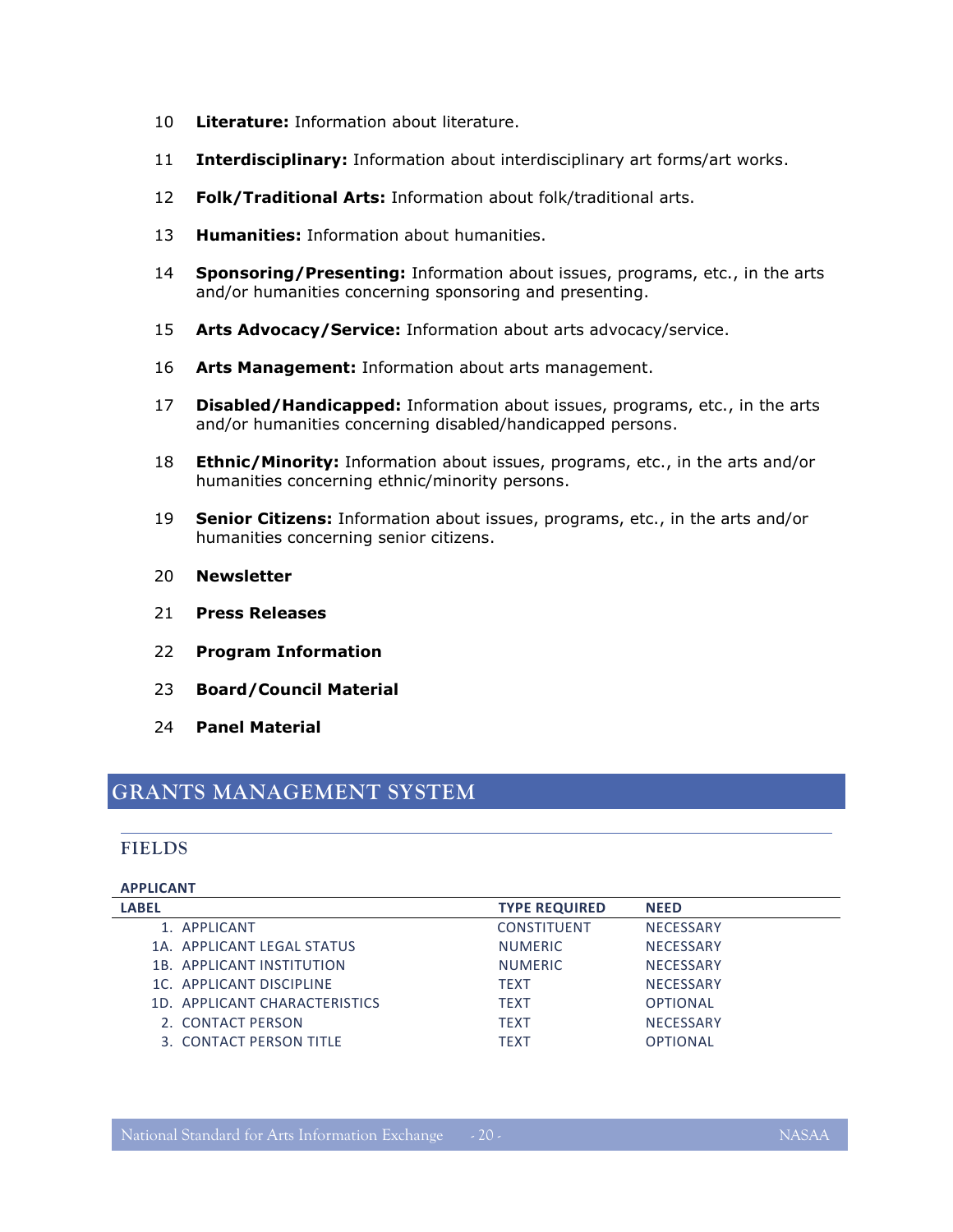| 4. TELEPHONE                                             | <b>NUMERIC</b>  | <b>OPTIONAL</b>  |
|----------------------------------------------------------|-----------------|------------------|
| 5. CONTACT PERSON HOME TELEPHONE                         | <b>NUMERIC</b>  | <b>OPTIONAL</b>  |
| 6. AUTHORIZING OFFICIAL                                  | <b>TEXT</b>     | <b>OPTIONAL</b>  |
| 7. COUNTY OF APPLICANT                                   | NUMERIC OR TEXT | <b>OPTIONAL</b>  |
| 8. LEGISLATIVE DISTRICT OF APPLICANT<br>(HOUSE)          | NUMERIC OR TEXT | <b>OPTIONAL</b>  |
| 9. LEGISLATIVE DISTRICT OF APPLICANT<br>(SENATE)         | NUMERIC OR TEXT | <b>OPTIONAL</b>  |
| 10. CONGRESSIONAL DISTRICT OF APPLICANT                  | <b>NUMERIC</b>  | <b>NECESSARY</b> |
| 10A. GRANTEE RACE                                        | <b>TEXT</b>     | <b>NECESSARY</b> |
| 11. REGION OF APPLICANT                                  | NUMERIC OR TEXT | <b>OPTIONAL</b>  |
| 12. FEDERAL EMPLOYMENT IDENTIFICATION                    | <b>NUMERIC</b>  | <b>NECESSARY</b> |
| NUMBER (FEIN)                                            |                 |                  |
| 12A. APPLICANT DATA UNIVERSAL NUMBERING<br>SYSTEM (DUNS) | <b>NUMERIC</b>  | <b>NECESSARY</b> |
| 13. INCORPORATION OR BIRTH DATE                          | <b>DATE</b>     | <b>OPTIONAL</b>  |
| 13A. DATE FISCAL YEAR ENDS                               | <b>DATE</b>     | <b>OPTIONAL</b>  |
| 14. LAST YEAR OPERATING INCOME                           | <b>NUMERIC</b>  | <b>OPTIONAL</b>  |
| 15. LAST YEAR OPERATING EXPENSES                         | <b>NUMERIC</b>  | <b>OPTIONAL</b>  |
| 16. PRESENT YEAR OPERATING INCOME                        | <b>NUMERIC</b>  | <b>OPTIONAL</b>  |
| 17. PRESENT YEAR OPERATING EXPENSES                      | <b>NUMERIC</b>  | <b>OPTIONAL</b>  |
| 18. NEXT YEAR OPERATING INCOME                           | <b>NUMERIC</b>  | <b>OPTIONAL</b>  |
| 19. NEXT YEAR OPERATING EXPENSES                         | <b>NUMERIC</b>  | <b>OPTIONAL</b>  |
|                                                          |                 |                  |

#### **PROCESS**

| <b>LABEL</b>               | <b>TYPE REQUIRED</b> | <b>NEED</b>      |
|----------------------------|----------------------|------------------|
| 20. APPLICATION NUMBER     | NUMERIC OR TEXT      | <b>NECESSARY</b> |
| 21. DATE RECEIVED          | <b>DATE</b>          | <b>OPTIONAL</b>  |
| 22. DATE LOGGED IN         | <b>DATE</b>          | <b>OPTIONAL</b>  |
| 23. PROGRAM                | NUMERIC OR TEXT      | <b>OPTIONAL</b>  |
| 24. GRANT AWARD            | <b>NUMERIC</b>       | <b>NECESSARY</b> |
| 25. GRANT AWARD DATE       | <b>DATE</b>          | <b>OPTIONAL</b>  |
| 26. NOTIFICATION DATE      | <b>DATE</b>          | <b>OPTIONAL</b>  |
| 27. DATE CONTRACT RECEIVED | <b>DATE</b>          | <b>OPTIONAL</b>  |
| 28. PAYEE                  | <b>CONSTITUENT</b>   | <b>OPTIONAL</b>  |

**Note:** Grant payments are generally a function of an accounting system; however, inclusion of fields such as Check Number, Payment Date, Account Number, etc., may be appropriate in a grants management system if a concurrent fiscal system is not available to record such information.

| <b>DATE</b>                                       | <b>OPTIONAL</b> |
|---------------------------------------------------|-----------------|
| <b>DATE</b>                                       | <b>OPTIONAL</b> |
| 31. APPLICATION PROCESS STATUS<br>NUMERIC OR TEXT | <b>OPTIONAL</b> |
|                                                   |                 |
| <b>TYPE REQUIRED</b>                              | <b>NEED</b>     |
| <b>TFXT</b>                                       | <b>OPTIONAL</b> |
| <b>CONSTITUENT</b>                                | <b>OPTIONAL</b> |
| 34. PROJECT DIRECTOR TELEPHONE<br><b>NUMERIC</b>  | <b>OPTIONAL</b> |
| 35. PROJECT DIRECTOR TITLE<br><b>TFXT</b>         | <b>OPTIONAL</b> |
|                                                   |                 |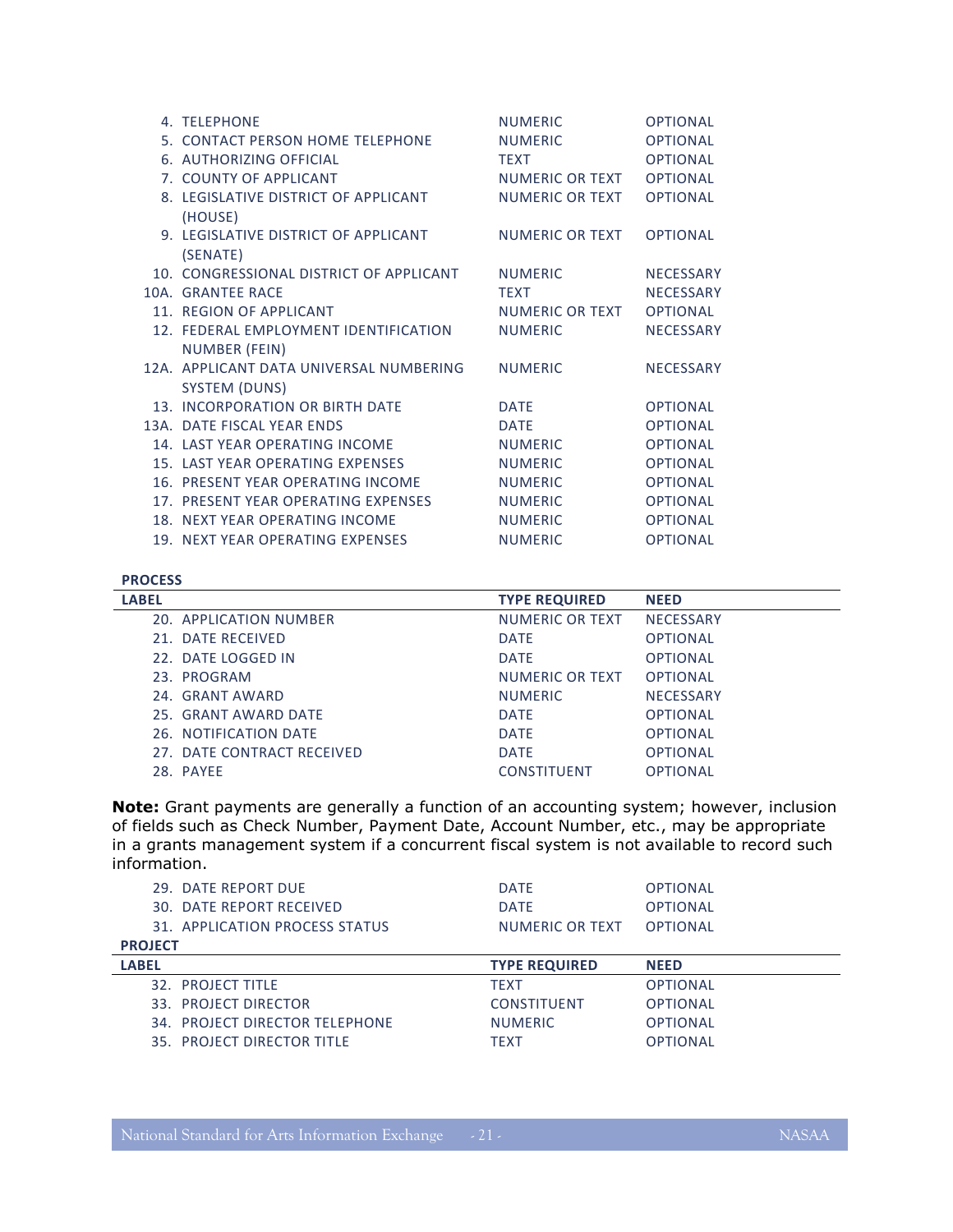| 36. START DATE                                      | <b>DATE</b>            | OPTIONAL         |
|-----------------------------------------------------|------------------------|------------------|
| 37. END DATE                                        | <b>DATE</b>            | OPTIONAL         |
| 38. PROJECT DISCIPLINE                              | <b>TEXT</b>            | NECESSARY        |
| 39. TYPE OF ACTIVITY                                | <b>NUMERIC</b>         | NECESSARY        |
| 39B. INTERNATIONAL ACTIVITY                         | ALPHANUMERIC           | <b>NECESSARY</b> |
| 39C. ARTS EDUCATION                                 | ALPHANUMERIC           | <b>NECESSARY</b> |
| 40. ZIP CODE(S) OF PROJECT                          | ALPHANUMERIC           | OPTIONAL         |
| 41. COUNTY OF PROJECT                               | TEXT                   | <b>OPTIONAL</b>  |
| 42. LEGISLATIVE DISTRICT OF PROJECT (HOUSE)         | <b>NUMERIC OR TEXT</b> | <b>OPTIONAL</b>  |
| 43. LEGISLATIVE DISTRICT OF PROJECT (SENATE)        | <b>NUMERIC OR TEXT</b> | <b>OPTIONAL</b>  |
| 44. CONGRESSIONAL DISTRICT OF PROJECT               | <b>NUMERIC</b>         | <b>OPTIONAL</b>  |
| 45. REGION OF PROJECT                               | <b>NUMERIC OR TEXT</b> | <b>OPTIONAL</b>  |
| 46. PERSONNEL - ADMINISTRATIVE                      | <b>NUMERIC</b>         | <b>OPTIONAL</b>  |
| 47. PERSONNEL - ARTISTIC                            | <b>NUMERIC</b>         | <b>OPTIONAL</b>  |
| 48. PERSONNEL - TECHNICAL/PRODUCTION                | <b>NUMERIC</b>         | <b>OPTIONAL</b>  |
| 49. OUTSIDE ARTISTIC FEES AND SERVICES              | <b>NUMERIC</b>         | <b>OPTIONAL</b>  |
| 50. OUTSIDE OTHER FEES AND SERVICES                 | <b>NUMERIC</b>         | <b>OPTIONAL</b>  |
| 51. SPACE RENTAL                                    | <b>NUMERIC</b>         | <b>OPTIONAL</b>  |
| 52. TRAVEL                                          | <b>NUMERIC</b>         | <b>OPTIONAL</b>  |
| 53. MARKETING                                       | <b>NUMERIC</b>         | <b>OPTIONAL</b>  |
| 54. REMAINING OPERATING EXPENSES                    | <b>NUMERIC</b>         | <b>OPTIONAL</b>  |
| 55. CAPITAL EXPENDITURES - ACQUISITIONS             | <b>NUMERIC</b>         | <b>OPTIONAL</b>  |
| 56. CAPITAL EXPENDITURES - OTHER                    | <b>NUMERIC</b>         | <b>OPTIONAL</b>  |
| 57. TOTAL CASH EXPENSES                             | <b>NUMERIC</b>         | <b>OPTIONAL</b>  |
| 58. IN-KIND PERSONNEL - ADMINISTRATIVE              | <b>NUMERIC</b>         | <b>OPTIONAL</b>  |
| 59. IN-KIND PERSONNEL - ARTISTIC                    | <b>NUMERIC</b>         | <b>OPTIONAL</b>  |
| 60. IN-KIND PERSONNEL -                             | <b>NUMERIC</b>         | <b>OPTIONAL</b>  |
| TECHNICAL/PRODUCTION                                |                        |                  |
| 61. IN-KIND OUTSIDE PROFESSIONAL SERVICES - NUMERIC |                        | <b>OPTIONAL</b>  |
| <b>ARTISTIC</b>                                     |                        |                  |
| 62. IN-KIND OUTSIDE PROFESSIONAL SERVICES - NUMERIC |                        | <b>OPTIONAL</b>  |
| <b>OTHER</b>                                        |                        |                  |
| 63. IN-KIND SPACE RENTAL                            | <b>NUMERIC</b>         | <b>OPTIONAL</b>  |
| 64. IN-KIND TRAVEL                                  | <b>NUMERIC</b>         | <b>OPTIONAL</b>  |
| 65. IN-KIND MARKETING                               | <b>NUMERIC</b>         | <b>OPTIONAL</b>  |
| 66. IN-KIND REMAINING OPERATING EXPENSES            | <b>NUMERIC</b>         | <b>OPTIONAL</b>  |
| 67. ACQUISITIONS                                    | <b>NUMERIC</b>         | <b>OPTIONAL</b>  |
| 68. IN-KIND CAPITAL EXPENDITURES-OTHER              | <b>NUMERIC</b>         | <b>OPTIONAL</b>  |
| 69. TOTAL IN-KIND CONTRIBUTIONS                     | <b>NUMERIC</b>         | <b>OPTIONAL</b>  |
| 70. ADMISSIONS                                      | <b>NUMERIC</b>         | <b>OPTIONAL</b>  |
| 71. CONTRACTED SERVICES REVENUE                     | <b>NUMERIC</b>         | <b>OPTIONAL</b>  |
| 78. OTHER REVENUE                                   | <b>NUMERIC</b>         | <b>OPTIONAL</b>  |
| 72. CORPORATE SUPPORT                               | <b>NUMERIC</b>         | <b>OPTIONAL</b>  |
| 73. FOUNDATION SUPPORT                              | <b>NUMERIC</b>         | <b>OPTIONAL</b>  |
| 74. OTHER PRIVATE SUPPORT                           | <b>NUMERIC</b>         | <b>OPTIONAL</b>  |
| 75. GOVERNMENT SUPPORT - FEDERAL                    | <b>NUMERIC</b>         | <b>OPTIONAL</b>  |
| 76. GOVERNMENT SUPPORT - STATE/REGIONAL             | <b>NUMERIC</b>         | <b>OPTIONAL</b>  |
| 77. GOVERNMENT SUPPORT - LOCAL                      | <b>NUMERIC</b>         | <b>OPTIONAL</b>  |
| 79. APPLICANT CASH                                  | <b>NUMERIC</b>         | <b>OPTIONAL</b>  |
| 81. GRANT AMOUNT REQUESTED                          | <b>NUMERIC</b>         | NECESSARY        |
|                                                     |                        |                  |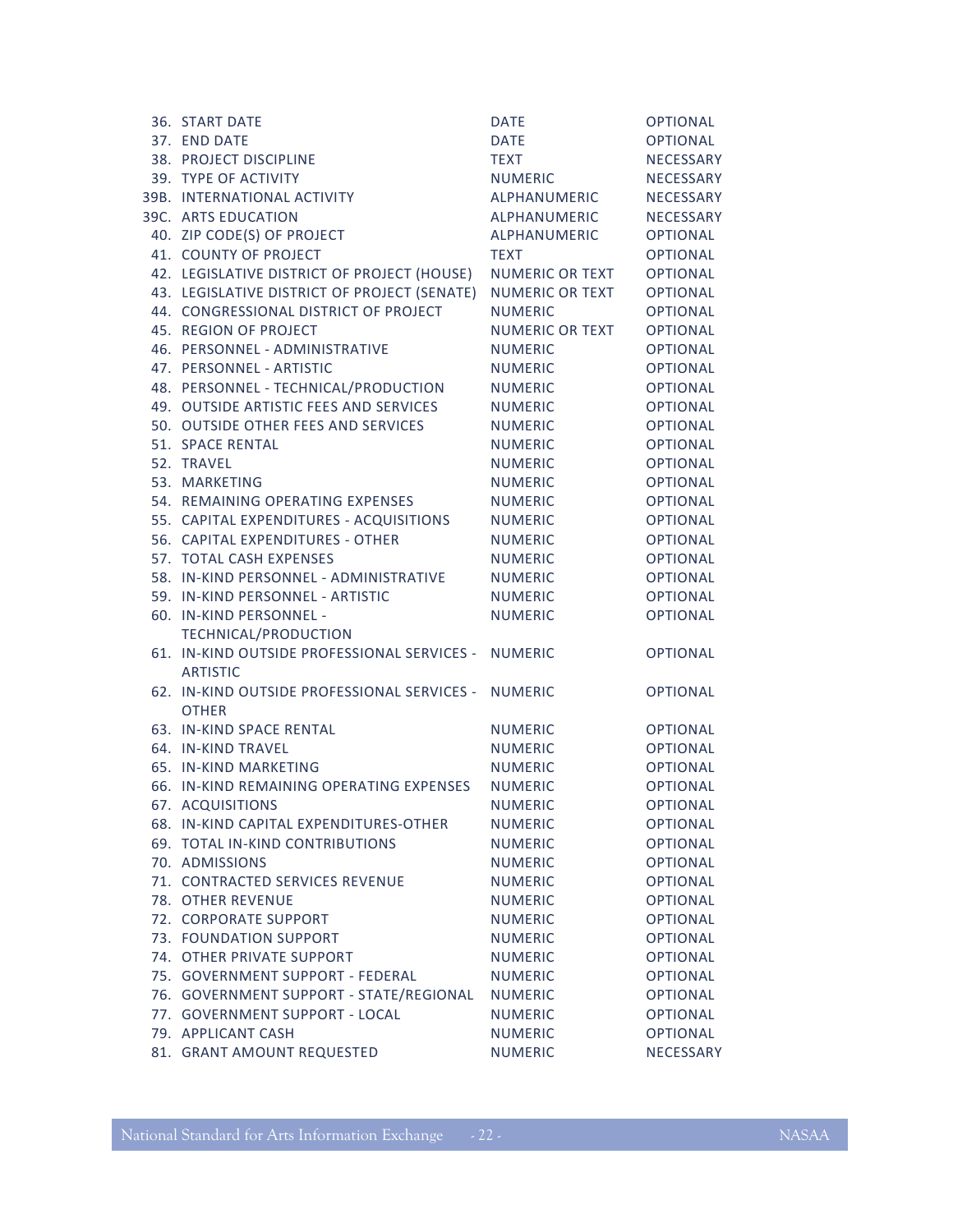| 82. TOTAL CASH INCOME                   | <b>NUMERIC</b>     | <b>OPTIONAL</b>  |
|-----------------------------------------|--------------------|------------------|
| 83. ADULTS ENGAGED IN PERSON            | <b>NUMERIC</b>     | <b>NECESSARY</b> |
| 83A. YOUTH (UNDER AGE 18) ENGAGED IN    | <b>NUMERIC</b>     | <b>NECESSARY</b> |
| <b>PERSON</b>                           |                    |                  |
| 83B. POPULATIONS BENEFITTED BY RACE     | <b>TEXT</b>        | <b>NECESSARY</b> |
| 83C. POPULATIONS BENEFITTED BY DISTINCT | <b>TEXT</b>        | <b>NECESSARY</b> |
| <b>GROUPS</b>                           |                    |                  |
| 84. ARTISTS DIRECTLY INVOLVED           | <b>NUMERIC</b>     | <b>OPTIONAL</b>  |
| 85. FULL-TIME PERSONNEL                 | <b>NUMERIC</b>     | <b>OPTIONAL</b>  |
| 86. PART-TIME PERSONNEL                 | <b>NUMERIC</b>     | <b>OPTIONAL</b>  |
| 87. VOLUNTEERS                          | <b>NUMERIC</b>     | <b>OPTIONAL</b>  |
| 88. PROVIDER OF SERVICES                | <b>CONSTITUENT</b> | <b>OPTIONAL</b>  |

#### **REPORT**

| <b>LABEL</b> |                                                    | <b>TYPE REQUIRED</b> | <b>NEED</b>     |
|--------------|----------------------------------------------------|----------------------|-----------------|
|              | 89. ACTUAL PERSONNEL - ADMINISTRATIVE              | <b>NUMERIC</b>       | <b>OPTIONAL</b> |
|              | 90. ACTUAL PERSONNEL - ARTISTIC                    | NUMERIC              | <b>OPTIONAL</b> |
|              | 91. ACTUAL PERSONNEL - TECHNICAL                   | <b>NUMERIC</b>       | <b>OPTIONAL</b> |
|              | <b>PRODUCTION</b>                                  |                      |                 |
|              | 92. ACTUAL OUTSIDE ARTISTIC FEES AND               | <b>NUMERIC</b>       | <b>OPTIONAL</b> |
|              | <b>SERVICES</b>                                    |                      |                 |
|              | 93. ACTUAL OUTSIDE OTHER FEES AND                  | <b>NUMERIC</b>       | <b>OPTIONAL</b> |
|              | <b>SERVICES</b>                                    |                      |                 |
|              | 94. ACTUAL SPACE RENTAL                            | <b>NUMERIC</b>       | <b>OPTIONAL</b> |
|              | 95. ACTUAL TRAVEL                                  | <b>NUMERIC</b>       | <b>OPTIONAL</b> |
|              | 96. ACTUAL MARKETING                               | <b>NUMERIC</b>       | <b>OPTIONAL</b> |
|              | 97. ACTUAL REMAINING OPERATING EXPENSES            | <b>NUMERIC</b>       | <b>OPTIONAL</b> |
|              | 98. ACTUAL CAPITAL EXPENDITURES -                  | <b>NUMERIC</b>       | <b>OPTIONAL</b> |
|              | <b>ACQUISITIONS</b>                                |                      |                 |
|              | 99. ACTUAL CAPITAL EXPENDITURES - OTHER            | NUMERIC              | <b>OPTIONAL</b> |
|              | 100. ACTUAL TOTAL CASH EXPENSES                    | <b>NUMERIC</b>       | NECESSARY       |
|              | 101. ACTUAL IN-KIND PERSONNEL -                    |                      |                 |
|              | <b>ADMINISTRATIVE</b>                              | <b>NUMERIC</b>       | <b>OPTIONAL</b> |
|              | 102. ACTUAL IN-KIND PERSONNEL - ARTISTIC           | <b>NUMERIC</b>       | <b>OPTIONAL</b> |
|              | 103. ACTUAL IN-KIND PERSONNEL -                    | <b>NUMERIC</b>       | <b>OPTIONAL</b> |
|              | TECHNICAL/PRODUCTION                               |                      |                 |
|              | 104. ACTUAL IN-KIND OUTSIDE ARTISTIC FEES &        | <b>NUMERIC</b>       | <b>OPTIONAL</b> |
|              | <b>SERVICES</b>                                    |                      |                 |
|              | 105. ACTUAL IN-KIND OUTSIDE OTHER FEES &           | <b>NUMERIC</b>       | <b>OPTIONAL</b> |
|              | <b>SERVICES</b>                                    |                      |                 |
|              | 106. ACTUAL IN-KIND SPACE RENTAL                   | <b>NUMERIC</b>       | <b>OPTIONAL</b> |
|              | 107. ACTUAL IN-KIND TRAVEL                         | <b>NUMERIC</b>       | <b>OPTIONAL</b> |
|              | 108. ACTUAL IN-KIND MARKETING                      | <b>NUMERIC</b>       | <b>OPTIONAL</b> |
|              | 109. ACTUAL IN-KIND REMAINING OPERATING            | <b>NUMERIC</b>       | <b>OPTIONAL</b> |
|              | <b>EXPENSES</b>                                    |                      |                 |
|              | 110. ACTUAL IN-KIND CAPITAL                        |                      |                 |
|              | EXPENDITURES - ACQUISITIONS                        | <b>NUMERIC</b>       | <b>OPTIONAL</b> |
|              | 111. ACTUAL IN-KIND CAPITAL EXPENDITURES - NUMERIC |                      | <b>OPTIONAL</b> |
|              | <b>OTHER</b>                                       |                      |                 |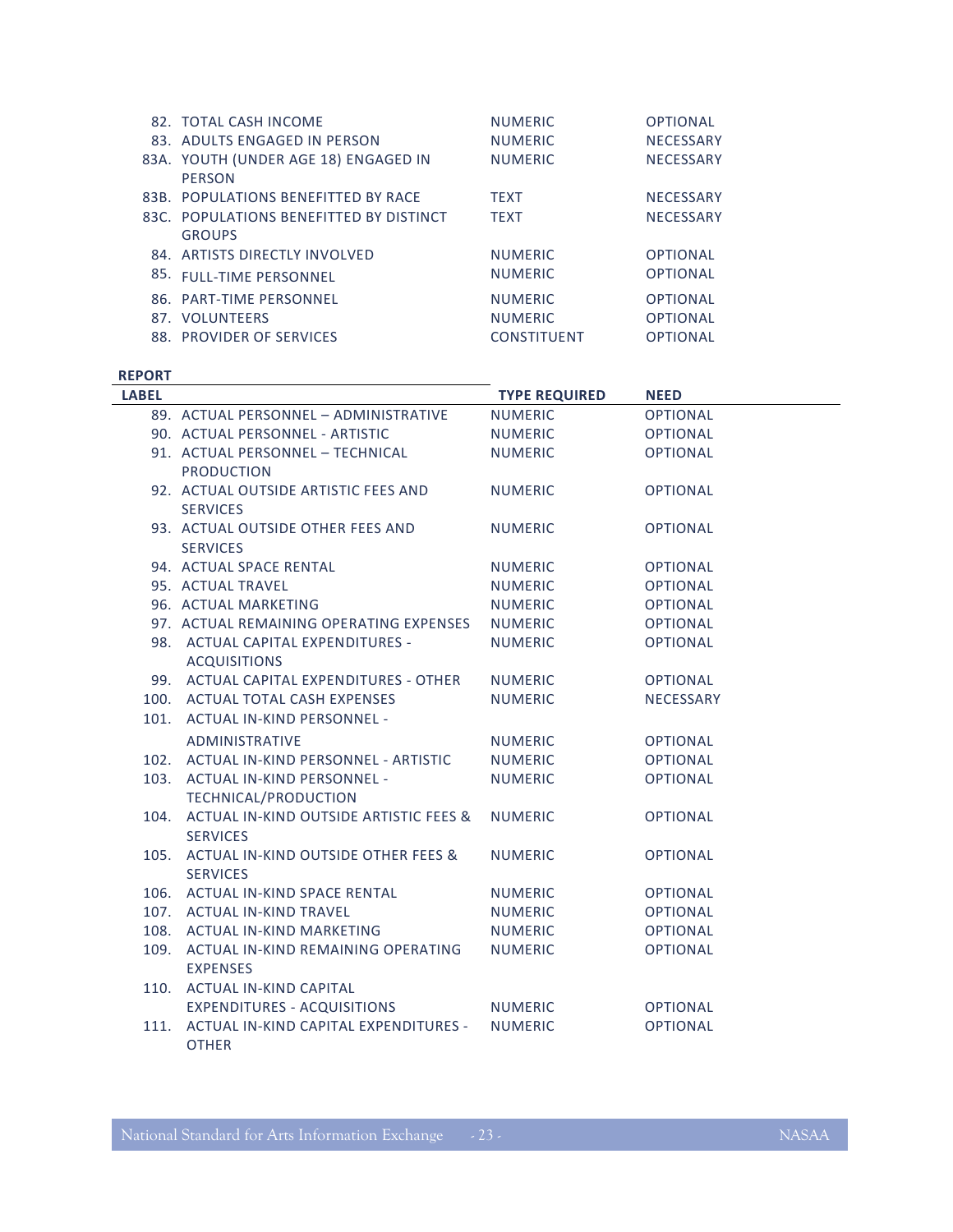| 112.  | ACTUAL TOTAL IN-KIND CONTRIBUTIONS        | <b>NUMERIC</b> | NECESSARY        |
|-------|-------------------------------------------|----------------|------------------|
|       | 113. ACTUAL ADMISSIONS                    | <b>NUMERIC</b> | <b>OPTIONAL</b>  |
| 114.  | ACTUAL CONTRACTED SERVICES REVENUE        | <b>NUMERIC</b> | <b>OPTIONAL</b>  |
| 115.  | ACTUAL CORPORATE SUPPORT                  | <b>NUMERIC</b> | <b>OPTIONAL</b>  |
| 116.  | ACTUAL FOUNDATION SUPPORT                 | <b>NUMERIC</b> | <b>OPTIONAL</b>  |
|       | 117. ACTUAL OTHER PRIVATE SUPPORT         | <b>NUMERIC</b> | <b>OPTIONAL</b>  |
| 118.  | ACTUAL GOVERNMENT SUPPORT - FEDERAL       | <b>NUMERIC</b> | <b>OPTIONAL</b>  |
| 119.  | <b>ACTUAL GOVERNMENT SUPPORT -</b>        | <b>NUMERIC</b> | <b>OPTIONAL</b>  |
|       | STATE/REGIONAL                            |                |                  |
| 120.  | ACTUAL GOVERNMENT SUPPORT - LOCAL         | <b>NUMERIC</b> | <b>OPTIONAL</b>  |
|       | 121. ACTUAL OTHER REVENUE                 | <b>NUMERIC</b> | <b>OPTIONAL</b>  |
|       | 122. ACTUAL APPLICANT CASH                | <b>NUMERIC</b> | <b>OPTIONAL</b>  |
|       | 123. ACTUAL TOTAL APPLICANT CASH REVENUE) | (NUMERIC)      |                  |
|       | $\ast$                                    |                |                  |
| 124.  | <b>GRANT AMOUNT SPENT</b>                 | <b>NUMERIC</b> | NECESSARY        |
|       | 125. ACTUAL TOTAL CASH INCOME             | <b>NUMERIC</b> | <b>NECESSARY</b> |
| 126.  | ACTUAL ADULTS ENGAGED IN PERSON           | <b>NUMERIC</b> | NECESSARY        |
| 126A. | ACTUAL YOUTH (UNDER AGE 18) ENGAGED       | <b>NUMERIC</b> | <b>NECESSARY</b> |
|       | <b>IN PERSON</b>                          |                |                  |
| 126B. | <b>ACTUAL POPULATIONS BENEFITTED BY</b>   | <b>TEXT</b>    | NECESSARY        |
|       | <b>RACE</b>                               |                |                  |
| 126C. | <b>ACTUAL POPULATIONS BENEFITTED BY</b>   | <b>TEXT</b>    | <b>NECESSARY</b> |
|       | <b>DISTINCT GROUPS</b>                    |                |                  |
|       | 127. CHARACTERISTICS                      | <b>TEXT</b>    | <b>OPTIONAL</b>  |
|       | 128. ACTUAL ARTISTS DIRECTLY INVOLVED     | <b>NUMERIC</b> | NECESSARY        |
|       | 129. CHARACTERISTICS                      | <b>TEXT</b>    | <b>OPTIONAL</b>  |
| 130.  | ACTUAL FULL-TIME PERSONNEL                | <b>NUMERIC</b> | <b>OPTIONAL</b>  |
|       | 131. ACTUAL PART-TIME PERSONNEL           | <b>NUMERIC</b> | <b>OPTIONAL</b>  |
| 132.  | <b>ACTUAL VOLUNTEERS</b>                  | <b>NUMERIC</b> | <b>OPTIONAL</b>  |

# <span id="page-23-0"></span>**DEFINITIONS**

#### **APPLICANT**

#### 1. **Applicant**

The Constituent submitting and signing the grant application or request for services, even if funds are passed on to another organization or individual.

#### 1A. **Applicant Status**

Code best representing the applicant's legal status, per the code list detailed in the [Mailing List System](#page-10-2) above.

#### 1B. **Applicant Institution**

Use the Institution codes from the [Mailing List System](#page-10-2) to describe the type of organization or individual receiving funds.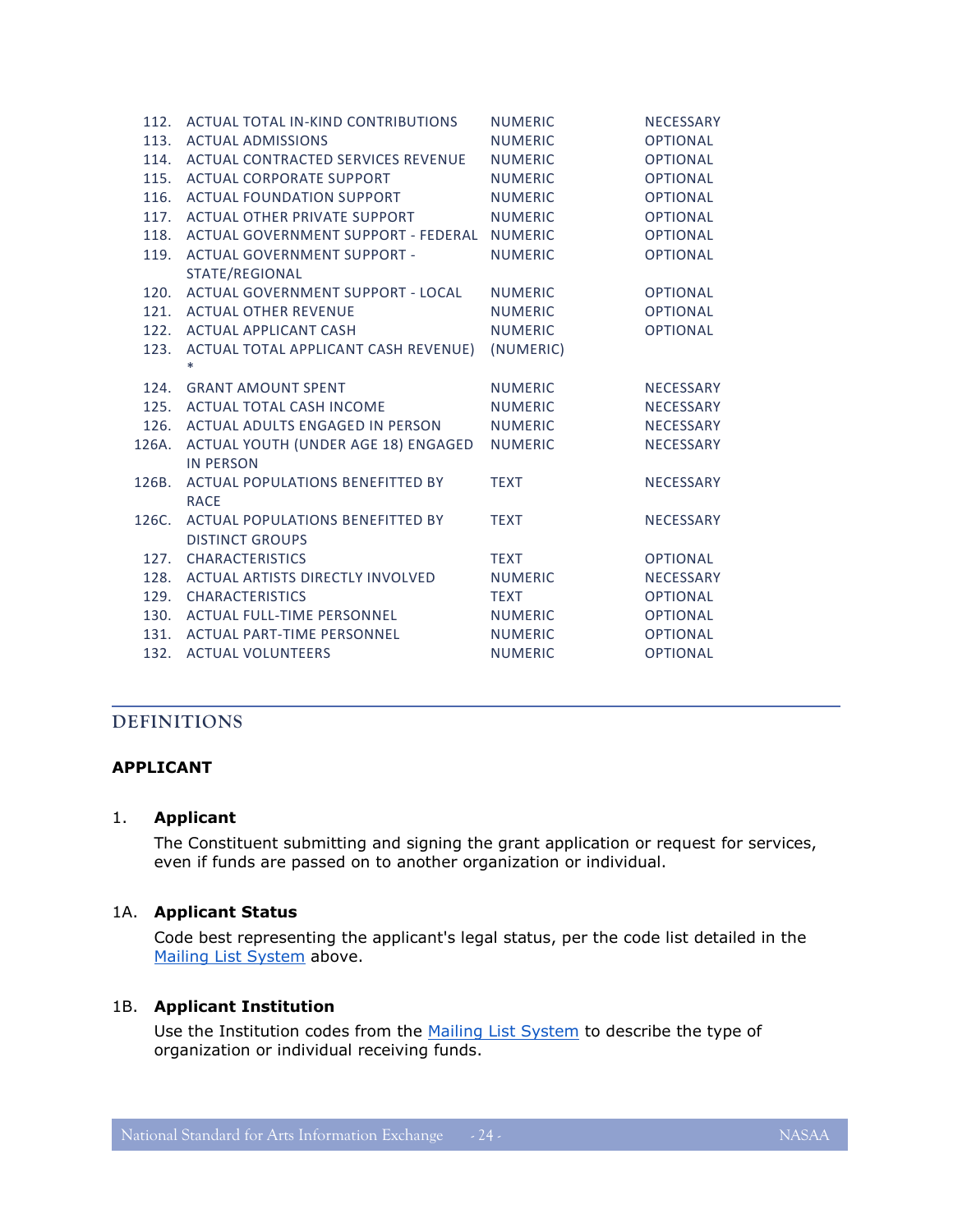#### 1C. **Applicant Discipline**

The applicant's primary area of work in the arts. Use the [Discipline code](#page-15-0) list detailed in the [Mailing List System](#page-10-2) above.

#### <span id="page-24-0"></span>1D. **Applicant Characteristics**

Applicant Characteristics exists within the National Standard as an optional way of collecting information about beneficiaries and organizations. However, recent revisions have added necessary codes for tracking information about beneficiaries. See definitions for codes 83A-C.

Applicant Characteristics are descriptors designed to enable an applicant to identify itself according to that person's or organization's predominant characteristics.

Choose the categories below which in your estimation describe the predominant characteristics of a significant number (i.e., one-fourth or more) of the Individuals Benefiting/Artists Participating.

All applicable codes should be selected (e.g., a Native American audience of deaf 11th graders would be coded NYD). Any categories needed by an agency but not available here (e.g., French American, rural, preschool, summer resident, etc.) can be added, but it must be understood that these categories would be used in addition to and not instead of the National Standard (e.g., a French American audience would be coded as such in addition to W - White, not Hispanic).

- A Asian/Pacific Islander
- B Black, not Hispanic
- C child
- D hearing impaired
- E mentally or psychologically impaired
- F woman
- H Hispanic
- I institutionalized (other than correctional)
- J institutionalized (correctional)
- N American Indian/Alaskan Native
- P otherwise physically impaired
- Q visually impaired
- S senior citizen
- U college/university student
- V veteran
- W White, not Hispanic
- Y secondary school student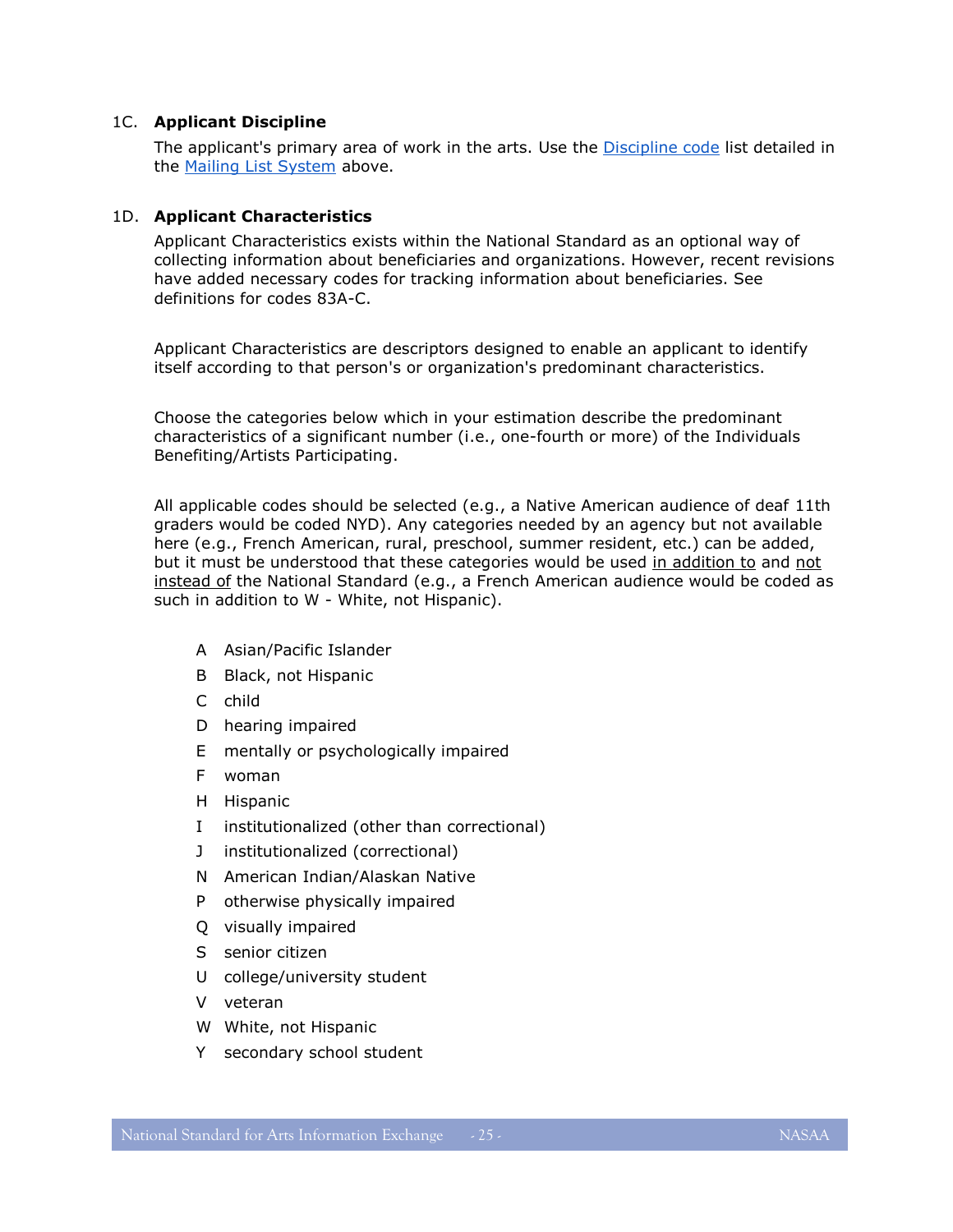#### 2. **Contact Person**

The person to contact for additional information about the application.

#### 3. **Contact Person Title**

The official title of Contact Person.

#### 4. **Telephone**

The daytime telephone number of Applicant or Contact Person.

#### 5. **Contact Person Home Telephone**

The telephone number of Contact Person during nonbusiness hours.

#### 6. **Authorizing Official**

Name of person with authority to legally obligate Applicant.

#### 7. **County of Applicant**

County or parish of the office immediately responsible for the application. In most cases, this would be the county in which Applicant's business address is located.

#### 8. **Legislative District of Applicant (House)**

District of state legislative representative body (commonly the state House of Representatives) in which Applicant's business address is located.

#### 9. **Legislative District of Applicant (Senate)**

District of other state legislative body (commonly the state Senate) in which Applicant's business address is located.

#### 10. **Congressional District of Applicant**

District of the United States House of Representatives in which Applicant's business address is located.

#### 10A. **Grantee Race**

Grantee Race: Coding should reflect the racial/ethnic characteristics of the grantee. For individuals, grantees may select any combination of the below that apply:

- A Asian
- B Black/African American
- H Hispanic/Latino
- N American Indian/Alaska Native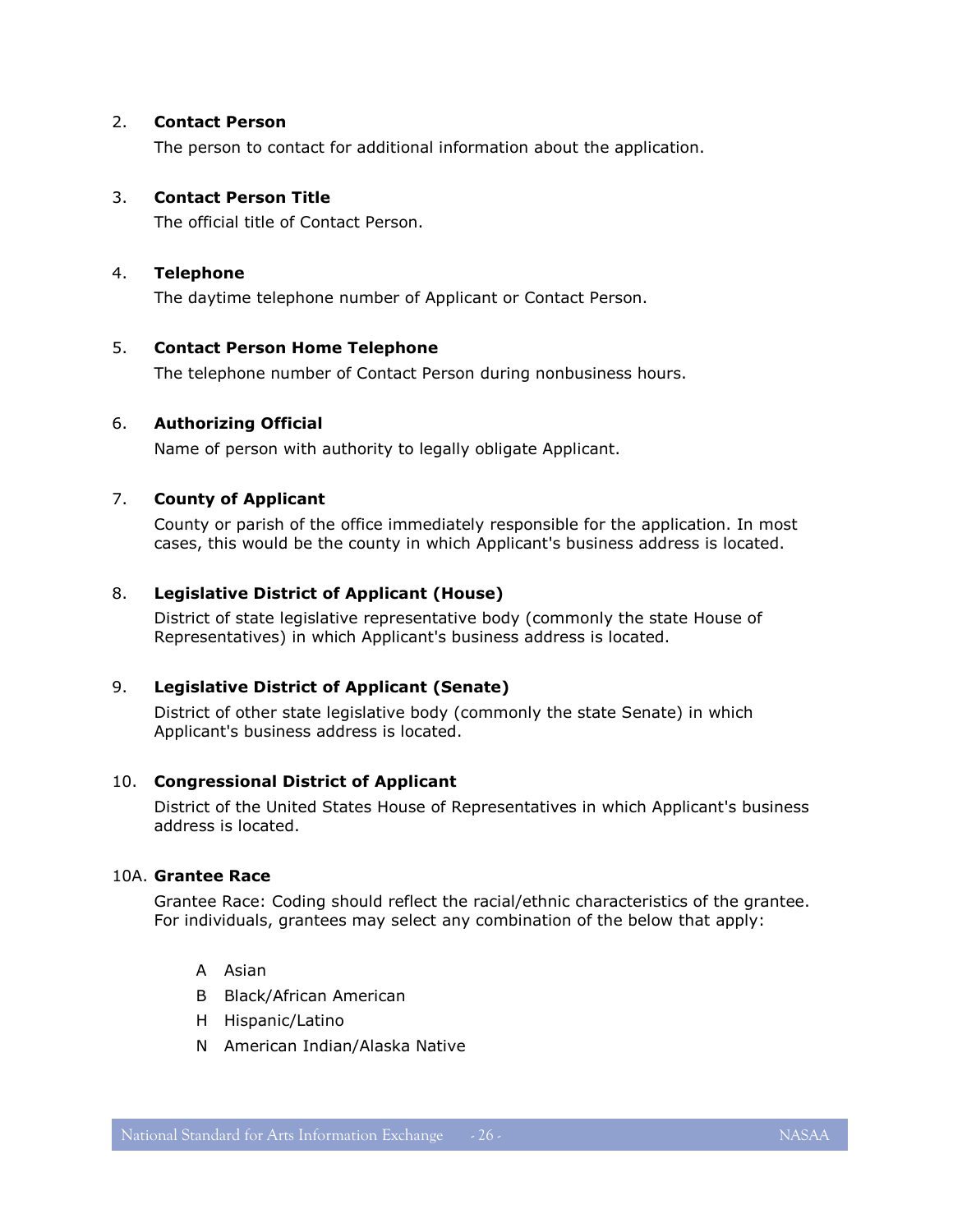- P Native Hawaiian/Pacific Islander
- W White

For organizations, grantees should code themselves based on the predominant group of which their staff or board or membership (not audience) is composed. Use the list below. Organizations should choose the one code that best represents 50 percent or more of their staff or board or membership:

- A 50 percent or more Asian
- B 50 percent or more Black/African American
- H 50 percent or more Hispanic/Latino
- N 50 percent or more American Indian/Alaska Native
- P 50 percent or more Native Hawaiian/Pacific Islander
- W 50 percent or more White
- 99 No single group listed above represents 50 percent or more of staff or board or membership.

#### 11. **Region of Applicant**

Substate region of Applicant's business address.

#### 12. **Federal Employer Identification Number (FEIN)**

The Federal Employer Identification is a unique number that identifies the organization to the Internal Revenue Service. Enter IND if the grant was awarded to a grantee with a legal status of Individual.

#### 12A. **Applicant Data Universal Numbering System (DUNS) Number**

DUNS number of Applicant Name. Grantees who are individuals are exempted from this requirement. Enter IND if the grant was awarded to a grantee with a legal status of Individual.

#### 13. **Incorporation or Birth Date**

Incorporation date if Applicant is an organization; birth date if Applicant is an individual.

#### 13A. **Date Fiscal Year Ends**

Month and day on which Applicant's fiscal year ends.

#### 14. **Last Year Operating Income**

Total income of Applicant's (organization) current funds during Applicant's most recently completed fiscal year.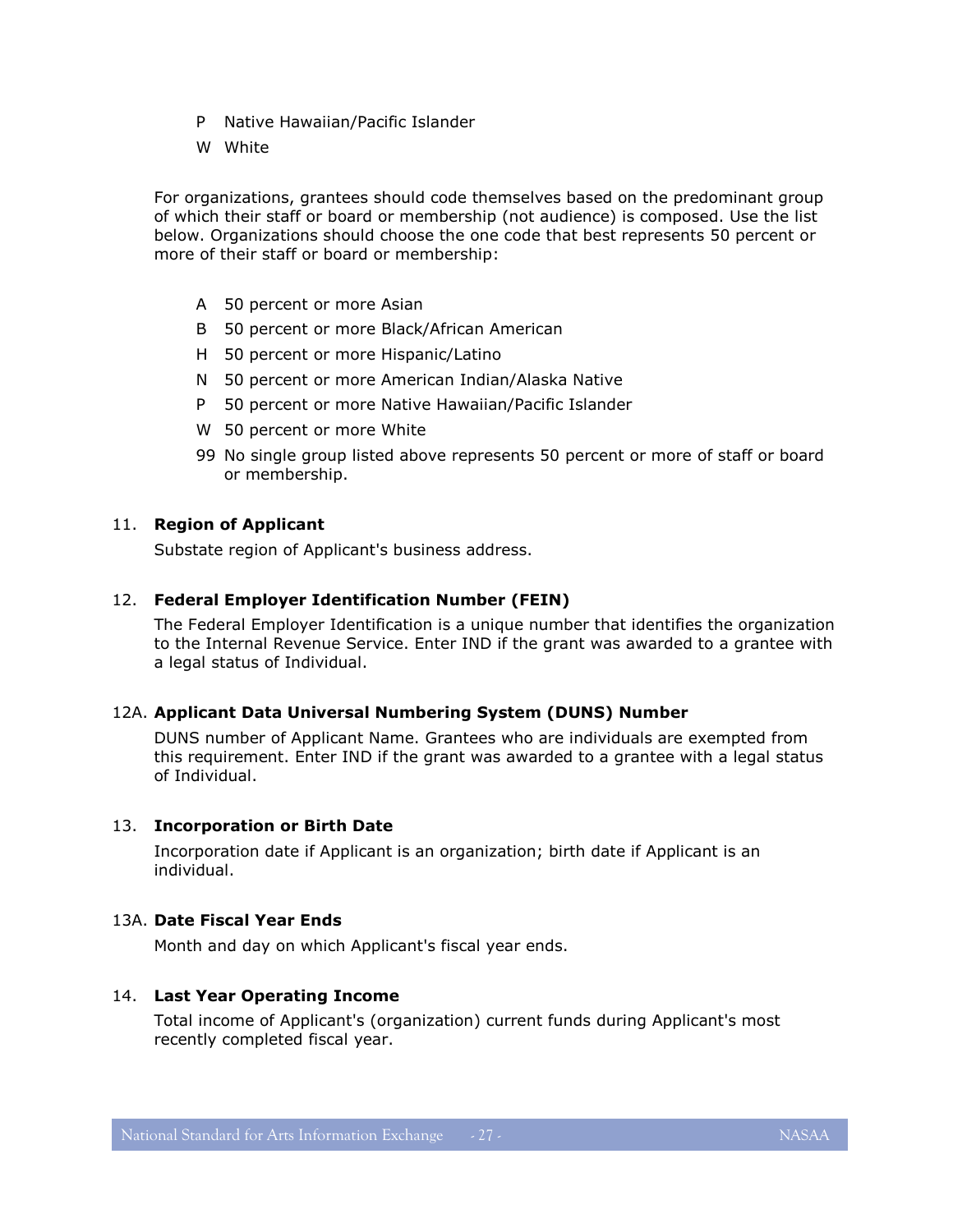#### 15. **Last Year Operating Expenses**

Total expenses of Applicant's (organization) current funds during Applicant's most recently completed fiscal year.

#### 16. **Present Year Operating Income**

Total income of Applicant's (organization) current funds during Applicant's current fiscal year.

#### 17. **Present Year Operating Expenses**

Total expenses of Applicant's (organization) current funds during Applicant's current fiscal year.

#### 18. **Next Year Operating Income**

Estimated total income of Applicant's (organization) current funds during Applicant's next fiscal year.

#### 19. **Next Year Operating Expenses**

Estimated total expenses of Applicant's (organization) current funds during Applicant's next fiscal year.

#### **PROCESS**

#### 20. **Application Number**

A unique indicator assigned to each application for internal tracking purposes and for use as a bridge when joining application data to Activity Location details.

# 21. **Date Received**

Date application is received in agency office.

#### 22. **Date Logged In**

Date which marks the first formal involvement of the agency in the application process (i.e., application is acknowledged, copies are sent to appropriate people, the application is filed, etc.). Often the same as Date Received.

#### 23. **Program**

A numeric or text code describing the program of the agency under which the applicant is requesting support (e.g.,  $P =$  performing arts,  $V =$  visual arts,  $M =$ minigrant) **as defined by agency.** Program should be the same as that stated in the program guidelines and/or announcements if appropriate.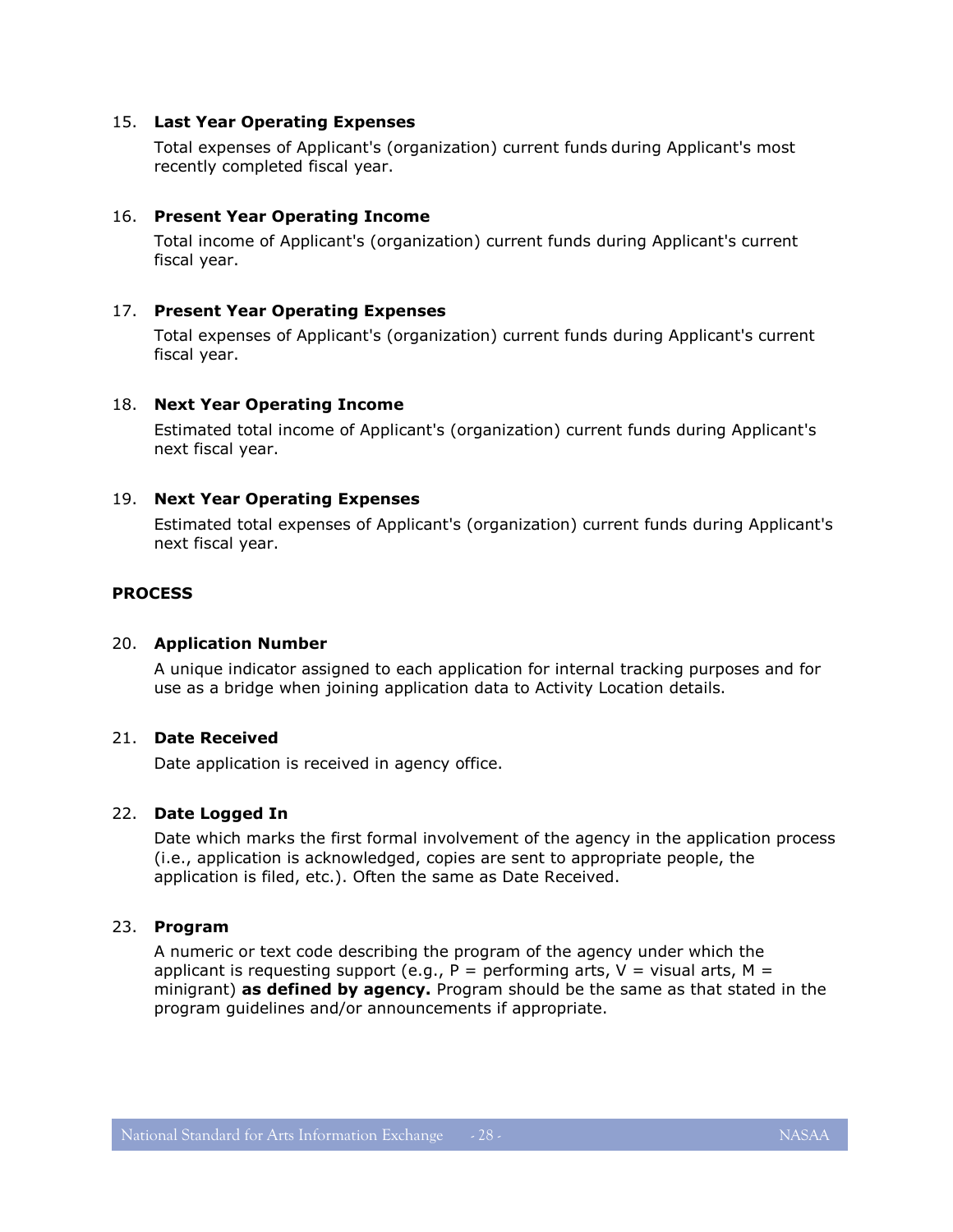#### 24. **Grant Award**

Dollar amount of grant awarded. If the application was not funded, enter 0. A blank field indicates that a decision has not been made.

**Note:** Agencies involved in nonmonetary or unconventional grant programs may establish a basis upon which their programs can be valued. In many cases, such a basis can be a dollar amount equivalent to service provided. In such cases, use of Grant Award should be consistent and its unusual nature understood.

#### 25. **Grant Award Date**

Date on which Grant Award is formally made.

#### 26. **Notification Date**

Date on which Applicant is formally informed of the grant decision. Usually the date of grant award or rejection letter.

#### 27. **Date Contract Received**

Date on which required documents are received from Applicant. In some cases, these will be acceptance letters or letters of agreement rather than formal contracts.

#### 28. **Payee**

The constituent to whom checks should be issued in the event that a grant is awarded, if different from Applicant.

#### 29. **Date Report Due**

Date on which final report of Applicant's project is due.

#### 30. **Date Report Received**

Date on which final report of Applicant's project is received in agency office.

#### 31. **Application Process Status**

A descriptor summarizing the status of an application in the agency's grant process  $(e.q., W = Withoutman, I = Ineligible).$ 

**Note:** It is understood that most agencies have a series of steps through which all applications pass for research, review, recommendation/rejection, funding, reporting, etc., and that the status of an application at any given time depends on where it is in this process. A code is not developed in the National Standard because of the unique nature of each agency's grant process and minimal need for national compatibility of such information.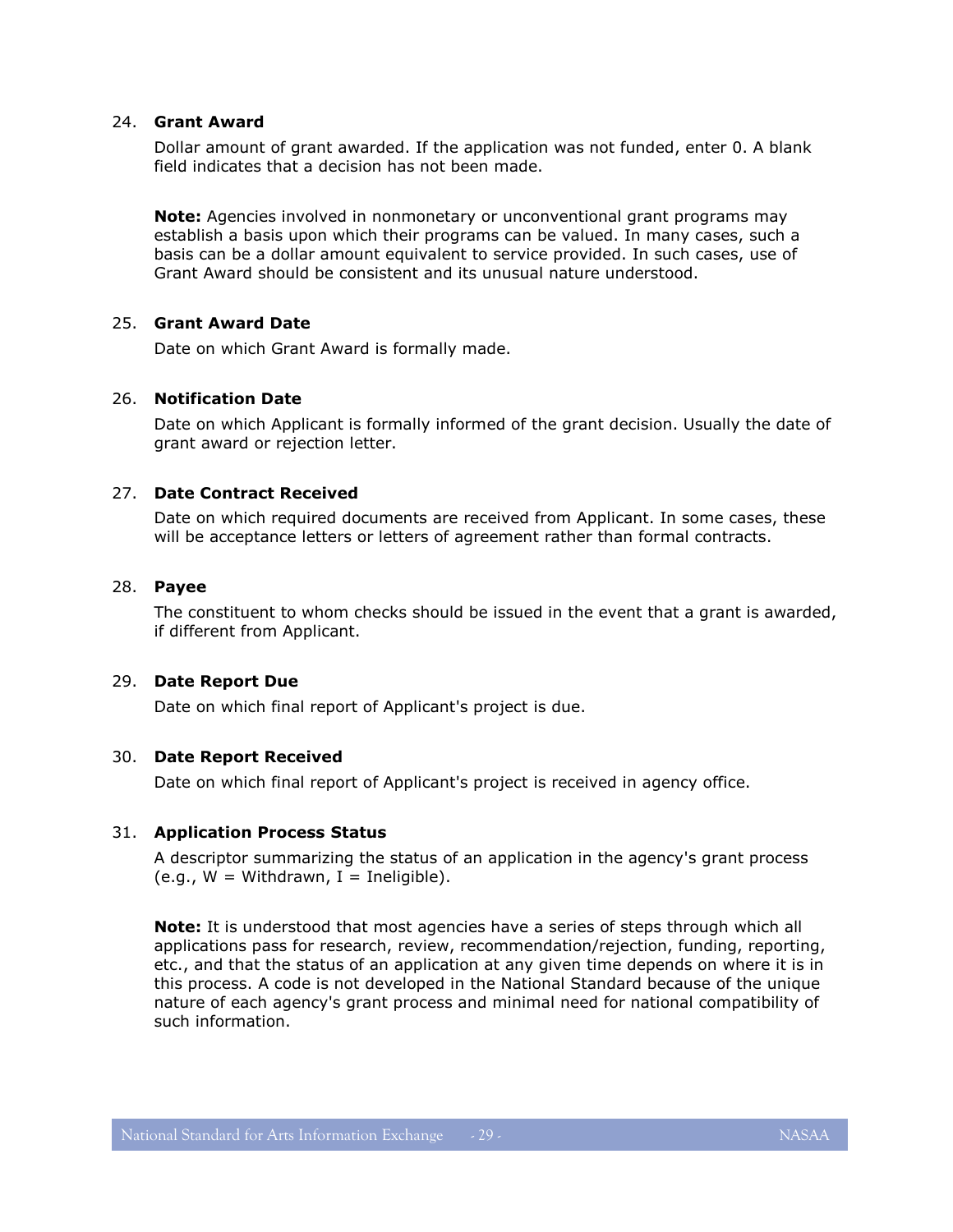#### **PROJECT**

#### 32. **Project Title**

A short descriptive title of the project for which Applicant is requesting assistance. If no formal title exists or if the title is not descriptive, a short phrase describing the activities of the project should be substituted.

#### 33. **Project Director**

The person with immediate responsibility for the project, if different from Contact Person. Include [Constituent List](#page-9-0) entry if home address is desired; otherwise, include name only.

#### 34. **Project Director Telephone**

Telephone number of Project Director if different from Telephone.

#### 35. **Project Director Title**

The official title of Project Director.

# 36. **Start Date**

The first date of activity in the project for which assistance is requested.

#### 37. **End Date**

The last date of activity in the project for which assistance is requested.

#### 38. **Project Discipline**

The arts discipline of the project activities. Use the [Discipline code](#page-15-0) list detailed in the [Mailing List System](#page-10-2) above.

If project activities are of a technical assistance or service nature, use the arts discipline which will benefit from the project (e.g., accounting workshops for dance company managers should be coded 01 Dance; a training conference for performing arts presenter trustees should be 14 Multidisciplinary).

**Note:** It is understood that an agency can elect to use main discipline categories only (e.g., Dance, Music, Theatre) and not subcategories (e.g., chamber, choral, jazz). In other words, a primary discipline coding assignment is Necessary, further elaboration with a subcode letter is Optional.

Agencies desiring to use more than one discipline code may do so provided one category or subcategory is primary. The primary classification resides in a field labeled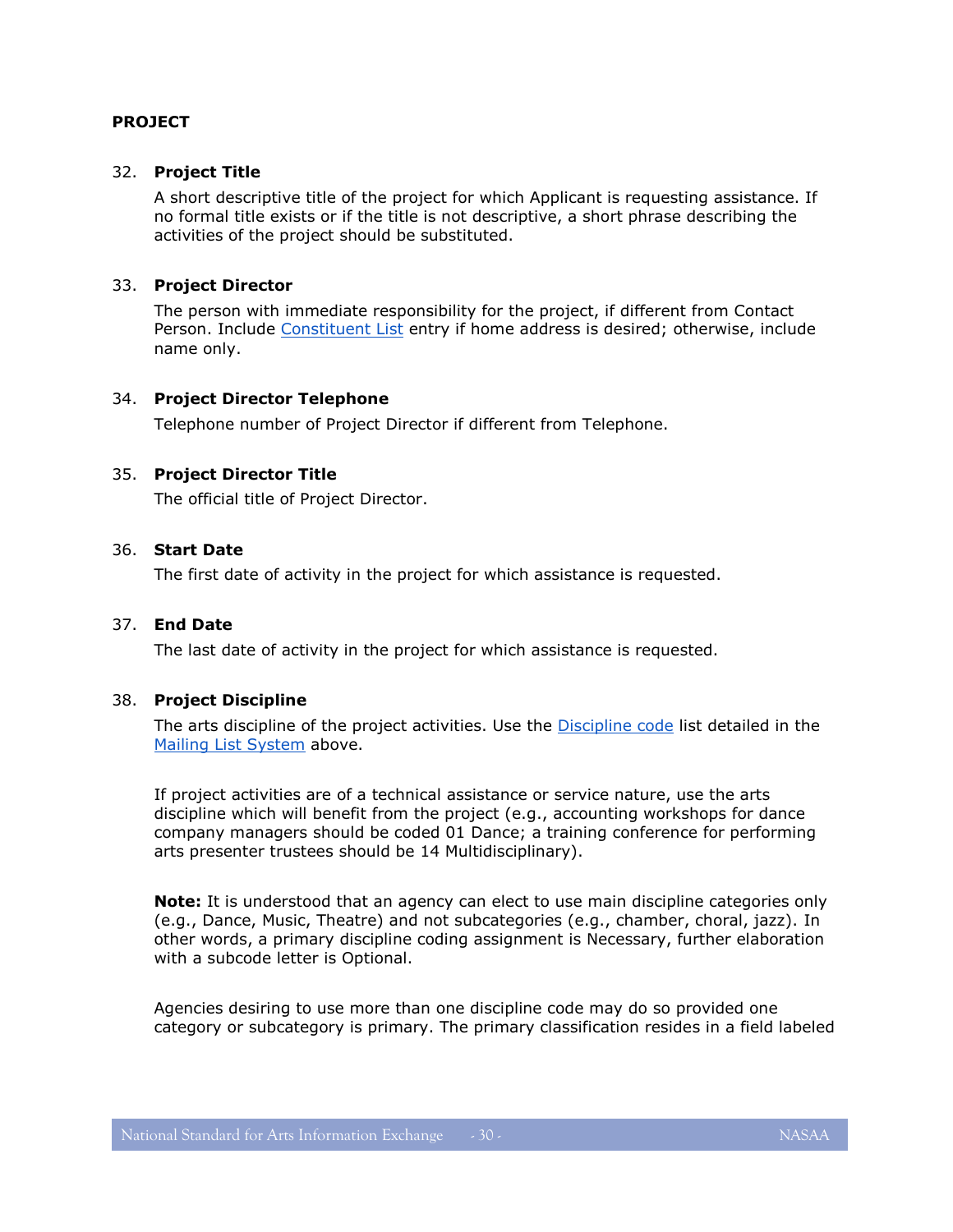Project Discipline. All others can be stored in fields labeled Project Discipline 2, Project Discipline 3, etc.

# 39. **Type of Activity**

The code which best describes the project activities. Agencies deciding to use more than one type of activity code to classify their constituents may do so provided one code is primary. The primary classification must be labeled Type of Activity. All others can be labeled Type of Activity 2, Type of Activity 3, etc.

- 01 **Acquisition:** Expenses for additions to a collection.
- 02 **Audience Services:** (e.g., ticket subsidies, busing senior citizens to an arts event).
- 03 **Award/Fellowship:** (e.g., to individuals).
- 04 **Creation of a Work of Art:** Include commissions.
- 05 **Concert/Performance/Reading:** Include production development.
- 06 **Exhibition:** Include visual arts, film and video, and exhibition development.
- 07 **Facility Construction, Maintenance, Renovation:** Note: design is 04 Creation of a Work of Art.
- 08 **Fair/Festival**
- 09 **Identification/Documentation:** For archival, educational and other purposes.
- 10 **Institution/Organization Establishment:** For creation or development of a new institution/organization.
- 11 **Institution/Organization Support:** General operational support.
- 12 **Arts Instruction:** Include lessons, classes, and other means used to teach knowledge of and/or skills in the arts.
- 13 **Marketing**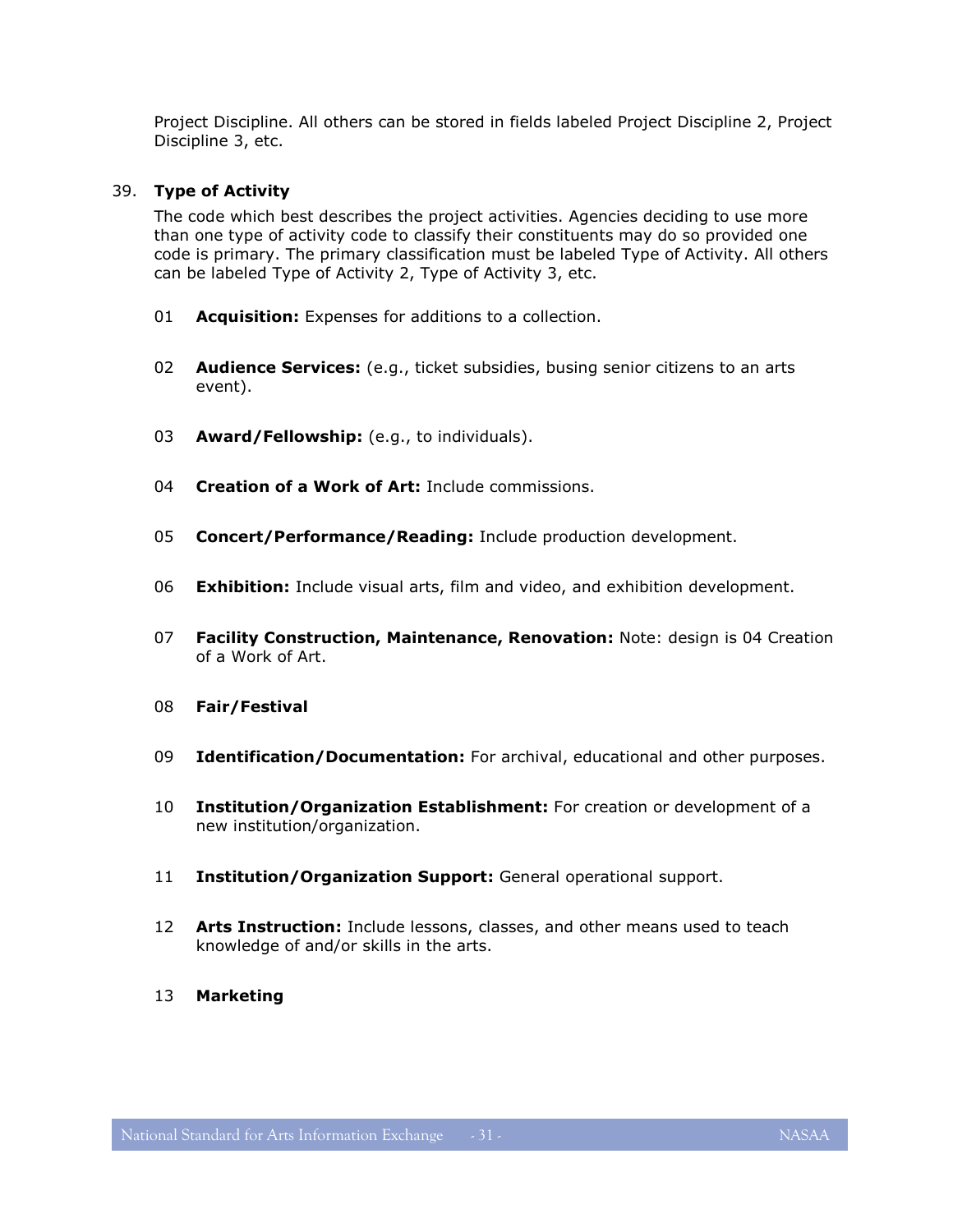#### **Professional Support – Administrative**

#### **Professional Support – Artistic**

- **Recording/Filming/Taping:** Do not include creating art works or identification/documentation for archival or educational purposes; see 04 and 09.
- **Publication:** (e.g., manuals, books).
- **Repair/Restoration/Conservation**
- **Research/Planning:** Include program evaluation, strategic planning, and establishing partnerships/collaborations between agencies.
- **School Residency:** Artist activities in an educational setting wherein one or more core student groups receive repeated artist contact over time.
- **Other Residency:** Artist activities in a nonschool setting wherein one or more core student groups receive repeated artist contact over time.
- **Seminar/Conference**
- **Equipment Purchase/Lease/Rental**
- **Distribution of Art:** (e.g., films, books, prints).
- **Apprenticeship/Internship**
- **Regranting**
- **Translation**
- **Writing About Art:** Include criticism.
- **Professional Development/Training:** Activities enhancing career advancement.
- **Student Assessment:** The measurement of student progress toward learning objectives. Not to be used for program evaluation.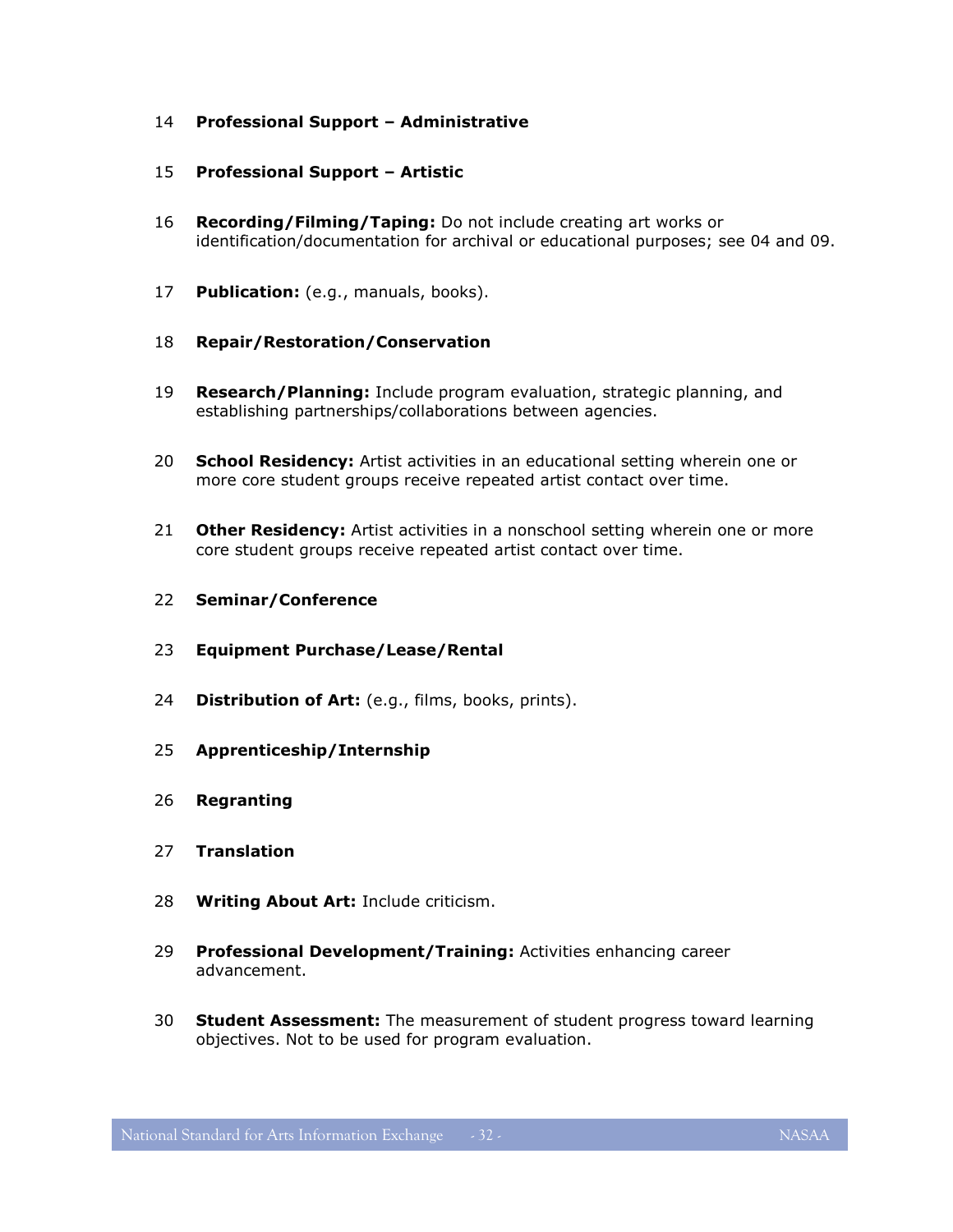- 31 **Curriculum Development/Implementation:** Include the design, implementation and distribution of instructional materials, methods, evaluation criteria, goals and objectives.
- 32 **Stabilization/Endowment/Challenge:** Grant funds used to reduce debt, contribute to endowments, build cash reserves, or enhance funding leverage or stabilization.
- 33 **Building Public Awareness:** Activities designed to increase public understanding of the arts or to build public support for the arts.
- 34 **Technical Assistance:** With technical/administrative functions.
- 35 **Web Site/Internet Development:** Include the creation or expansion of existing websites (or sections of websites) as well as the development of digital art collections, databases, discussion areas or other interactive technology services delivered via the Internet.
- 36 **Broadcasting:** Include broadcasts via television, cable, radio, the Web or other digital networks.

#### 99 **None of the above**

#### 39B. **International Activity**

The International Activity may be coded as Y (yes) if the grant in question conforms to any of the following criteria:

- (1) Support connected with your grantees visiting other countries, or
- (2) Support connected with foreign artists visiting your state or the United States, or
- (3) Support connected with any cultural exchanged program, or
- (4) Support used by your grantees to make linkages with artists or institutions in other countries, or
- (5) Grants made to yourself to establish or administer international programs in your agency.

### 39C. **Arts Education**

An organized and systematic educational effort with the primary goal of increasing an identified learner's knowledge of and/or skills in the arts with measurable outcomes.

- 01 50% or more of this project's activities are arts education.
- 02 Less than 50% of this project's activities are arts education.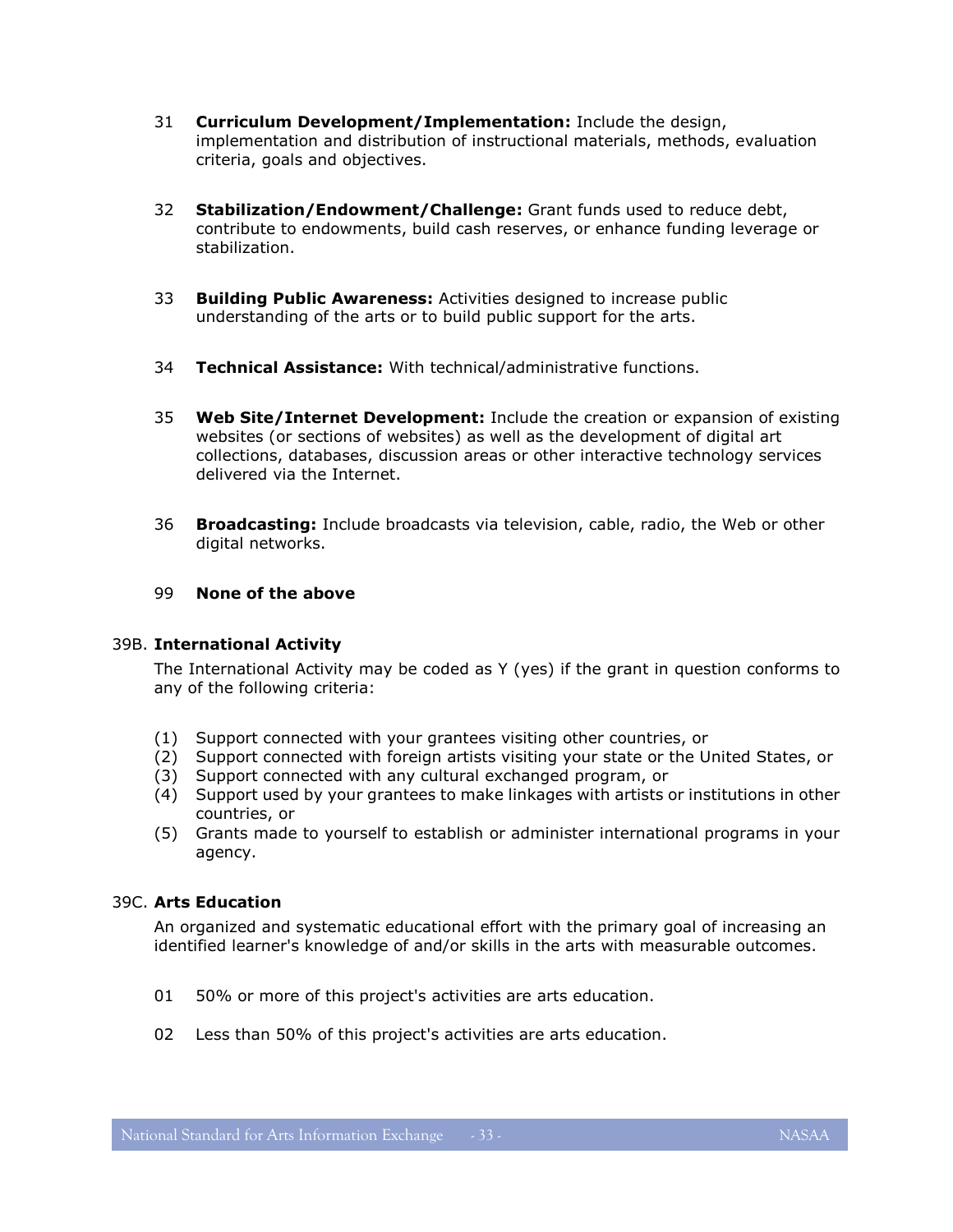99 None of this project involves arts education.

# 40. **ZIP Code(s) of Project**

ZIP codes of community or communities in which the majority of project activities will take place. Collect up to five ZIP codes (five-digit) for areas where the activity of a funded project occurred. If a project occurs in more than five ZIP code areas, states should indicate the five ZIP codes where a majority of the project's activity occur. Note: An additional method for collecting location of multiple project activities is within the [Activity Location](#page-41-0) section of the standard.

# 41. **County of Project**

The county or parish in which the majority of project activities will take place.

# 42. **Legislative District of Project (House)**

District of state legislative body (commonly the state house of representatives) in which the majority of project activities will take place.

# 43. **Legislative District of Project (Senate)**

District of other state legislative body (commonly the state senate) in which the majority of project activities will take place.

#### 44. **Congressional District of Project**

District of the U.S. House of Representatives in which the majority of project activities will take place.

#### 45. **Region of Project**

Substate region in which the majority of project activities will take place.

#### 46. **Personnel - Administrative**

Payments for employee salaries, wages and benefits specifically identified with the project, for executive and supervisory administrative staff, program directors, managing directors, business managers, press agents, fundraisers; clerical staff such as secretaries, typists, bookkeepers; and supportive personnel such as maintenance and security staff, ushers and other front-of-the-house and box office personnel.

#### 47. **Personnel - Artistic**

Payments for employee salaries, wages and benefits specifically identified with the project, for artistic directors, directors, conductors, curators, dance masters, composers, choreographers, designers, video artists, filmmakers, painters, poets, authors, sculptors, graphic artists, actors, dancers, singers, musicians, teachers, instructors, puppeteers, etc.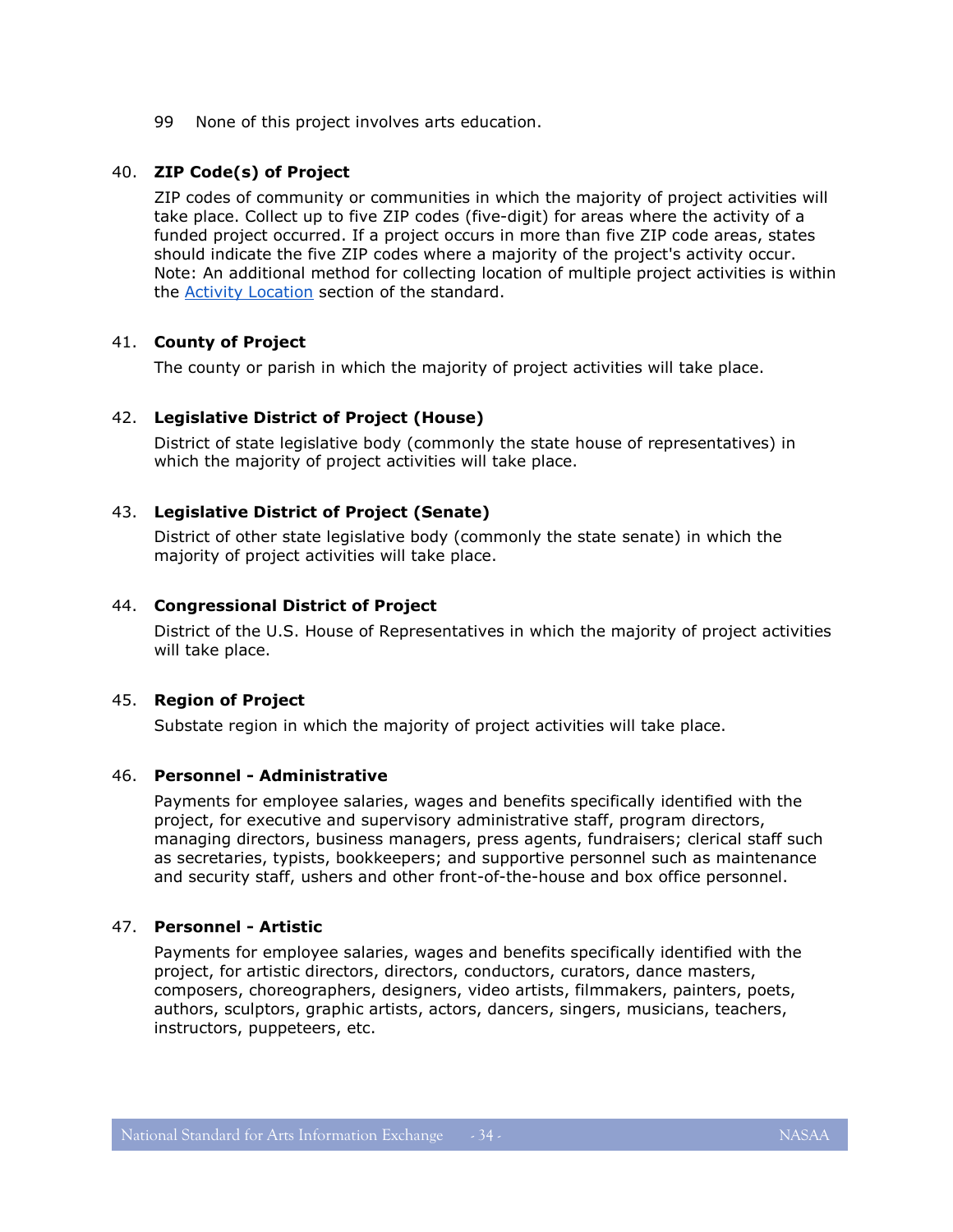#### 48. **Personnel - Technical/Production**

Payments for employee salaries, wages and benefits specifically identified with the project, for technical management and staff, such as technical directors; wardrobe, lighting and sound crew; stage managers, stagehands; video and film technicians, exhibit preparators and installers, etc.

#### 49. **Outside Artistic Fees and Services**

Payments to firms or persons for the services of individuals who are not normally considered employees of Applicant, but are consultants or the employees of other organizations, whose services are specifically identified with the project. Include artistic directors, directors, conductors, curators, dance masters, composers, choreographers, designers, video artists, filmmakers, painters, poets, authors, sculptors, graphic artists, actors, dancers, singers, musicians, teachers, instructors, etc., serving in nonemployee/nonstaff capacities.

# 50. **Outside Other Fees and Services**

Payments to firms or persons for nonartistic services of individuals who are not normally considered employees of Applicant, but are consultants or the employees of other organizations, whose services are specifically identified with the project.

#### 51. **Space Rental**

Payments specifically identified with the project for rental of office, rehearsal, theatre, hall, gallery and other such spaces.

# 52. **Travel**

All costs for travel directly related to the travel of an individual or individuals and specifically identified with the project. For transportation not connected with the travel of personnel, see 54 Remaining Operating Expenses. Include fares, hotel and other lodging expenses, food, taxis, gratuities, per diem payments, toll charges, mileage, allowances on personal vehicles, car rental costs, etc. For trucking, shipping or hauling expenses, see 54 Remaining Operating Expenses.

#### 53. **Marketing**

All costs for marketing/publicity/promotion specifically identified with the project. Do not include payments to individuals or firms which belong under 46-48 Personnel or 49-50 Outside Fees and Services. Include costs of newspaper, radio, and television advertising, printing and mailing of brochures, flyers, and posters, and food, drink and space rental when directly connected to promotion, publicity, or advertising. For fundraising expenses, see 54 Remaining Operating Expenses.

#### 54. **Remaining Operating Expenses**

All expenses not entered in other categories and specifically identified with the project. Include fundraising expenses, scripts and scores, lumber and nails, electricity, telephone and telegraph, storage, postage, interest charges, photographic supplies,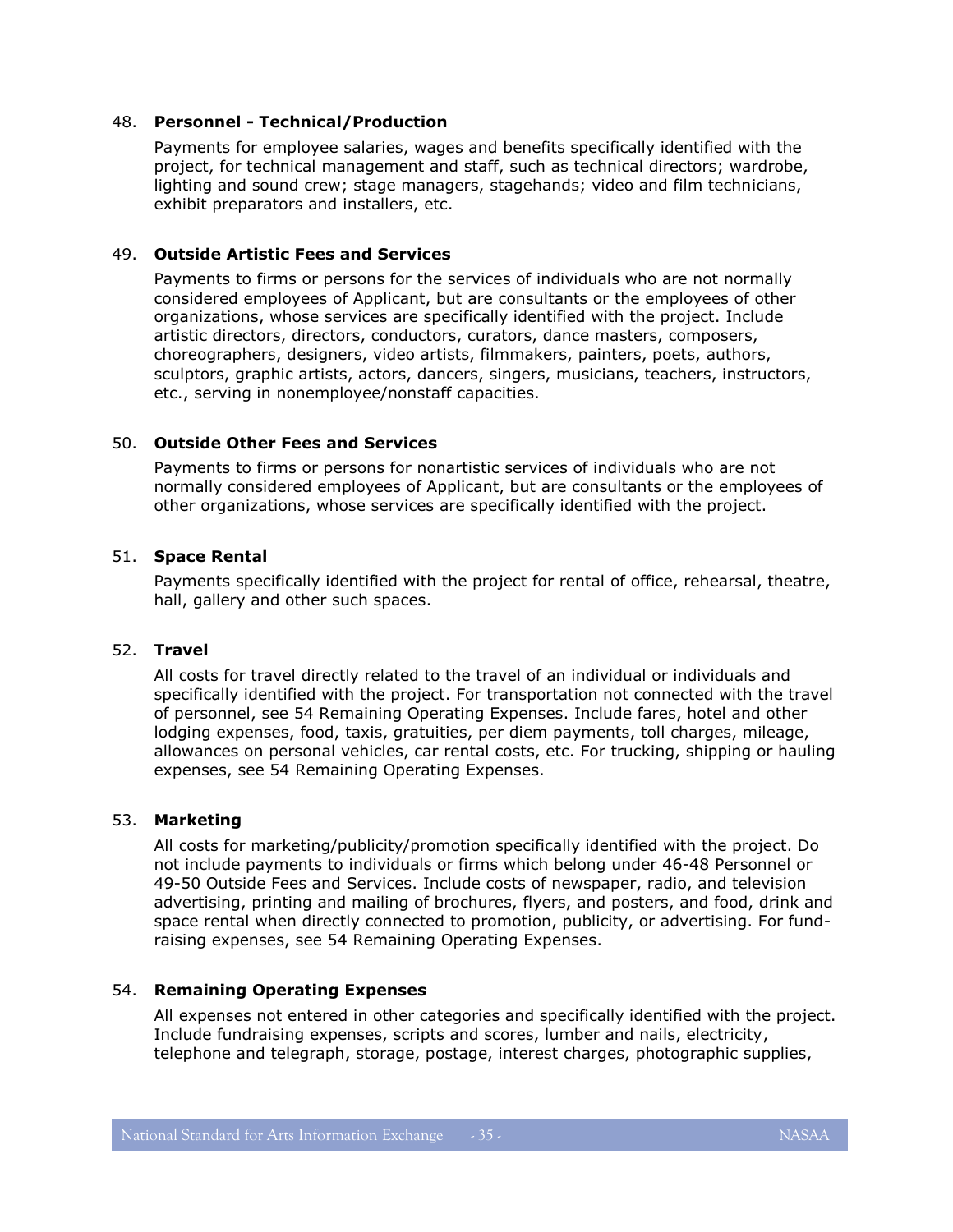publication purchases, sets and props, food consumed on premises, equipment rental, insurance fees, nonstructural renovations or improvements, trucking, shipping, and hauling expenses not entered under 52 Travel.

#### 55. **Capital Expenditures - Acquisitions**

Expenses for additions to a collection, such as works of art, artifacts, plants, animals or historic documents, the purchase of which is specifically identified with the project.

#### 56. **Capital Expenditures - Other**

Expenses for purchase of buildings or real estate, renovations or improvements involving structural change, payments for roads, driveways, or parking lots, permanent and generally immobile equipment such as grid systems or central air conditioning, etc., which are specifically identified with the project.

#### 57. **Total Cash Expenses**

The total of Fields 46-56 above.

#### 58. **In-Kind Personnel - Administrative**

The value of administrative personnel (see Field 46 for definition) specifically identified with the project which are provided to Applicant by volunteers or outside parties at no cash cost to Applicant.

# 59. **In-Kind Personnel - Artistic**

The value of artistic personnel (see Field 47 for definition) specifically identified with the project which are provided to Applicant by volunteers or outside parties at no cash cost to Applicant.

#### 60. **In-Kind Personnel - Technical/Production**

The value of technical/production personnel (see Field 48 for definition) specifically identified with the project which are provided to Applicant by volunteers or outside parties at no cash cost to Applicant.

#### 61. **In-Kind Outside Artistic Fees and Services**

The value of outside artistic fees and services (see Field 49 for definition) specifically identified with the project which are provided to Applicant by volunteers or outside parties at no cash cost to Applicant.

#### 62. **In-Kind Outside Other Fees and Services**

The value of outside other fees and services (see Field 50 for definition) specifically identified with the project which are provided to Applicant by volunteers or outside parties at no cash cost to Applicant.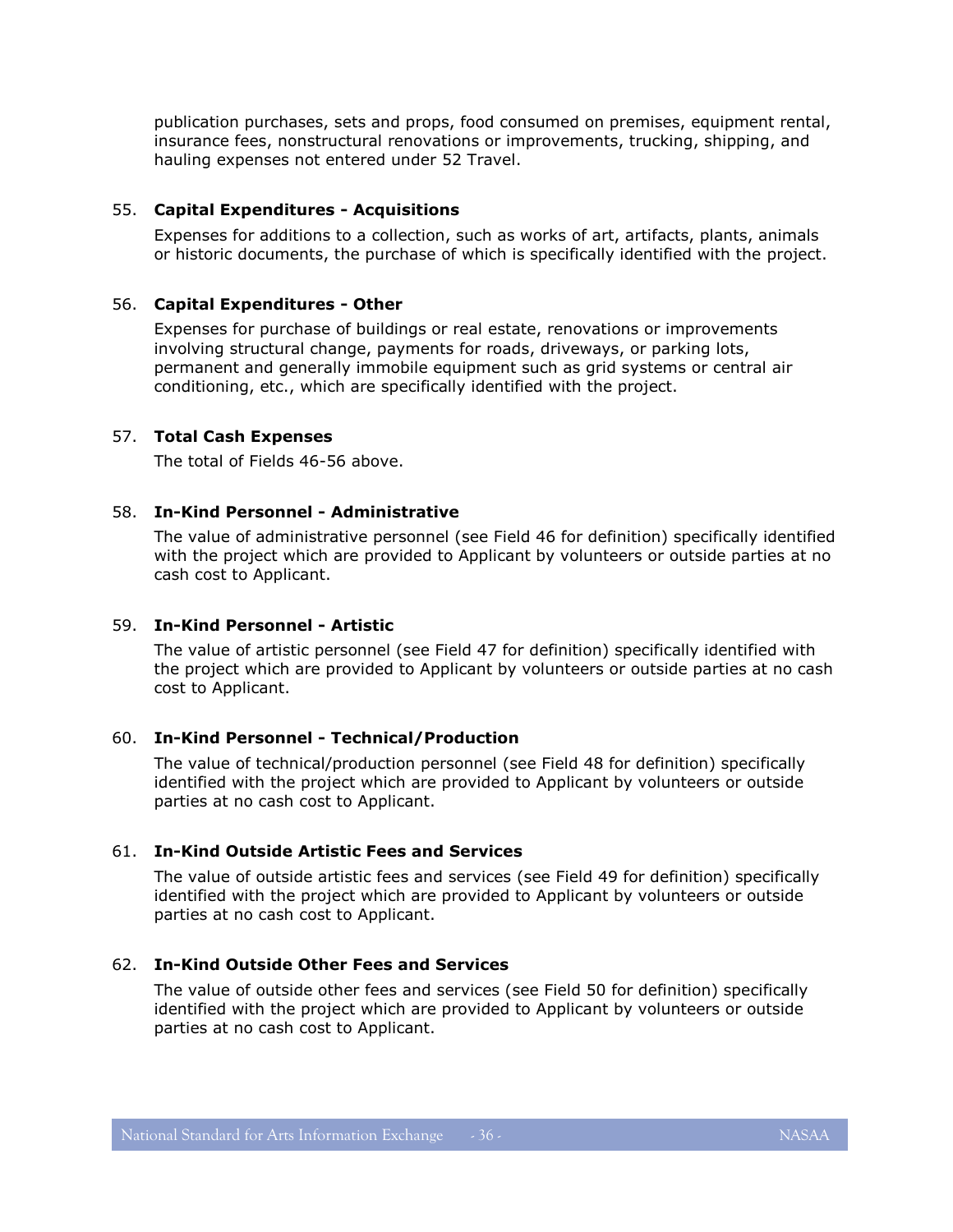#### 63. **In-Kind Space Rental**

The value of space rental (see Field 51 for definition) specifically identified with the project which are provided to Applicant by volunteers or outside parties at no cash cost to Applicant.

#### 64. **In-Kind Travel**

The value of travel (see Field 52 for definition) specifically identified with the project which are provided to Applicant by volunteers or outside parties at no cash cost to Applicant.

#### 65. **In-Kind Marketing**

The value of marketing (see Field 53 for definition) specifically identified with the project which are provided to Applicant by volunteers or outside parties at no cash cost to Applicant.

#### 66. **In-Kind Remaining Operating Expenses**

The value of remaining operating expenses (see Field 54 for definition) specifically identified with the project which are provided to Applicant by volunteers or outside parties at no cash cost to Applicant.

#### 67. **In-Kind Capital Expenditures - Acquisitions**

The value of capital acquisitions (see Field 55 for definition) specifically identified with the project which are provided to Applicant by volunteers or outside parties at no cash cost to Applicant.

#### 68. **In-Kind Capital Expenditures - Other**

The value of other capital expenditures (see Field 56 for definition) specifically identified with the project which are provided to Applicant by volunteers or outside parties at no cash cost to Applicant.

#### 69. **Total In-Kind Contributions**

The total of Fields 58-68 above.

#### 70. **Admissions**

Revenue derived from the sale of admissions, tickets, subscriptions, memberships, etc., for events attributable or prorated to the project.

#### 71. **Contracted Services Revenue**

Revenue derived from fees earned through sale of services (other than this grant request). Include sale of workshops, etc., to other community organizations, government contracts for specific services, performance or residency fees, tuition, etc. Include foreign government support.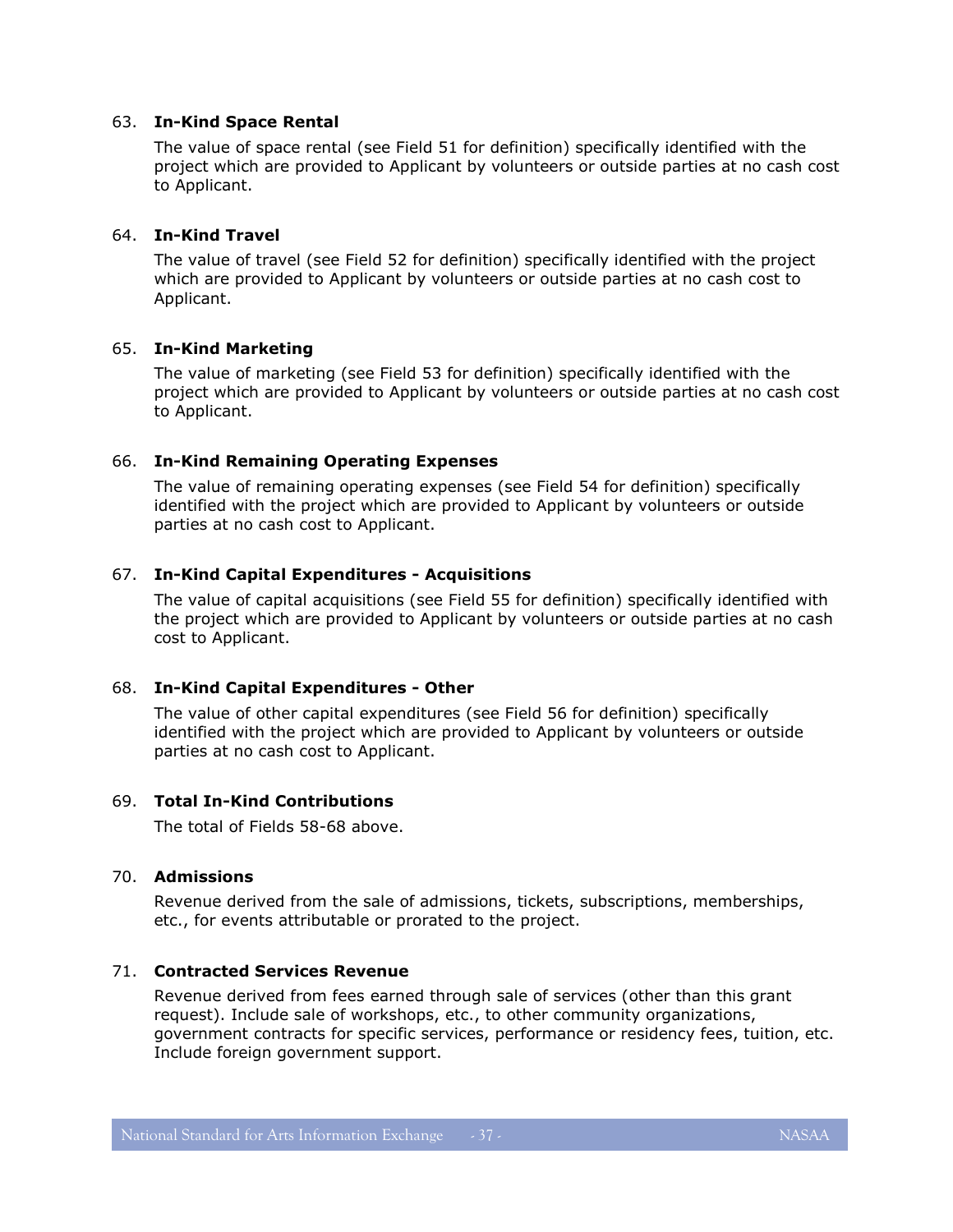#### 72. **Corporate Support**

Cash support derived from contributions given for this project (other than this grant request) by businesses, corporations and corporate foundations, or a proportionate share of such contributions allocated to this project.

#### 73. **Foundation Support**

Cash support derived from grants given for this project (other than this grant request) by private foundations, or a proportionate share of such grants allocated to this project.

#### 74. **Other Private Support**

Cash support derived from cash donations given for this project or a proportionate share of general donations allocated to this project. Do not include corporate, foundation, or government contributions and grants. Include gross proceeds from fund-raising events.

#### 75. **Government Support - Federal**

Cash support derived from grants or appropriations given for this project (other than this grant request) by agencies of the federal government, or a proportionate share of such grants or appropriations allocated to the project.

#### 76. **Government Support - State/Regional**

Cash support derived from grants or appropriations given for this project (other than this grant request) by agencies of the state government and/or multistate consortiums of state agencies, or a proportionate share of such grants or appropriations allocated to the project.

#### 77. **Government Support - Local**

Cash support derived from grants or appropriations given for this project (other than this grant request) by city, county, in-state regional and other local government agencies, or a proportionate share of such grants or appropriations allocated to the project.

#### 78. **Other Revenue**

Revenue derived from sources other than those listed above. Include catalog sales, advertising space in programs, gift shop income, concessions, parking, investment income, etc.

#### 79. **Applicant Cash**

Funds from Applicant's present and/or anticipated resources that Applicant plans to provide to proposed project.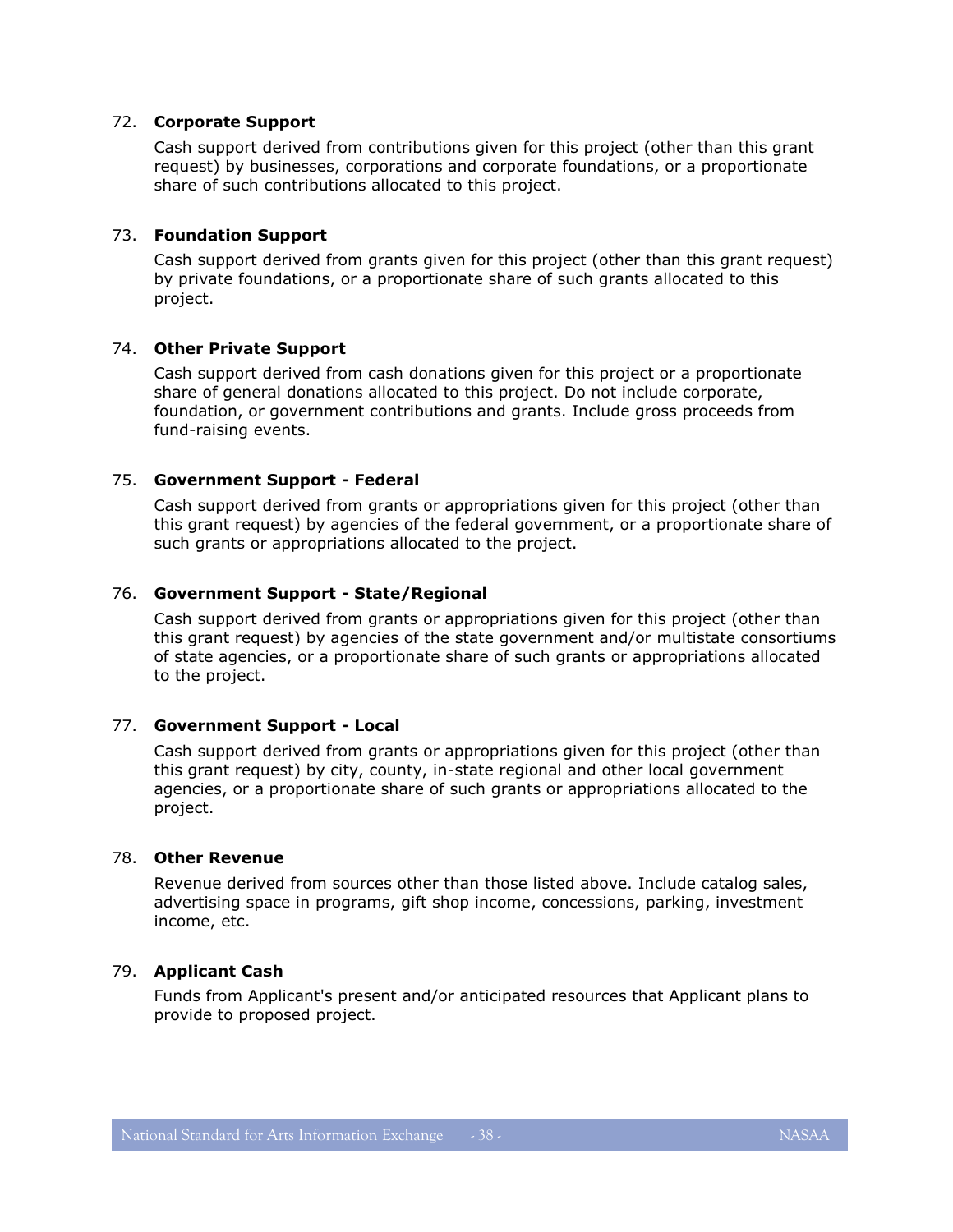#### 81. **Grant Amount Requested**

Amount requested in support of this project.

#### 82. **Total Cash Income**

The total of Fields 70-79 and 81 above.

#### 83. **Adults Engaged In Person**

Number of adults who directly engaged with the arts, whether through attendance at arts events or participation in arts learning or other types of activities in which people were directly involved with artists or the arts. Do not count individuals primarily reached through TV, radio or cable broadcast, the Internet, or other media. Include actual audience numbers based on paid/free admissions or seats filled. Avoid inflated numbers, and do not double-count repeat attendees.

#### 83A. **Youth (under age 18) Engaged In Person**

Youths (under the age of 18) who directly engaged with the arts, whether through attendance at arts events or participation in arts learning or other types of activities in which people were directly involved with artists or the arts. Do not count individuals primarily reached through TV, radio or cable broadcast, the Internet, or other media. Include actual audience numbers based on paid/free admissions or seats filled. Avoid inflated numbers, and do not double-count repeat attendees.

#### 83B. **Populations Benefited By Race**

Select any of the categories that, by your best estimate, made up 25% or more of the population that directly benefited from the award during the period of support. These responses should refer to populations reached directly, rather than through broadcasts or on-line programming.

- N American Indian/Alaska Native
- A Asian
- B Black/African American
- H Hispanic/Latino
- P Native Hawaiian/Other Pacific Islander
- W White
- G No single race/ethnic group listed above made up more than 25% of the population directly benefited.

#### 83C. **Populations Benefited By Distinct Groups**

Select any of the categories that, by your best estimate, made up 25% or more of the population that directly benefited from the award during the period of support. These responses should refer to populations reached directly, rather than through broadcasts or on-line programming.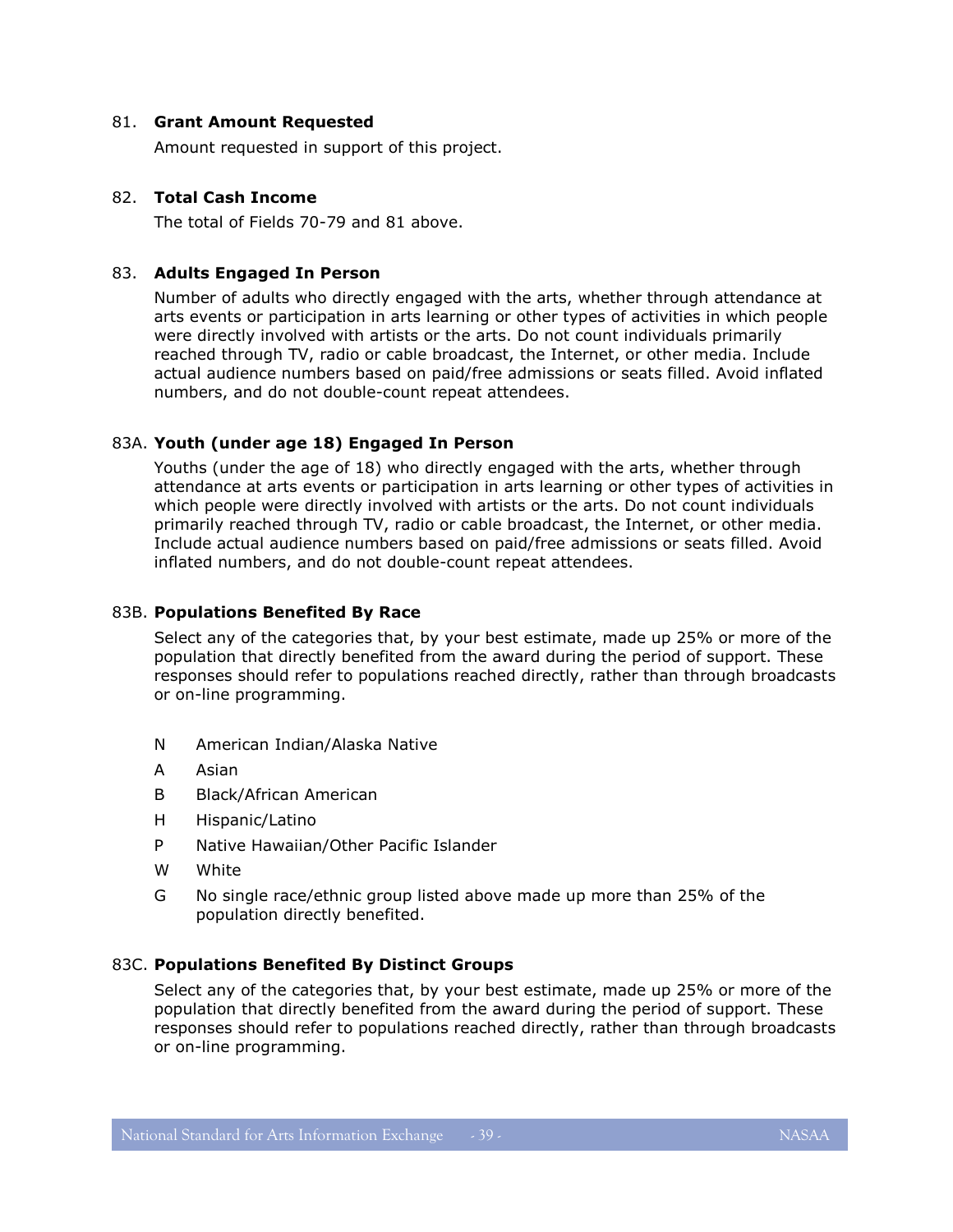- D Individuals with disabilities
- I Individuals in institutions (include people living in hospitals, hospices, nursing homes, assisted care facilities, correctional facilities and homeless shelters)
- P Individuals below the poverty line
- E Individuals with limited English proficiency
- M Military veterans/Active-duty personnel
- Y Youth at risk
- G No single distinct group made up more than 25% of the population directly benefited.

#### 84. **Artists Directly Involved**

Number of artists directly involved in providing artistic services specifically identified with the award. Include living artists whose work is represented regardless of whether the work was provided by the artist or by an institution. If no artists were directly involved in providing artistic services, enter 0.

#### 85. **Full-time Personnel**

The total number of persons employed 35 or more hours per week on work which is specifically identified with the project.

#### 86. **Part-time Personnel**

The total number of persons employed fewer than 35 hours per week on work which is specifically identified with the project.

#### 87. **Volunteers**

The total number of volunteers whose services are specifically identified with the project.

#### 88. **Provider of Services**

The constituent providing the artistic or other service(s) for which Applicant is requesting assistance. Include artist, performing group, exhibit-producing organization, consultant or other contracted specialist.

#### 89. –

#### 122. **Actual Financial Information**

Actual amounts for expenses and revenue as defined for Fields 46-79.

# 123. **Actual Total Applicant Cash Revenue**

The total of Fields 113-122 above. (This field was deleted in the 1986 revision, but is listed here for those who still wish to use this field for a total of applicant cash revenue.)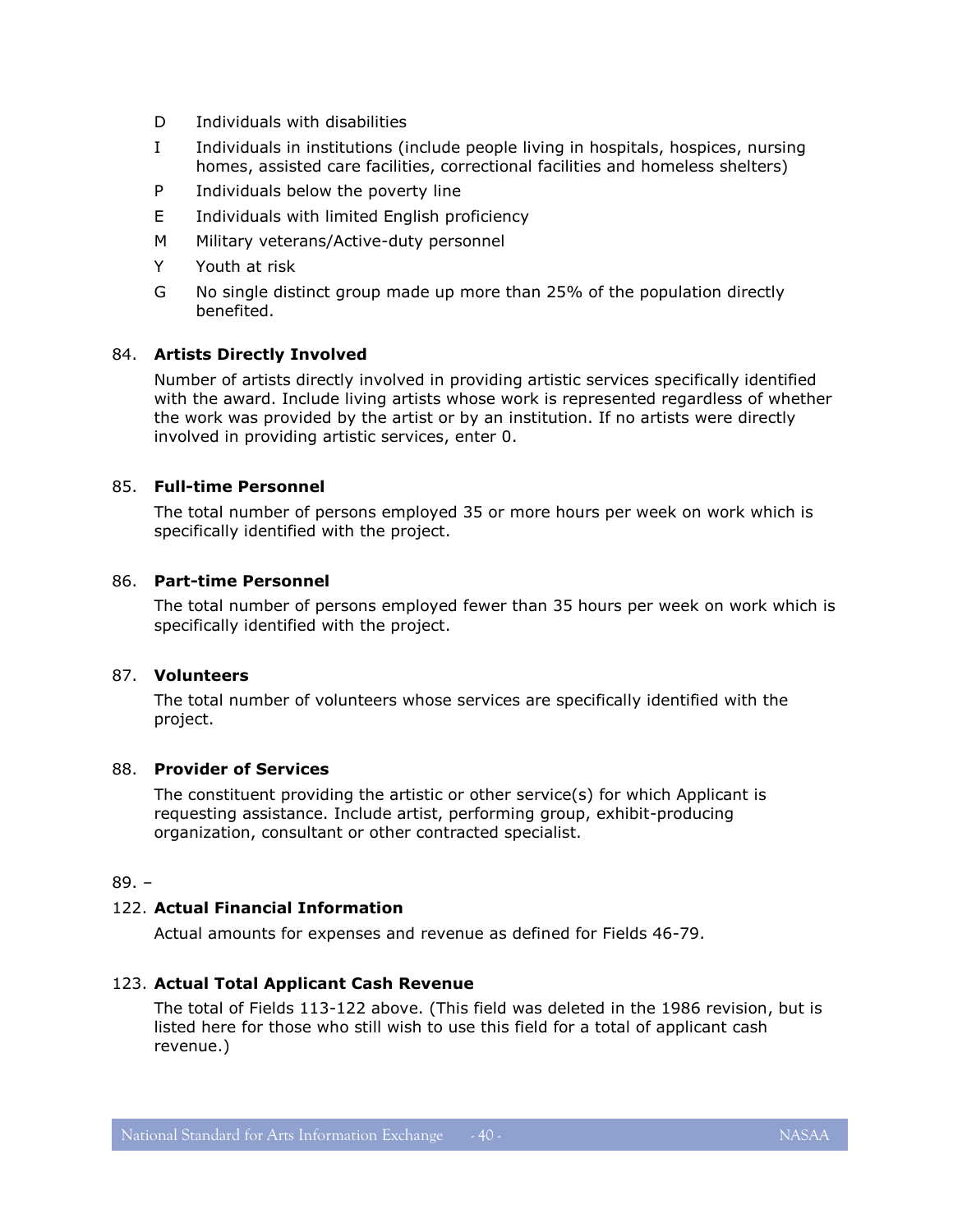#### 124. **Grant Amount Spent**

Actual grant amount spent on the project.

#### 125. **Actual Total Cash Income**

The total of Fields 113-122 and 124 above.

#### 126. **Actual Adults Engaged In Person**

Actual number of Adults Engaged In Person as defined in Field 83

#### 126A. **Actual Youth (under age 18) Engaged In Person**

Actual number of Youth (under age 18) Engaged In Person as defined in Field 83A.

#### 126B. **Actual Populations Benefited By Race**

Actual Populations Benefited By Race as defined in Field 83B.

#### 126C. **Actual Populations Benefited By Distinct Groups**

Actual Populations Benefited By Distinct Groups as defined in Field 83C.

# 127. **Characteristics**

Optional descriptors designed to enable an agency to identify Actual Adults Engaged In Person, Field 126, according to those persons' characteristics as identified in [1D](#page-24-0) [Applicant Characteristics.](#page-24-0)

#### 128. **Actual Artists Directly Involved**

Actual number of artists participating in the project as defined in Field 84.

# 129. **Characteristics**

Optional descriptors designed to enable an agency to identify Actual Artists Directly Involved, Field 128, according to those person's characteristics. See Field [1D Applicant](#page-24-0)  [Characteristics](#page-24-0) for codes.

#### 130. **Actual Full-time Personnel**

Actual number of full-time personnel participating in the project as defined in Field 85.

#### 131. **Actual Part-time Personnel**

Actual number of part-time personnel participating in the project as defined in Field 86.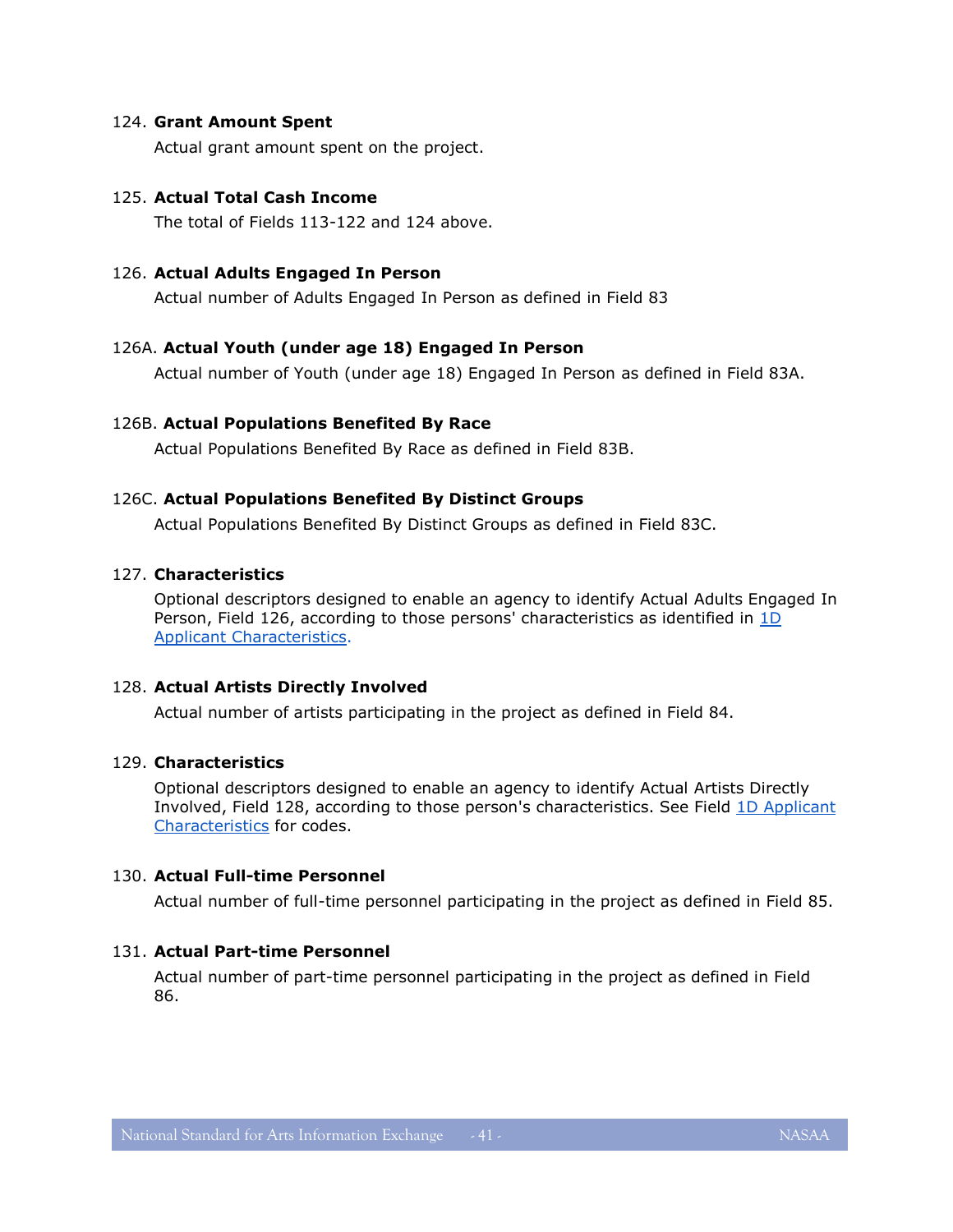#### 132. **Actual Volunteers**

Actual number of volunteers participating in the project as defined in Field 87.

# <span id="page-41-0"></span>**ACTIVITY LOCATION SYSTEM**

This module is needed to capture geographic information in cases where the areas served reach beyond the Applicant Address. This module is Necessary within the National Standard, but the fields should only be populated with data when multiple geographic areas (beyond the applicant Address) are served.

For each grant or service supported, report the following information about the location(s) at which activities took place, if those activities occurred at a location different than the Applicant Address. If multiple activities occurred at multiple locations, enter information for each site as a separate record in this table.

**Note:** All records in this module should join to an agency's Grants Management System (GMS). A one-to-many relationship will often exist between a single grant record in an agency's GMS and multiple entries in the table of Activity Location data.

#### <span id="page-41-1"></span>**FIELDS**

#### **LOCATION OF ACTIVITY**

| <b>LABEL</b>                         | <b>TYPE REQUIRED</b> | <b>NEED</b>      |
|--------------------------------------|----------------------|------------------|
| 1. VENUE ADDRESS*                    | NUMERIC OR TEXT      | <b>NECESSARY</b> |
| 2. VENUE CITY*                       | <b>TEXT</b>          | <b>NECESSARY</b> |
| 3. VENUE STATE*                      | <b>TEXT</b>          | <b>NECESSARY</b> |
| 4. VENUE ZIP*                        | <b>NUMERIC</b>       | <b>NECESSARY</b> |
| 5. VENUE LATTITUTE*                  | <b>NUMERIC</b>       | <b>NECESSARY</b> |
| 6. VENUE LONGITUTE*                  | <b>NUMERIC</b>       | <b>NECESSARY</b> |
| <b>APPLICATION NUMBER</b>            | <b>NUMERIC</b>       | <b>NECESSARY</b> |
| (MUST BE IDENTICAL TO GMS FIELD #20) |                      |                  |

\*Venue Latitude and Longitude can be provided in lieu of Venue Address, City, State and ZIP; or Venue Address, City, State and ZIP can be provided in lieu of Venue Latitude and Longitude.

# <span id="page-41-2"></span>**DEFINITIONS**

#### 1. **Venue Address (Venue Latitude and Longitude can be provided in lieu of Venue Address, City, State and ZIP**)

Street address or Rural Route Number of the project activity. Provide mailing address only if street address is not currently being collected. For venues based at an individual's personal address skip to Venue State.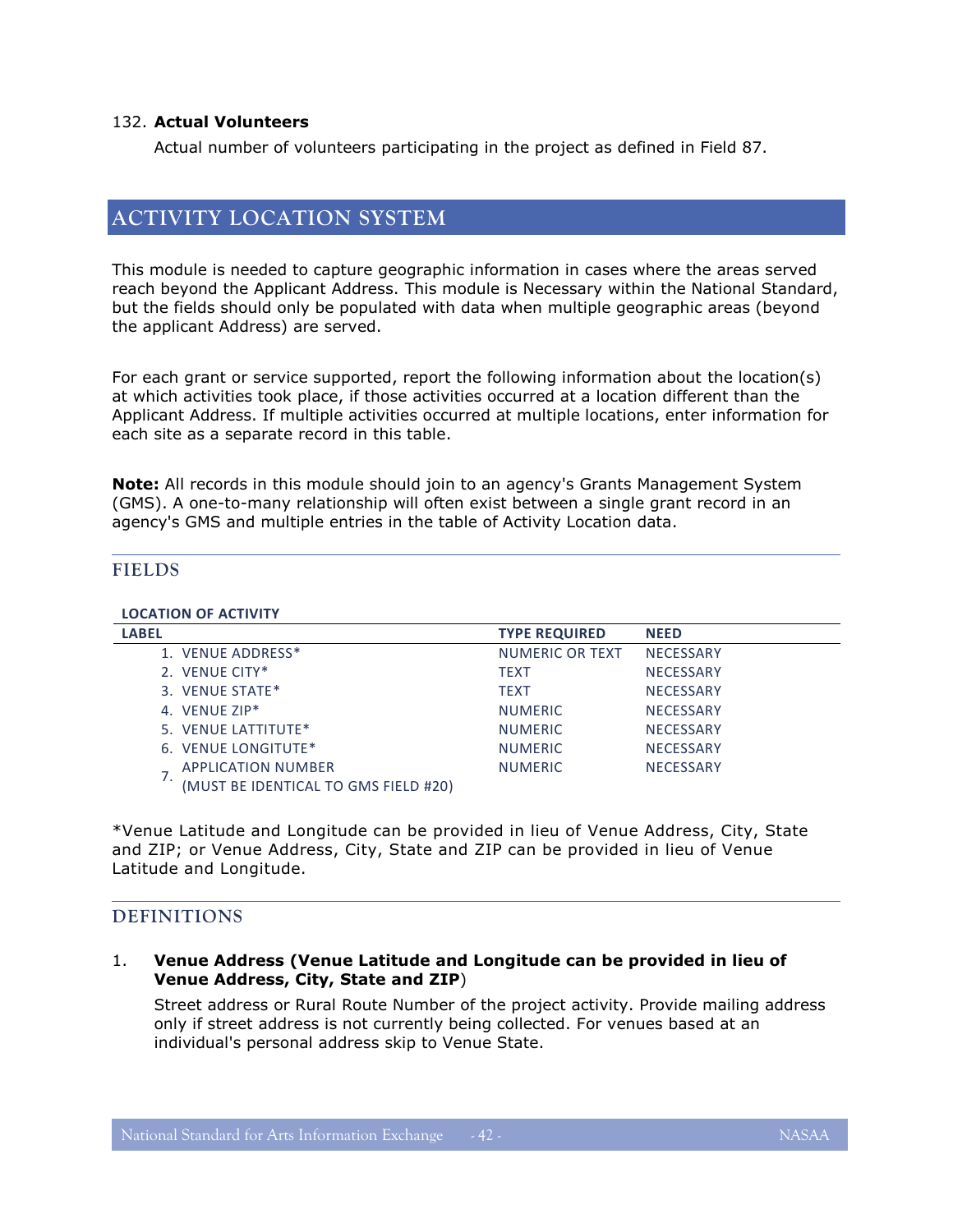#### 2. **Venue City**

City where the venue is located.

#### 3. **Venue State**

State where the venue is located.

#### 4. **Venue ZIP**

ZIP code for address of the venue. Leave this field blank if the venue is outside the United States.

#### 5. **Venue Latitude (Venue Address can be provided in lieu of Venue Latitude and Longitude)**

Geographic coordinate for the latitude of the venue. Use decimal degrees, without the degree symbol (DDD.DDDDDD).

#### 6. **Venue Longitude (Venue Address can be provided in lieu of Venue Latitude and Longitude)**

Geographic coordinate for the longitude of the venue. Use decimal degrees, without the degree symbol (DDD.DDDDDD).

#### 7**. Application Number**

Agency's in-house application/grant identifier for the applicant associated with each activity location record. This field will be used to join the activity location data to the GMS module and thus must contain the same information as [GMS field #20.](#page-19-1)

# <span id="page-42-0"></span>**ARTS RESOURCE DIRECTORY SYSTEMS**

Public agencies often provide referrals, rosters or directories of cultural service providers or conduct inventories of arts providers active at the state or regional level. To support consistent data collection integral to this work, The Arts Resource Directory systems outlined below offer a model for information collection about entities, individuals and venues frequently involved in producing and presenting the arts. All of these systems and the fields and definitions they contain are Optional within the National Standard. Agencies may elect, for their own purposes, to require as much or as little of this information as needed.

It is understood that agencies may wish to collect specific information on the Types of Services provided by organizations or individuals in any resource directory system. Such fields are not included in the National Standard because of the localized nature of the services that may be provided, the unique nature of each agency's information requirements and the minimal need for national compatibility of such information.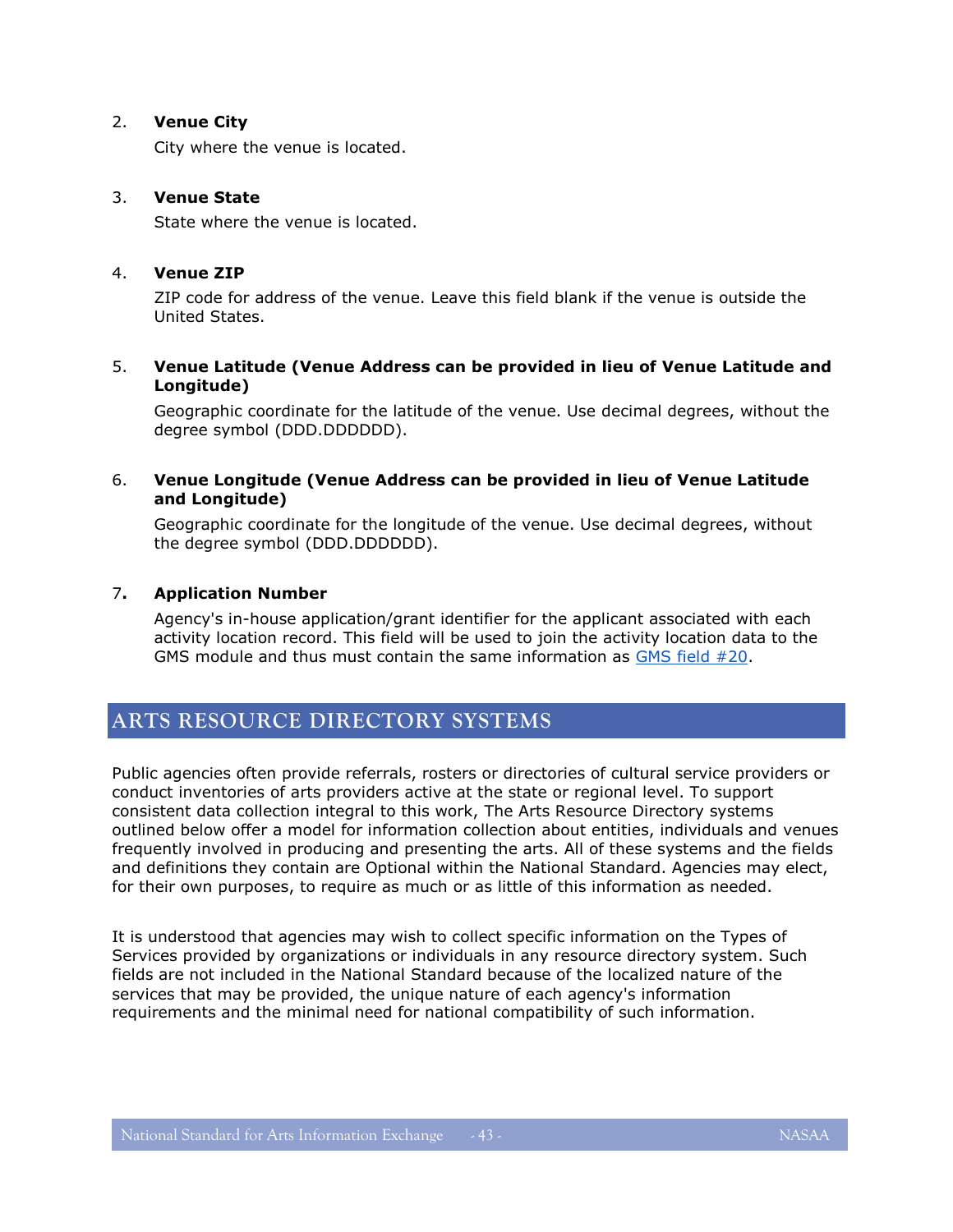#### <span id="page-43-1"></span><span id="page-43-0"></span>EXHIBITIONS, SHOWS, AND FESTIVALS

# **FIELDS**

| <b>APPLICANT</b> |                                   |                        |                 |
|------------------|-----------------------------------|------------------------|-----------------|
| <b>LABEL</b>     |                                   | <b>TYPE REQUIRED</b>   | <b>NEED</b>     |
|                  | 1. NAME OF SHOW                   | <b>TEXT</b>            | <b>OPTIONAL</b> |
|                  | 2. PRESENTING ORGANIZATION        | <b>CONSTITUENT</b>     | <b>OPTIONAL</b> |
|                  | ONE CONSTITUENT FROM THE          |                        |                 |
|                  | <b>CONSTITUENT LIST</b>           |                        |                 |
|                  | NAME (ORGANIZATION OR INDIVIDUAL) |                        |                 |
|                  | <b>ADDRESS</b>                    |                        |                 |
|                  | <b>ADDRESS (CONTINUED)</b>        |                        |                 |
|                  | <b>CITY</b>                       |                        |                 |
|                  | <b>STATE</b>                      |                        |                 |
|                  | <b>ZIP CODE</b>                   |                        |                 |
|                  | 3. NONPROFIT STATUS               | <b>YES OR NO</b>       | <b>OPTIONAL</b> |
|                  | 4. CONTACT PERSON                 | <b>TEXT</b>            | <b>OPTIONAL</b> |
|                  | 5. CONTACT PERSON TELEPHONE       | <b>NUMERIC</b>         | <b>OPTIONAL</b> |
|                  | 6. TIME                           | <b>NUMERIC</b>         | <b>OPTIONAL</b> |
|                  | 7. START DATE                     | <b>DATE</b>            | <b>OPTIONAL</b> |
|                  | 8. END DATE                       | <b>DATE</b>            | <b>OPTIONAL</b> |
|                  | 9. DEADLINE FOR ENTRY             | <b>DATE</b>            | <b>OPTIONAL</b> |
|                  | 10. TYPE OF SPACE                 | <b>NUMERIC</b>         | <b>OPTIONAL</b> |
|                  | 11. LOCATION                      | <b>TEXT</b>            | <b>OPTIONAL</b> |
|                  | 12. CITY                          | <b>TEXT</b>            | <b>OPTIONAL</b> |
|                  | 13. COUNTY                        | NUMERIC OR TEXT        | <b>OPTIONAL</b> |
|                  | 14. REGION                        | <b>NUMERIC OR TEXT</b> | <b>OPTIONAL</b> |
|                  | 15. STATE                         | <b>TEXT</b>            | <b>OPTIONAL</b> |
|                  | 16. DISCIPLINE                    | <b>TEXT</b>            | <b>OPTIONAL</b> |
|                  | 17. ELIGIBILITY                   | <b>NUMERIC</b>         | <b>OPTIONAL</b> |
|                  | 18. ENTRY FEE                     | <b>NUMERIC</b>         | <b>OPTIONAL</b> |
|                  | 19. PROJECTED NUMBER OF ENTRIES   | <b>NUMERIC</b>         | <b>OPTIONAL</b> |
|                  | 20. PREVIOUS NUMBER OF ENTRIES    | <b>NUMERIC</b>         | <b>OPTIONAL</b> |
|                  | 21. PRIZES                        | <b>NUMERIC</b>         | <b>OPTIONAL</b> |
|                  | 22. COMMISSION                    | <b>NUMERIC</b>         | <b>OPTIONAL</b> |

# <span id="page-43-2"></span>**DEFINITIONS**

# 1. **Name of Show**

The popular name or title of an exhibition/show/festival.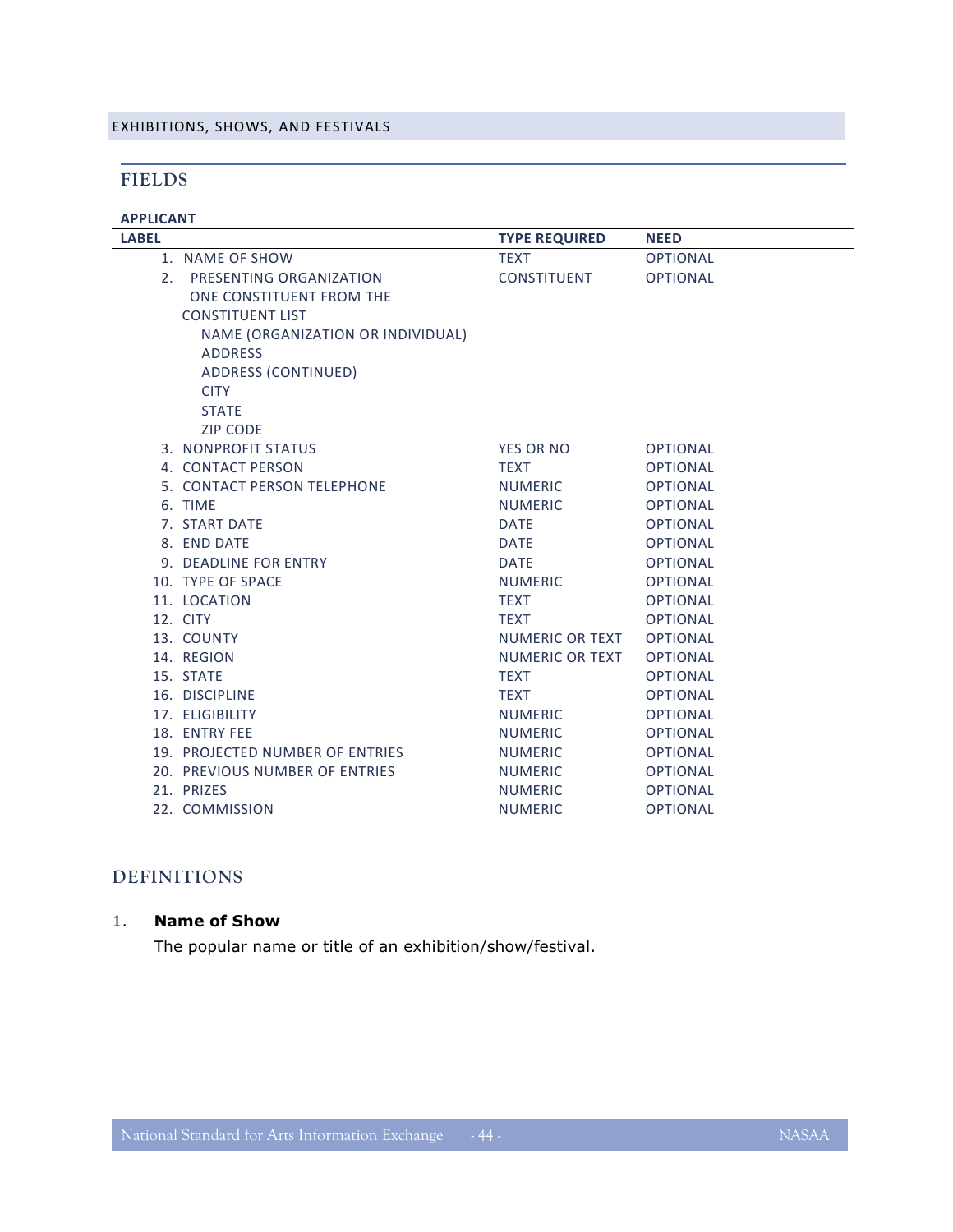#### 2. **Presenting Organization**

The name and address of the individual, organization, business, etc., presenting the exhibition/show/festival.

Include one Constituent as defined in the [Constituent List.](#page-9-0)

#### 3. **Nonprofit Status**

Does Presenting Organization have nonprofit status? Yes or No.

#### 4. **Contact Person**

The person to contact for additional information about exhibition/show/festival.

#### 5. **Contact Person Telephone**

The daytime telephone number of Contact Person.

#### 6. **Time**

Time of exhibition/show/festival (e.g., 10:30 - 5:00).

# 7. **Start Date**

The first date of exhibition/show/festival.

#### 8. **End Date**

The last date of exhibition/show/festival.

#### 9. **Deadline for Entry**

The last date on which artists, performing groups, exhibitors, etc., can enter exhibition/show/festival.

#### 10. **Type of Space**

The type of space available for exhibition/show/festival:

- 1 auditorium
- 2 gallery
- 3 outdoor
- 4 outdoor-covered
- 5 other space
- 6 combination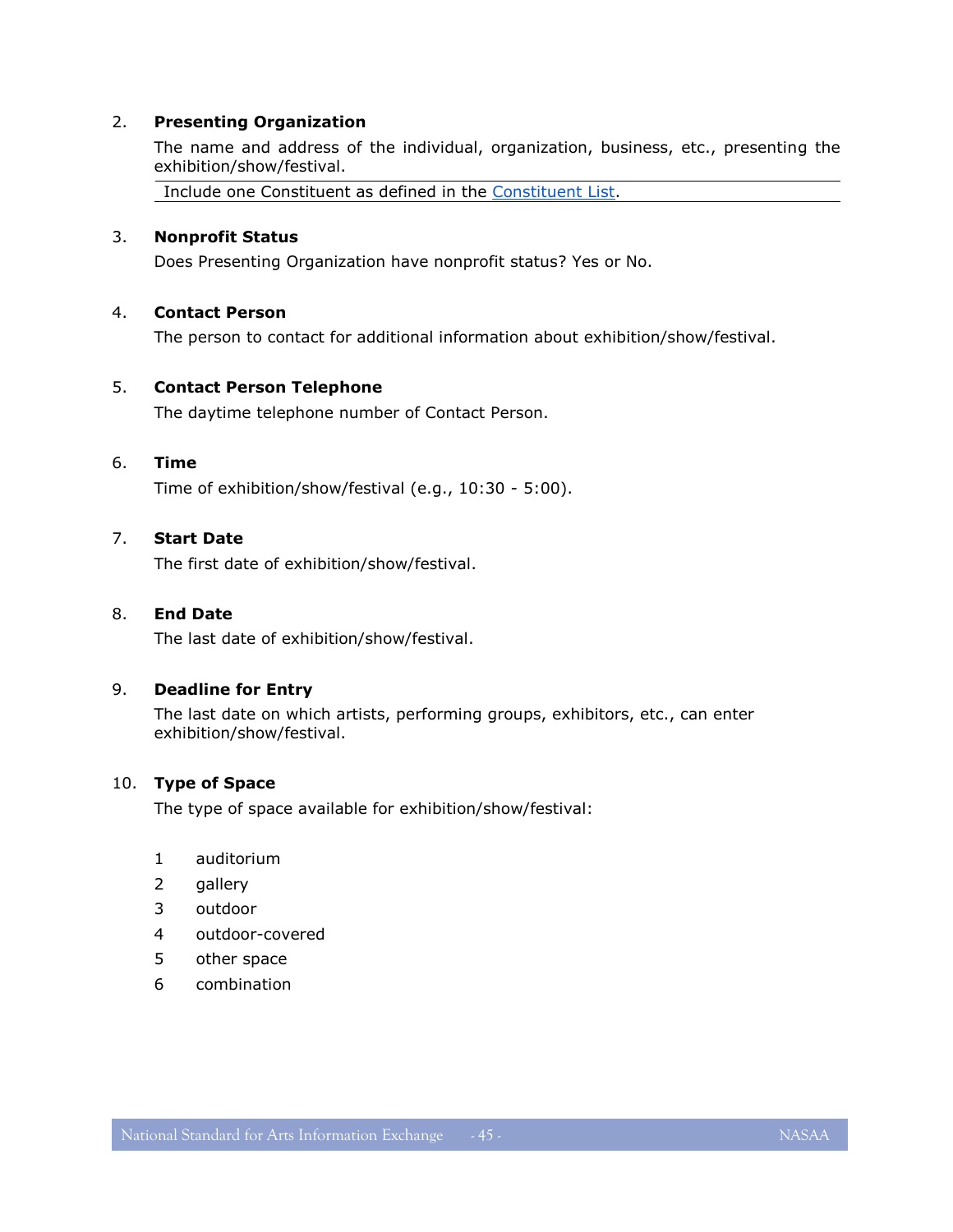#### 11. **Location**

Name of the building or site of exhibition/show/festival.

#### 12. **City**

Post office address of Location.

#### 13. **County**

County or parish of Location.

#### 14. **Region**

Substate region of Location.

#### 15. **State**

State of Location.

#### 16. **Discipline**

The primary arts discipline represented in exhibition/show/festival. Use National Standard [Discipline Codes.](#page-15-0)

#### 17. **Eligibility**

Entrance eligibility for exhibition/show/festival:

- 1 invitational
- 2 open
- 3 juried
- 4 members only

#### 18. **Entry Fee**

The dollar amount of entry fee including booth fee, if any, to exhibition/show/festival. Enter 0 if none.

#### 19. **Projected Number of Entries**

Maximum number of entries projected for current exhibition/show/festival. Enter 0 if none.

#### 20. **Previous Number of Entries**

Number of entries in previous exhibition/show/festival. Enter 0 if none.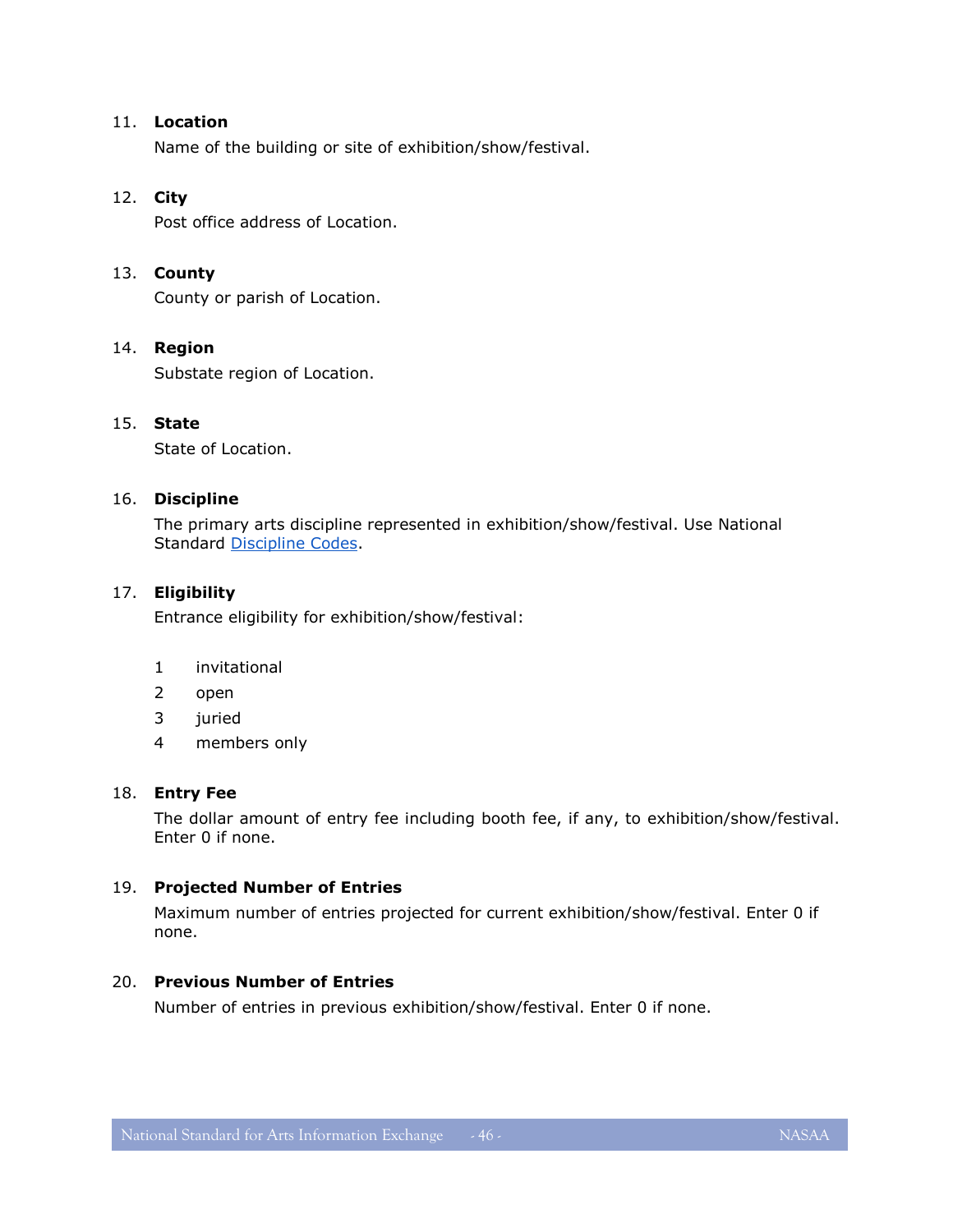# 21. **Prizes**

Prizes awarded at exhibition/show/festival:

- 1 money
- 2 purchase awards
- 3 ribbons
- 4 other
- 5 none

# 22. **Commission**

The percent of sales commission for exhibition/show/festival. Enter 0 if none.

# <span id="page-46-1"></span><span id="page-46-0"></span>PERFORMING ARTS FACILITIES

# **FIELDS**

| <b>LABEL</b>                                                                  |                                                                                                                                              | <b>TYPE REQUIRED</b>                                                                                                     | <b>NEED</b>                                                                                                                       |
|-------------------------------------------------------------------------------|----------------------------------------------------------------------------------------------------------------------------------------------|--------------------------------------------------------------------------------------------------------------------------|-----------------------------------------------------------------------------------------------------------------------------------|
| 1. SPACE<br><b>ADDRESS</b><br><b>CITY</b><br><b>STATE</b><br><b>ZIP CODE</b>  | ONE CONSTITUENT FROM THE<br><b>CONSTITUENT LIST</b><br>NAME (ORGANIZATION OR INDIVIDUAL<br>ADDRESS (CONTINUED)                               | <b>CONSTITUENT</b>                                                                                                       | <b>OPTIONAL</b>                                                                                                                   |
| 4. CONTACT PERSON<br>6. TELEPHONE                                             | 2. BOX OFFICE TELEPHONE<br>3. BACKSTAGE TELEPHONE<br>5. CONTACT PERSON TITLE<br>7. CONTACT PERSON HOME TELEPHONE<br>8. AFFILIATION/OWNERSHIP | <b>NUMERIC</b><br><b>NUMERIC</b><br><b>TEXT</b><br><b>TEXT</b><br><b>NUMERIC</b><br><b>NUMERIC</b><br><b>CONSTITUENT</b> | <b>OPTIONAL</b><br><b>OPTIONAL</b><br><b>OPTIONAL</b><br><b>OPTIONAL</b><br><b>OPTIONAL</b><br><b>OPTIONAL</b><br><b>OPTIONAL</b> |
| <b>ADDRESS</b><br><b>CITY</b><br><b>STATE</b><br><b>ZIP CODE</b><br>9. COUNTY | ONE CONSTITUENT FROM THE<br><b>CONSTITUENT LIST</b><br>NAME (ORGANIZATION OR INDIVIDUAL)<br>ADDRESS (CONTINUED)                              | <b>TEXT</b>                                                                                                              | <b>OPTIONAL</b>                                                                                                                   |
| 10. REGION                                                                    |                                                                                                                                              | <b>TEXT</b>                                                                                                              | <b>OPTIONAL</b>                                                                                                                   |
|                                                                               | 11. TYPE OF SPACE (PERFORMING ARTS)                                                                                                          | <b>NUMERIC</b>                                                                                                           | <b>OPTIONAL</b>                                                                                                                   |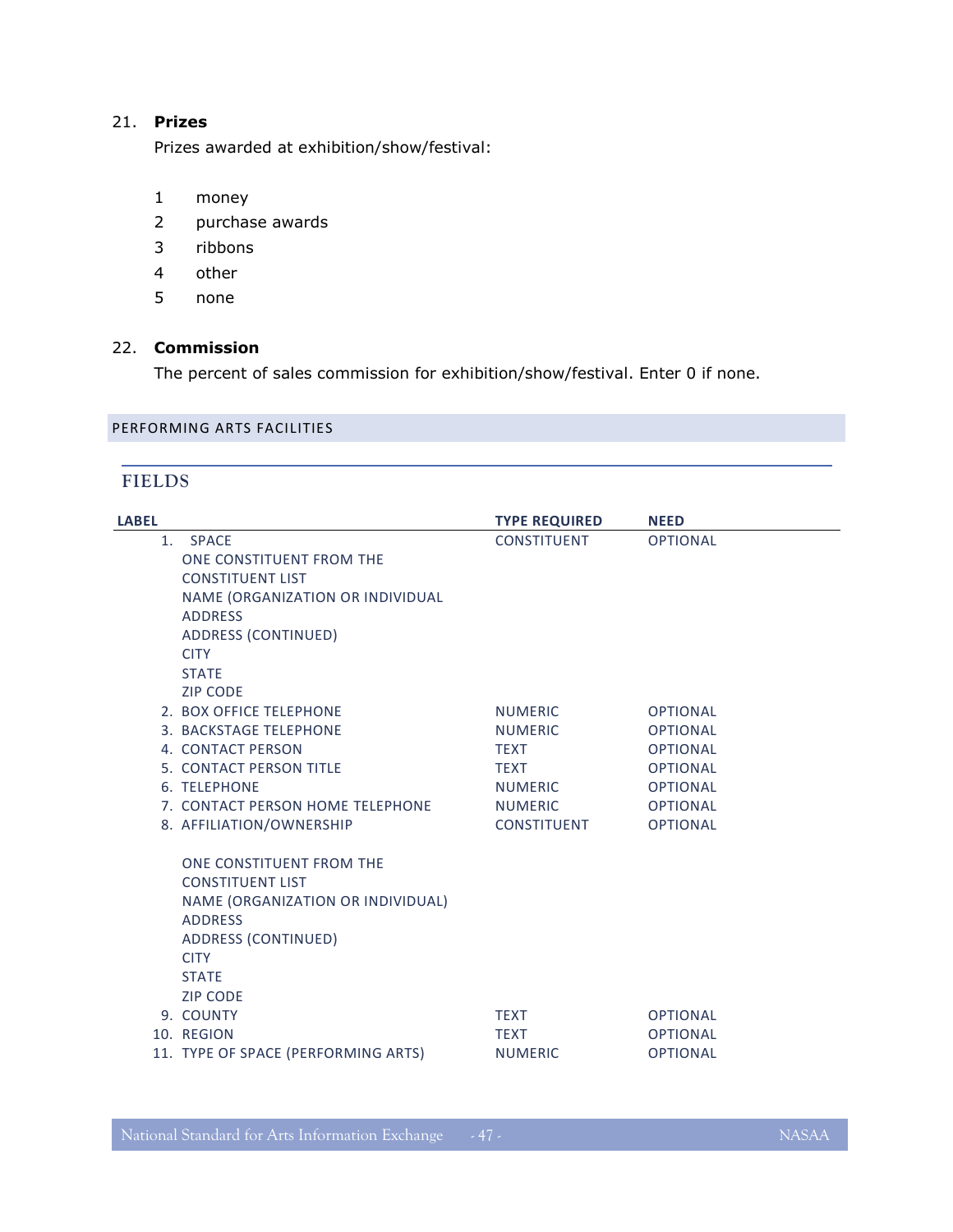| 12. UNION MUSICIANS                   | <b>YES OR NO</b> | <b>OPTIONAL</b> |
|---------------------------------------|------------------|-----------------|
| 13. UNION STAGEHANDS                  | YES OR NO        | <b>OPTIONAL</b> |
| 14. TRAINED CREW AVAILABLE            | <b>YES OR NO</b> | <b>OPTIONAL</b> |
| 15. PERMANENT SEATING                 | <b>NUMERIC</b>   | <b>OPTIONAL</b> |
| 16. ADDITIONAL SEATING                | <b>NUMERIC</b>   | <b>OPTIONAL</b> |
| 17. STAGE TYPE                        | <b>NUMERIC</b>   | <b>OPTIONAL</b> |
| 18. DEPTH OF STAGE                    | <b>NUMERIC</b>   | <b>OPTIONAL</b> |
| 19. PLAYING AREA WIDTH                | <b>NUMERIC</b>   | <b>OPTIONAL</b> |
| 20. STAGE PLAYING AREA SIZE           | <b>NUMERIC</b>   | <b>OPTIONAL</b> |
| 21. ADDITIONAL PLAYING AREA SIZE      | <b>NUMERIC</b>   | <b>OPTIONAL</b> |
| 22. GRID HEIGHT                       | <b>NUMERIC</b>   | <b>OPTIONAL</b> |
| 23. ORCHESTRA PIT SIZE                | <b>NUMERIC</b>   | <b>OPTIONAL</b> |
| 24. STAGE FLOOR TYPE                  | <b>NUMERIC</b>   | <b>OPTIONAL</b> |
| 25. MARLEY-TYPE FLOOR AVAILABLE       | YES OR NO        | <b>OPTIONAL</b> |
| 26. FLY SYSTEM TYPE                   | <b>NUMERIC</b>   | <b>OPTIONAL</b> |
| 27. TOTAL NUMBER OF LINES             | <b>NUMERIC</b>   | <b>OPTIONAL</b> |
| 28. NUMBER OF DEAD-HUNG LINES         | <b>NUMERIC</b>   | <b>OPTIONAL</b> |
| 29. DRAPERY                           | YES OR NO        | <b>OPTIONAL</b> |
| <b>30. LIGHT BOARD TYPE</b>           | <b>NUMERIC</b>   | <b>OPTIONAL</b> |
| 31. ACCOMMODATES PORTABLE LIGHT BOARD | YES OR NO        | <b>OPTIONAL</b> |
| 32. LIGHTING INSTRUMENTS AVAILABLE    | YES OR NO        | <b>OPTIONAL</b> |
| 33. NUMBER OF FOLLOW SPOTS AVAILABLE  | NUMERIC          | <b>OPTIONAL</b> |
| 34. SOUND SYSTEM AVAILABLE            | <b>YES OR NO</b> | <b>OPTIONAL</b> |
| 35. PIANO TYPE                        | <b>NUMERIC</b>   | <b>OPTIONAL</b> |
| 36. ORGAN TYPE                        | <b>NUMERIC</b>   | <b>OPTIONAL</b> |
| 37. REGULAR DRESSING ROOMS CAPACITY   | <b>NUMERIC</b>   | <b>OPTIONAL</b> |
| 38. OTHER DRESSING AREAS CAPACITY     | <b>NUMERIC</b>   | <b>OPTIONAL</b> |
| 39. BACKSTAGE LOADING DOCK            | <b>YES OR NO</b> | <b>OPTIONAL</b> |
| 40. ACCESSIBILITY                     | <b>YES OR NO</b> | <b>OPTIONAL</b> |

#### <span id="page-47-0"></span>**DEFINITIONS**

| 1. | <b>Space</b>                                                |
|----|-------------------------------------------------------------|
|    | The name and address of a performing arts facility.         |
|    | Include one Constituent as defined in the Constituent List. |

# 2. **Box Office Telephone**

The box office telephone number of Space.

#### 3. **Backstage Telephone**

The backstage telephone number of Space.

# 4. **Contact Person**

The person to contact for additional information about Space.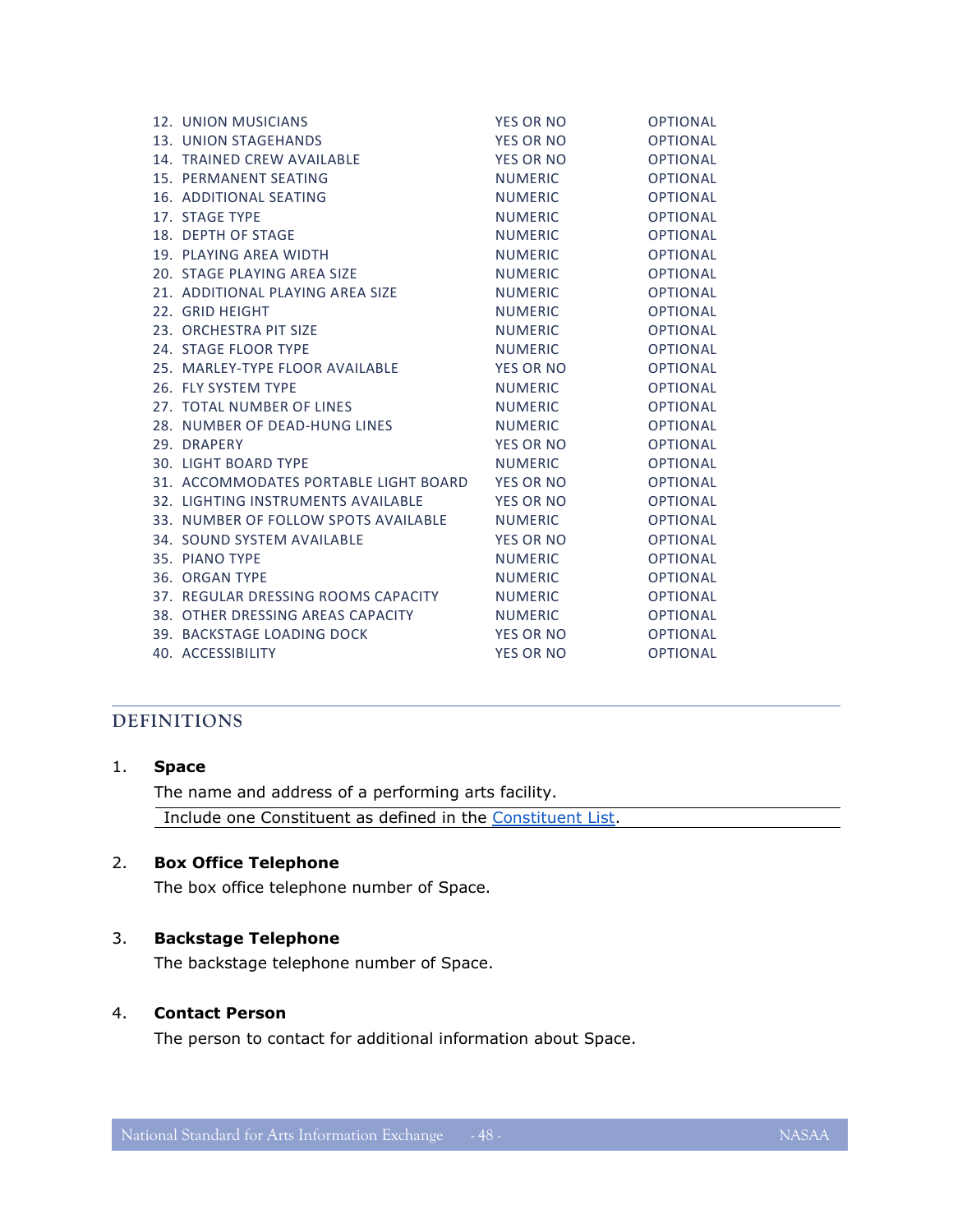#### 5. **Contact Person Title**

The official title of Contact Person.

# 6. **Telephone**

The daytime telephone number of Contact Person.

# 7. **Contact Person Home Telephone**

The telephone number of Contact Person during nonbusiness hours.

# 8. **Affiliation/Ownership**

The organization, if not the same as Space, which is the primary affiliate or owner of Space.

Include one Constituent as defined in the [Constituent List.](#page-9-0)

# 9. **County**

The county or parish in which Space is located.

# 10. **Region**

The substate region in which Space is located.

#### 11. **Type of Space** (performing arts)

The type of performing arts facility listed in Space:

- 01 traditional proscenium theatre with fly space
- 02 traditional proscenium theatre without fly space
- 03 proscenium theatre convertible to thrust stage
- 04 thrust stage theatre
- 05 arena stage theatre
- 06 flexible black box theatre
- 07 multipurpose auditorium with fly space
- 08 multipurpose auditorium with stage but no fly space
- 09 lecture hall with permanent stage
- 10 cafetorium
- 11 gymnatorium
- 12 meeting or convention hall or sports arena with permanent stage
- 13 hotel ballroom with permanent stage
- 14 restaurant or nightclub with permanent stage
- 15 outdoor amphitheatre or concert shell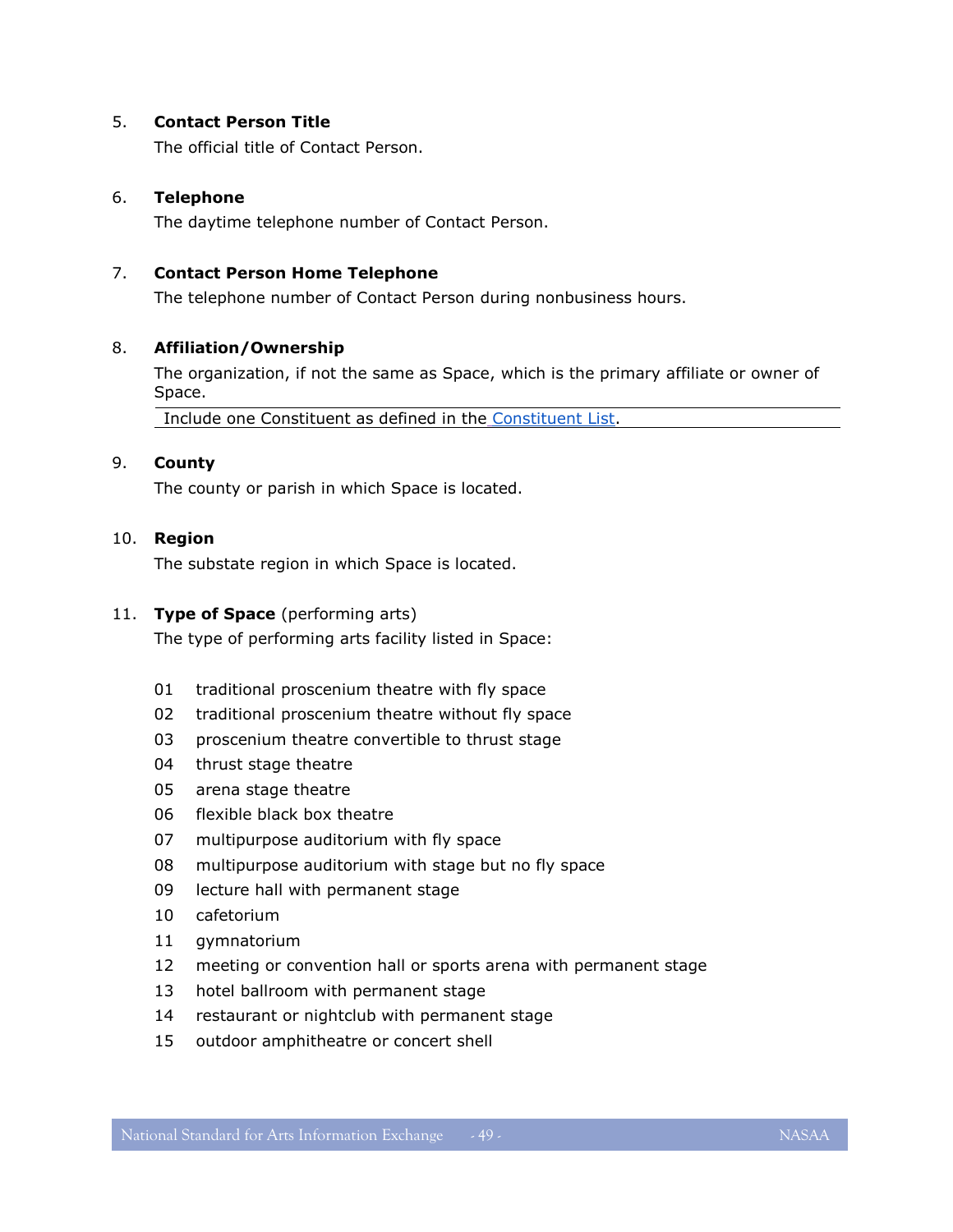- 16 outdoor bandstand
- 17 fairground grandstand
- 18 recital hall
- 99 other

# 12. **Union Musicians**

Is Space required to use local union musicians? Yes or No.

# 13. **Union Stagehands**

Is Space required to use local union stagehands? Yes or No.

# 14. **Trained Crew Available**

Is trained crew available for setting up and working shows? Yes or No.

# 15. **Permanent Seating**

The number of seats permanently installed in Space. Enter 0 if none.

# 16. **Additional Seating**

The number of additional seats that are available and may be set up in Space. Enter 0 if none.

# 17. **Stage Type**

The type of stage available in Space:

- 1 proscenium
- 2 thrust
- 3 arena
- 4 flexible
- 99 other

# 18. **Depth of Stage** (proscenium or thrust Stage Type only)

The depth in feet from plaster line (a line drawn across the stage at the upstage edge of the proscenium) to back wall, if proscenium; if thrust, depth from downstage center to back wall. If arena, flexible, or other Stage Type, enter 0.

19. **Playing Area Width** (proscenium or thrust Stage Type only)

If proscenium, the width in feet of proscenium opening; if thrust, the width in feet from stage left to stage right; do not include wing space. If arena, flexible or other Stage Type, enter 0.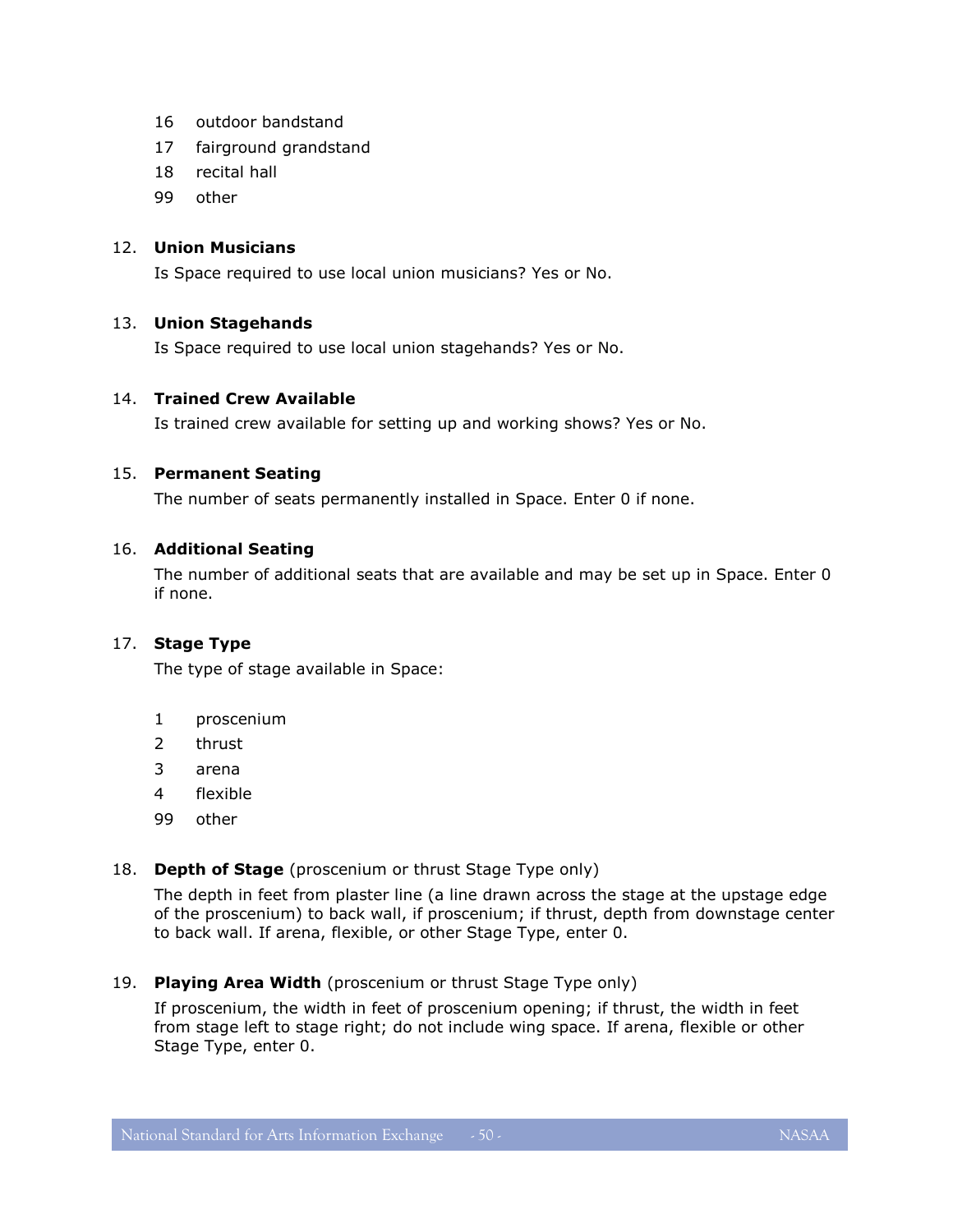#### 20. **Stage Playing Area Size**

The area in square feet of total stage playing area. For proscenium and thrust Stage Type, Stage Playing Area Size = Depth of Stage (Field 18) x Playing Area Width (Field 19) + Additional Playing Area Size (Field 21).

#### 21. **Additional Playing Area Size**

The area in square feet of additional adjacent playing areas.

#### 22. **Grid Height**

The height in feet from the stage floor to the metal grid just below the stage roof.

# 23. **Orchestra Pit Size**

The orchestra pit's area in square feet.

# 24. **Stage Floor Type**

The type of floor on the main playing area:

- 1 sprung wood (not over concrete)
- 2 concrete
- 3 tile on concrete
- 4 tile on wood (no concrete base)
- 5 wood on concrete
- 6 carpet on wood
- 7 carpet on concrete
- 99 other

#### 25. **Marley-type Floor Available**

Does Space have or have access to a Marley-type floor? Yes or No.

#### 26. **Fly System Type**

The type of fly system:

- 1 counterweight
- 2 hemp
- 3 manual winch
- 4 electric winch
- 5 other
- 6 none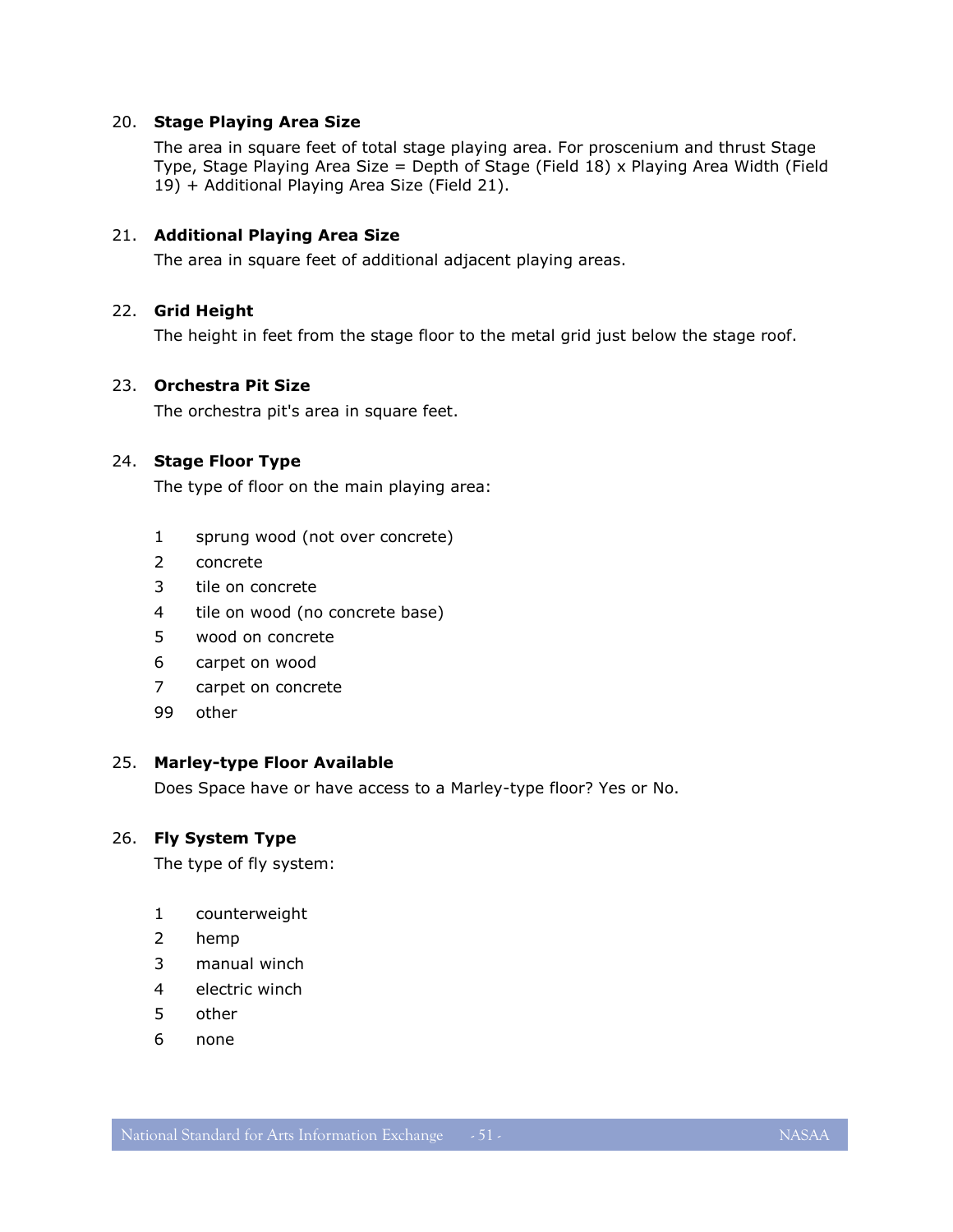#### 27. **Total Number of Lines**

The total number of lines available for hanging. Enter 0 if none.

#### 28. **Number of Dead-hung Lines**

The total number of dead-hung lines. Enter 0 if none.

#### 29. **Drapery**

Does Space have black velour or other type of curtains, legs and/or borders? Yes or No.

# 30. **Light Board Type**

The type of light board:

- 1 autotransformer
- 2 computer memory
- 3 electronic
- 4 resistance
- 99 other

#### 31. **Accommodates Portable Light Board**

Is Space equipped to provide power and space backstage for portable light boards? Yes or No.

#### 32. **Lighting Instruments Available**

Are lighting instruments available in Space? Yes or No.

#### 33. **Number of Follow Spots Available**

The total number of follow spots available. Enter 0 if none.

#### 34. **Sound System Available**

Does Space have sound system available? Yes or No.

#### 35. **Piano Type**

The type of tuned piano available:

- 1 grand
- 2 upright
- 3 none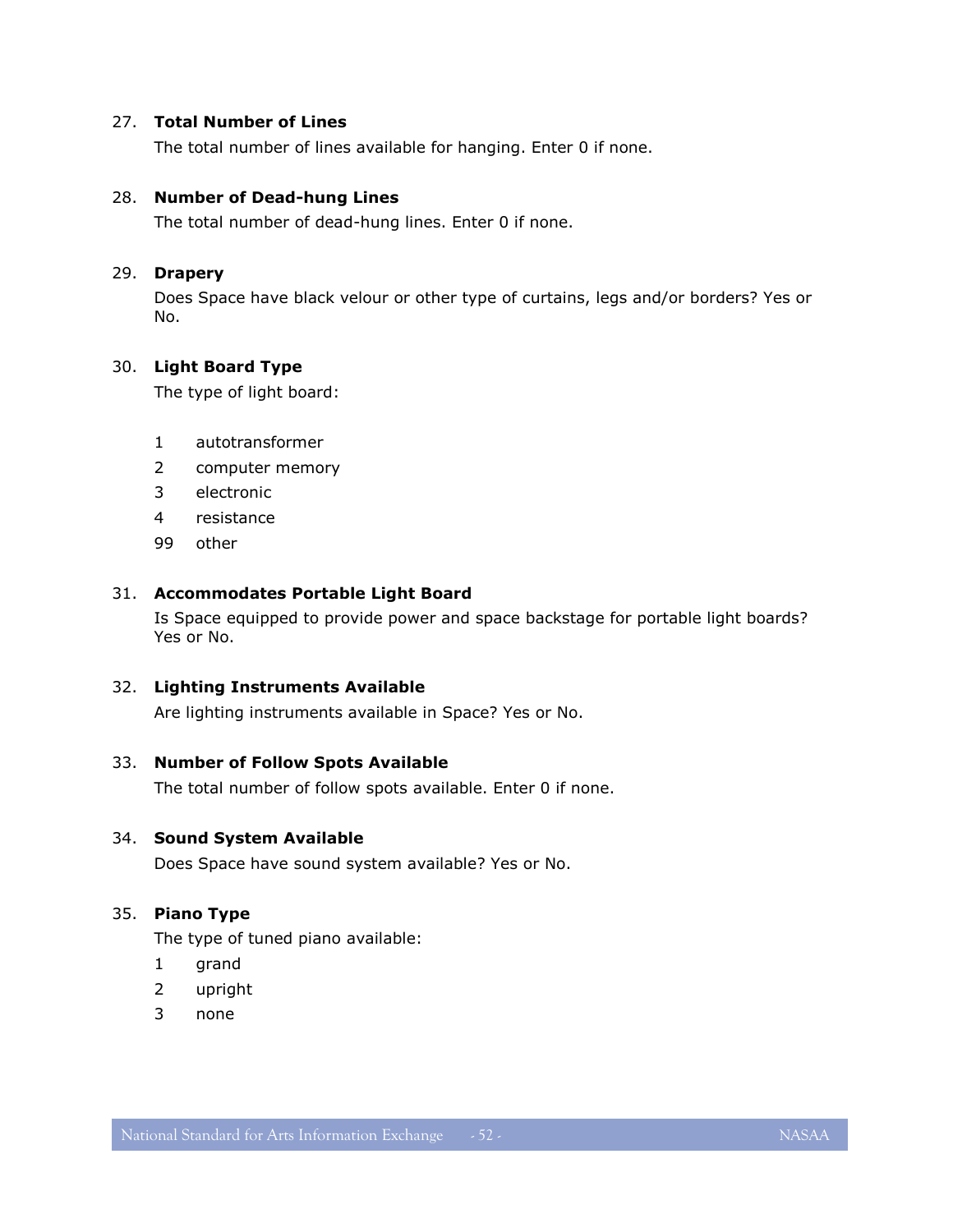# 36. **Organ Type**

The type of tuned organ available:

- 1 electronic
- 2 pipe
- 3 none

# 37. **Regular Dressing Rooms Capacity**

The number of people who can be accommodated in dressing rooms equipped with mirrors, make-up lights, sinks and racks. If no dressing rooms in Space, enter 0.

# 38. **Other Dressing Areas Capacity**

The number of people who can be accommodated in other dressing areas located backstage or near backstage of Space. If no other dressing areas, enter 0.

#### 39. **Backstage Loading Dock**

Does Space have a backstage loading dock at stage level? Yes or No.

# 40. **Accessibility**

Does Space meet accessibility criteria of Section 504 of the Rehabilitation Act of 1973? Yes or No.

# <span id="page-52-1"></span><span id="page-52-0"></span>VISUAL ARTS FACILITIES

#### **FIELDS**

| <b>LABEL</b>                     | <b>TYPE REQUIRED</b> | <b>NEED</b>     |
|----------------------------------|----------------------|-----------------|
| 1. SPACE                         | <b>CONSTITUENT</b>   | <b>OPTIONAL</b> |
| ONE CONSTITUENT FROM THE         |                      |                 |
| <b>CONSTITUENT LIST</b>          |                      |                 |
| NAME (ORGANIZATION OR            |                      |                 |
| INDIVIDUAL)                      |                      |                 |
| <b>ADDRESS</b>                   |                      |                 |
| ADDRESS (CONTINUED)              |                      |                 |
| <b>CITY</b>                      |                      |                 |
| <b>STATE</b>                     |                      |                 |
| <b>ZIP CODE</b>                  |                      |                 |
| 2. CONTACT PERSON                | <b>TEXT</b>          | <b>OPTIONAL</b> |
| 3. CONTACT PERSON TITLE          | <b>TEXT</b>          | <b>OPTIONAL</b> |
| 4. TELEPHONE                     | <b>NUMERIC</b>       | <b>OPTIONAL</b> |
| 5. CONTACT PERSON HOME TELEPHONE | <b>NUMERIC</b>       | <b>OPTIONAL</b> |
| 6. AFFILIATION/OWNERSHIP         | <b>CONSTITUENT</b>   | <b>OPTIONAL</b> |
| ONE CONSTITUENT FROM THE         |                      |                 |
| <b>CONSTITUENT LIST</b>          |                      |                 |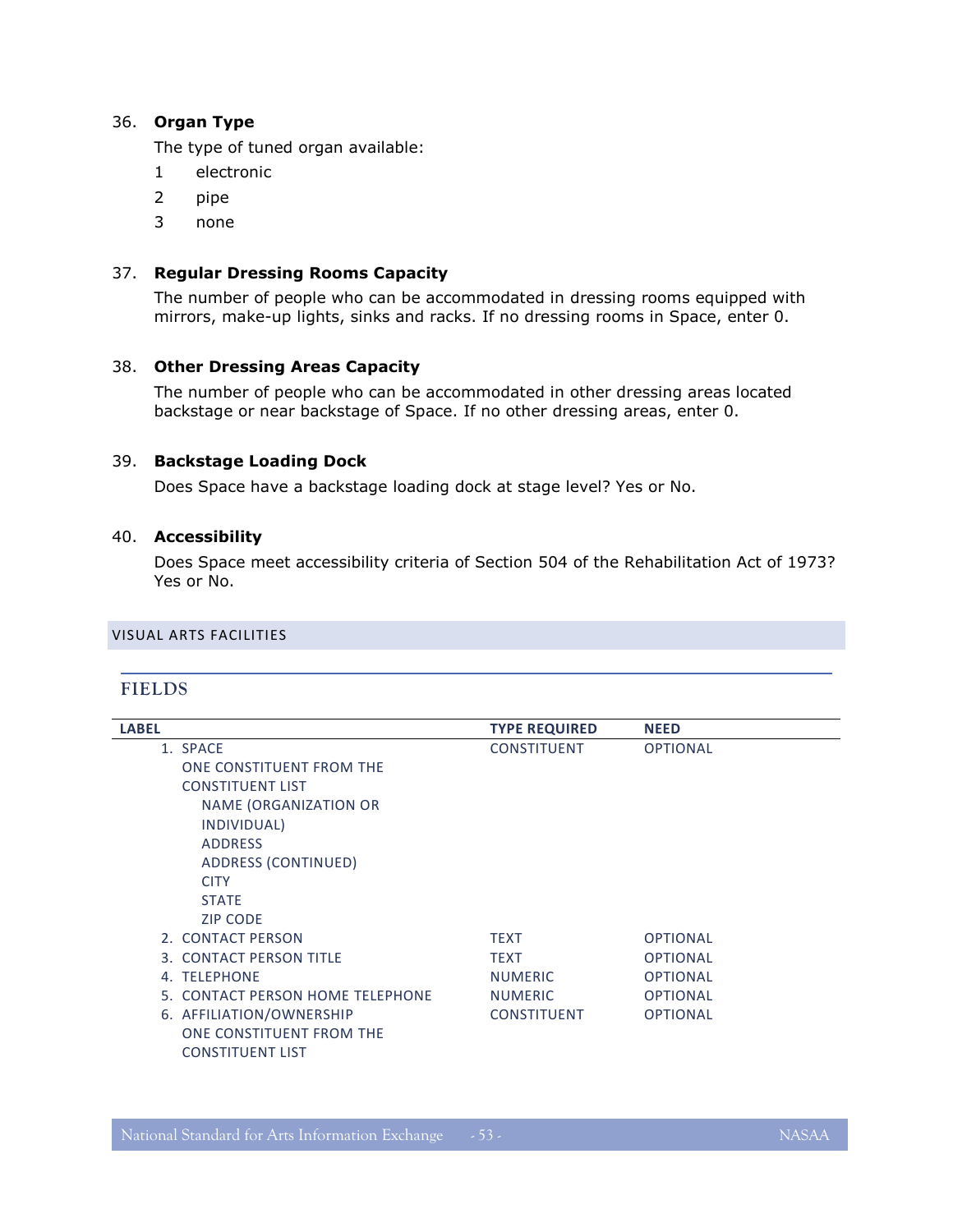| NAME (ORGANIZATION OR INDIVIDUAL)                 |                  |                 |
|---------------------------------------------------|------------------|-----------------|
| <b>ADDRESS</b>                                    |                  |                 |
| <b>ADDRESS (CONTINUED)</b>                        |                  |                 |
| <b>CITY</b>                                       |                  |                 |
| <b>STATE</b>                                      |                  |                 |
| <b>ZIP CODE</b>                                   |                  |                 |
| 7. COUNTY                                         | <b>TEXT</b>      | <b>OPTIONAL</b> |
| 8 REGION                                          | <b>TEXT</b>      | <b>OPTIONAL</b> |
| 9. TYPE OF SPACE (VISUAL ARTS)                    | NUMERIC          | <b>OPTIONAL</b> |
| 10. MEETING ROOMS FOR FILMS                       | <b>NUMERIC</b>   | <b>OPTIONAL</b> |
| 11. WORKSHOP SPACES                               | NUMERIC          | <b>OPTIONAL</b> |
| 12. SECURITY                                      | <b>NUMERIC</b>   | <b>OPTIONAL</b> |
| 13. TEMPERATURE CONTROL                           | YES OR NO        | <b>OPTIONAL</b> |
| 14. HUMIDITY CONTROL                              | YES OR NO        | <b>OPTIONAL</b> |
| 15. GALLERIES FOR TEMPORARY EXHIBITIONS           | NUMERIC          | <b>OPTIONAL</b> |
| 16. RUNNING FEET FOR TEMPORARY                    | <b>NUMERIC</b>   | <b>OPTIONAL</b> |
| <b>EXHIBITIONS</b>                                |                  |                 |
| 17. SQUARE FEET FOR TEMPORARY EXHIBITIONS NUMERIC |                  | <b>OPTIONAL</b> |
| 18. NAILS ALLOWED IN WALL                         | YES OR NO        | <b>OPTIONAL</b> |
| 19. CHANNELING OR HANGING MOLDING                 | YES OR NO        | <b>OPTIONAL</b> |
| 20. WORKS SUSPENDED FROM CEILING                  | YES OR NO        | <b>OPTIONAL</b> |
| 21. TYPE OF LIGHTING                              | <b>NUMERIC</b>   | <b>OPTIONAL</b> |
| 22. PORTABLE DISPLAY PANELS                       | NUMERIC          | <b>OPTIONAL</b> |
| 23. SCULPTURE BASES OR PEDESTALS                  | NUMERIC          | <b>OPTIONAL</b> |
| 24. DISPLAY CASES                                 | <b>NUMERIC</b>   | <b>OPTIONAL</b> |
| 25. TRAINED STAFF AVAILABLE                       | YES OR NO        | <b>OPTIONAL</b> |
| 26. ACCESSIBILITY                                 | <b>YES OR NO</b> | <b>OPTIONAL</b> |

# <span id="page-53-0"></span>**DEFINITIONS**

#### 1. **Space**

The name and address of a visual arts facility. Include one Constituent as defined in the [Constituent List.](#page-9-0)

# 2. **Contact Person**

The person to contact for additional information about Space.

#### 3. **Contact Person Title**

The official title of Contact Person.

#### 4. **Telephone**

The daytime telephone number of Contact Person.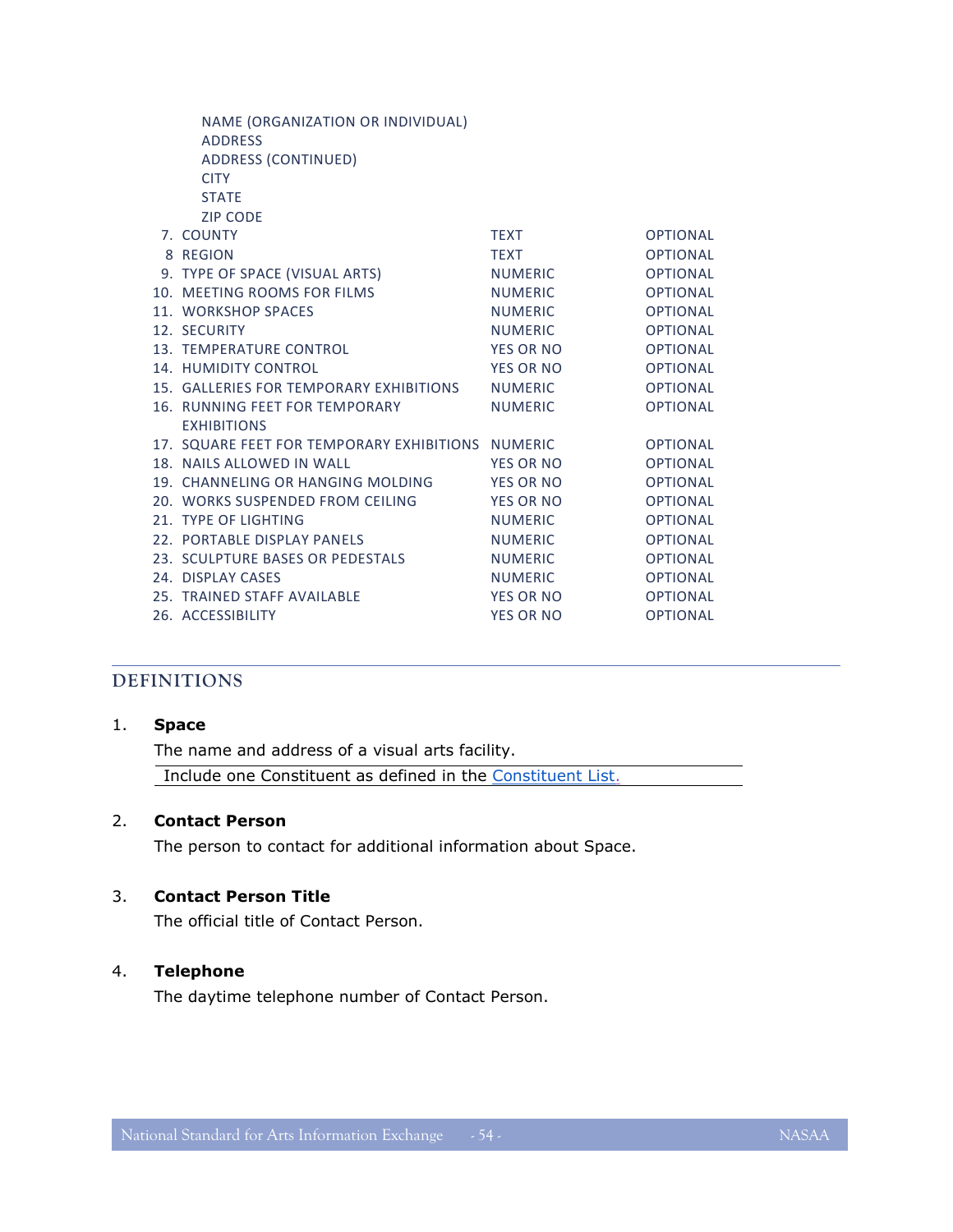#### 5. **Contact Person Home Telephone**

The telephone number of Contact Person during nonbusiness hours.

# 6. **Affiliation/Ownership**

The organization, if not the same as Space, which is the primary affiliate or owner of Space.

Include one Constituent as defined in the [Constituent List.](#page-9-0)

# 7. **County**

The county or parish in which Space is located.

#### 8. **Region**

The substate region in which Space is located.

# 9. **Type of Space** (visual arts)

The type of visual arts facility listed in Space:

- 01 commercial art gallery
- 02 gallery in art museum
- 03 gallery in business building
- 04 gallery in community arts center
- 05 gallery in historical museum
- 06 gallery in library
- 07 gallery in school/college/university
- 08 gallery in other public building
- 09 lobby in public building
- 10 shopping center or mall
- 99 other

#### 10. **Meeting Rooms for Films**

The number of meeting rooms available in Space for showing film/slide presentations. Enter 0 if none.

# 11. **Workshop Spaces**

The number of spaces available in Space for conducting workshops. Enter 0 if none.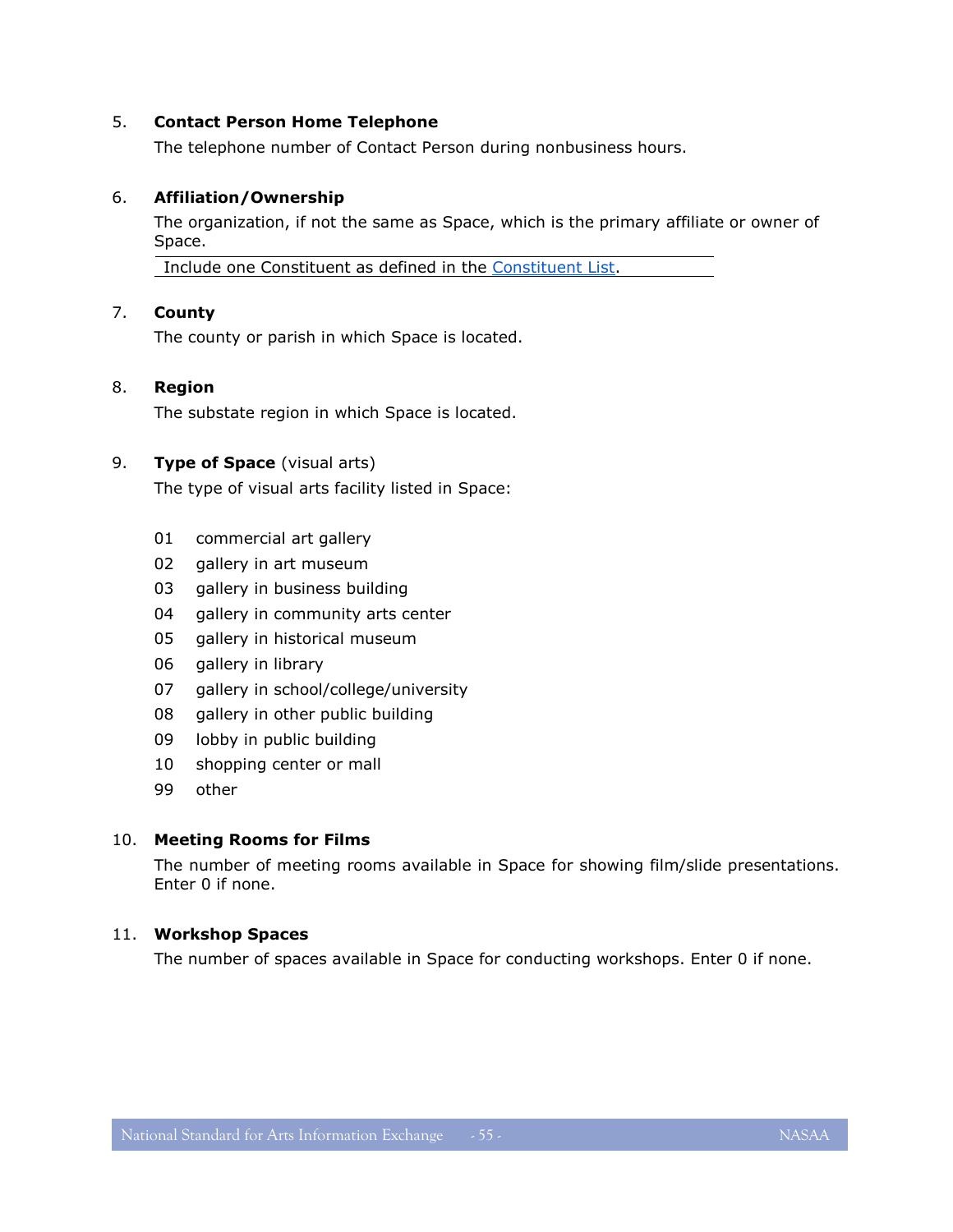#### 12. **Security**

Space can accommodate exhibitions with the following security requirements (use maximum). The National Standard uses [definitions](http://www.sites.si.edu/host/security_search.htm) obtained from the Smithsonian Institution Traveling Exhibition Service.

- 1 high security
- 2 moderate security
- 3 limited security
- 4 none of the above

#### 13. **Temperature Control**

Does Space have a temperature control system? Yes or No.

#### 14. **Humidity Control**

Does Space have a humidity control system? Yes or No.

#### 15. **Galleries for Temporary Exhibitions**

The number of separate spaces available in Space for temporary exhibitions. Enter 0 if none.

#### 16. **Running Feet for Temporary Exhibitions**

The number of running feet of wall in the Galleries for Temporary Exhibitions. Exclude portions not available for display of art work (e.g., windows, doors, vents). Enter 0 if none.

#### 17. **Square Feet for Temporary Exhibitions**

The number of square feet of floor space in the Galleries for Temporary Exhibitions. Enter 0 if none.

# 18. **Nails Allowed in Wall**

May nails, etc., be driven into wall surface? Yes or No.

# 19. **Channeling or Hanging Molding**

Are walls equipped with channeling or hanging molding? Yes or No.

#### 20. **Works Suspended from Ceiling**

May art works be suspended from ceiling? Yes or No.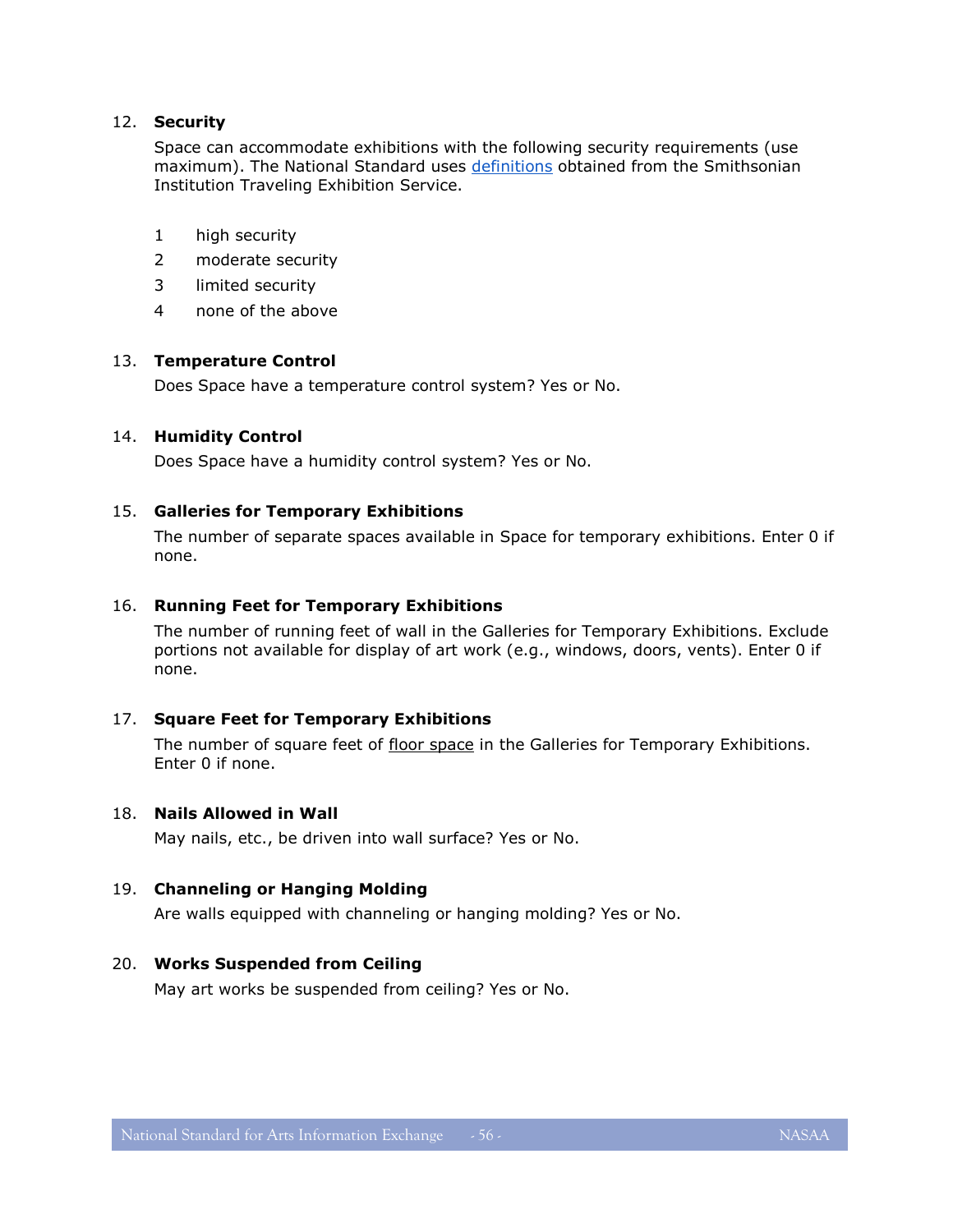# 21. **Type of Lighting**

The primary type of lighting available in Space:

- 1 fluorescent
- 2 fixed incandescent
- 3 natural
- 4 track
- 99 other

# 22. **Portable Display Panels**

The number of portable display panels available in Space. Enter 0 if none.

# 23. **Sculpture Bases or Pedestals**

The number of bases or pedestals available in Space for sculpture display. Enter 0 if none.

# 24. **Display Cases**

The number of display cases available in Space. Enter 0 if none.

#### 25. **Trained Personnel Available**

Are trained personnel available to install exhibits? Yes or No.

# 26. **Accessibility**

Does Space meet accessibility criteria of Section 504 of the Rehabilitation Act of 1973? Yes or No.

#### <span id="page-56-1"></span><span id="page-56-0"></span>INDIVIDUALS IN THE PERFORMING AND LITERARY ARTS

#### **FIELDS**

| <b>LABEL</b>             | <b>TYPE REQUIRED</b> | <b>NEED</b>     |
|--------------------------|----------------------|-----------------|
| <b>INDIVIDUAL</b><br>1.  | <b>CONSTITUENT</b>   | <b>OPTIONAL</b> |
| ONE CONSTITUENT FROM THE |                      |                 |
| <b>CONSTITUENT LIST</b>  |                      |                 |
| NAME (ORGANIZATION OR    |                      |                 |
| INDIVIDUAL)              |                      |                 |
| <b>ADDRESS</b>           |                      |                 |
| ADDRESS (CONTINUED)      |                      |                 |
| <b>CITY</b>              |                      |                 |
| <b>STATE</b>             |                      |                 |
| <b>ZIP CODE</b>          |                      |                 |
|                          |                      |                 |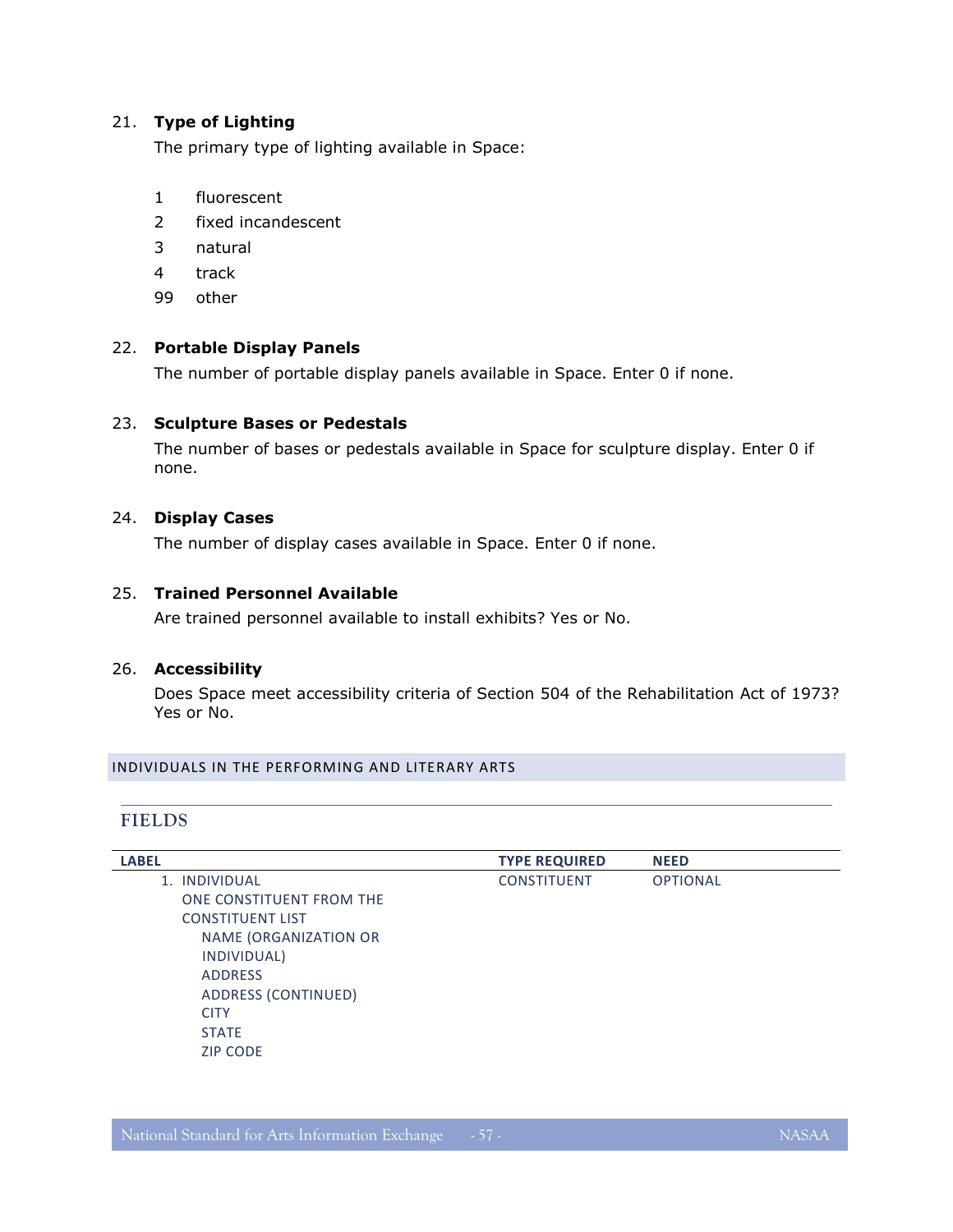| 2. HOME TELEPHONE                 | <b>NUMERIC</b>  | <b>OPTIONAL</b> |
|-----------------------------------|-----------------|-----------------|
| 3. OTHER TELEPHONE                | <b>NUMERIC</b>  | <b>OPTIONAL</b> |
| 4. INSTITUTION/AFFILIATION        | CONSTITUENT     | <b>OPTIONAL</b> |
| ONE CONSTITUENT FROM THE          |                 |                 |
| <b>CONSTITUENT LIST</b>           |                 |                 |
| <b>NAME (ORGANIZATION OR</b>      |                 |                 |
| INDIVIDUAL)                       |                 |                 |
| <b>ADDRESS</b>                    |                 |                 |
| <b>ADDRESS (CONTINUED)</b>        |                 |                 |
| <b>CITY</b>                       |                 |                 |
| <b>STATE</b>                      |                 |                 |
| <b>ZIP CODE</b>                   |                 |                 |
| 5. COUNTY                         | <b>TEXT</b>     | <b>OPTIONAL</b> |
| 6. REGION                         | NUMERIC OR TEXT | <b>OPTIONAL</b> |
| 7. DISCIPLINE                     | <b>TEXT</b>     | <b>OPTIONAL</b> |
| 8. TYPF                           | <b>NUMERIC</b>  | <b>OPTIONAL</b> |
| 9. BOOKING AGENT                  | CONSTITUENT     | <b>OPTIONAL</b> |
| ONE CONSTITUENT FROM THE          |                 |                 |
| <b>CONSTITUENT LIST</b>           |                 |                 |
| NAME (ORGANIZATION OR INDIVIDUAL) |                 |                 |
| <b>ADDRESS</b>                    |                 |                 |
| ADDRESS (CONTINUED)               |                 |                 |
| <b>CITY</b>                       |                 |                 |
| <b>STATE</b>                      |                 |                 |
| <b>ZIP CODE</b>                   |                 |                 |
| 10. BOOKING AGENT TELEPHONE       | <b>NUMERIC</b>  | <b>OPTIONAL</b> |
| <b>11. AUDIENCE TYPE</b>          | <b>TEXT</b>     | <b>OPTIONAL</b> |
| 12. CHARACTERISTICS               | <b>TEXT</b>     | <b>OPTIONAL</b> |

**Note:** It is common for arts agencies to record fees and rates charged by individual artists. However, rates are usually negotiable and vary by services performed, dates and block booking. It may be appropriate for certain agencies to keep such information for specific programmatic needs, but fields are not included here because of their limited usefulness to all arts agencies and the lack of need for compatibility among agencies.

# <span id="page-57-0"></span>**DEFINITIONS**

#### 1. **Individual**

Include one Constituent as defined in the [Constituent List.](#page-9-0)

# 2. **Home Telephone**

The telephone number of Individual during nonbusiness hours.

#### 3. **Other Telephone**

Another telephone number of Individual.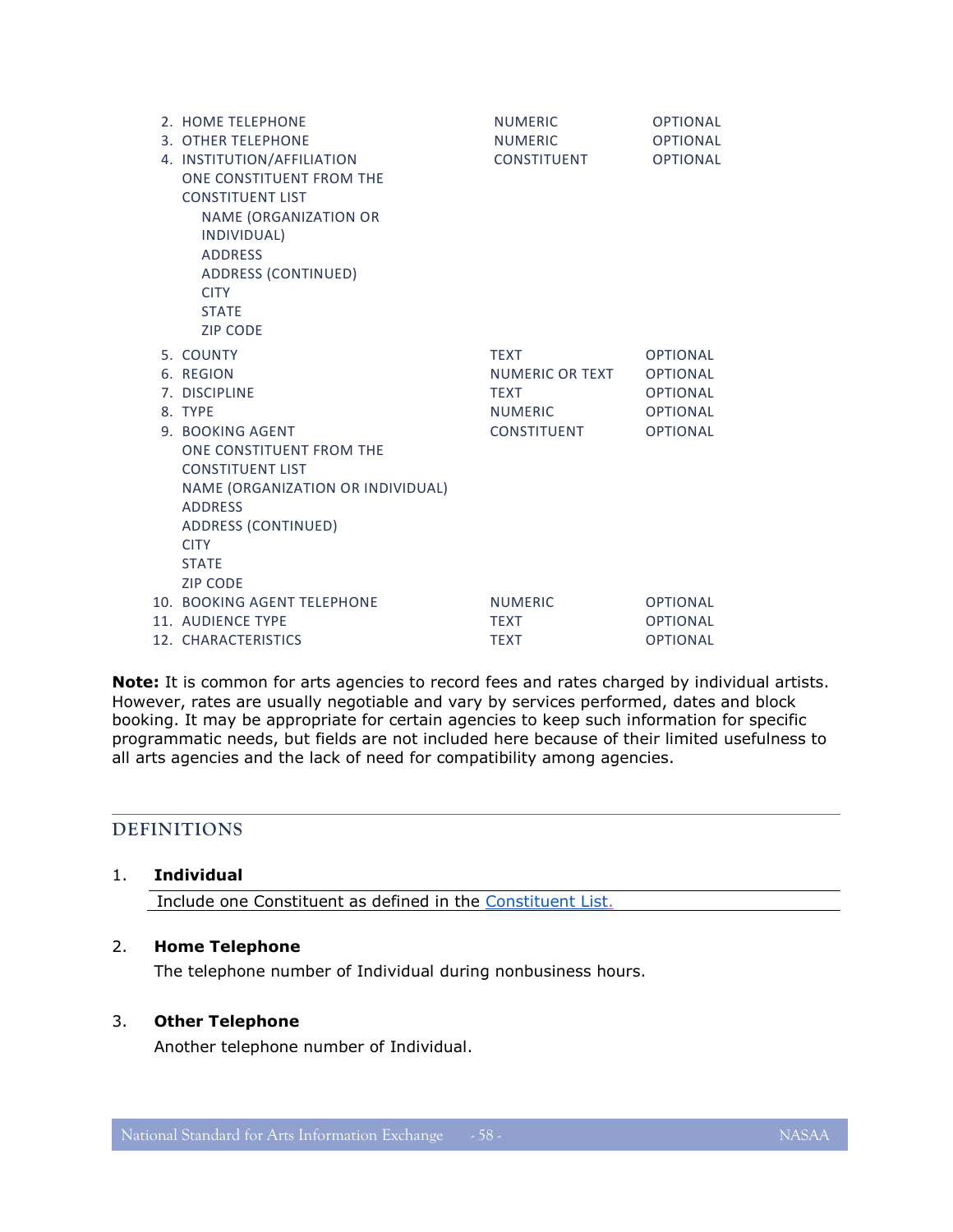# 4. **Institution/Affiliation**

The institution, if any, with which Individual is affiliated. Include one Constituent as defined in the [Constituent List.](#page-9-0)

# 5. **County**

The county or parish of Individual's residence.

# 6. **Region**

The substate region of Individual's residence.

# 7. **Discipline**

The arts [discipline](#page-15-0) in which Individual is involved. Use National Standard discipline [codes.](#page-15-0)

# 8. **Type**

The type of Individual:

- choreographer
- dancer
- composer
- conductor
- brass player
- fretted instrument player
- keyboard instrumentalist
- percussionist
- string player
- singer
- woodwind player
- actor
- mime
- puppeteer
- artistic director
- technical director
- set/property/designer
- costume designer
- lighting designer
- makeup designer
- carpenter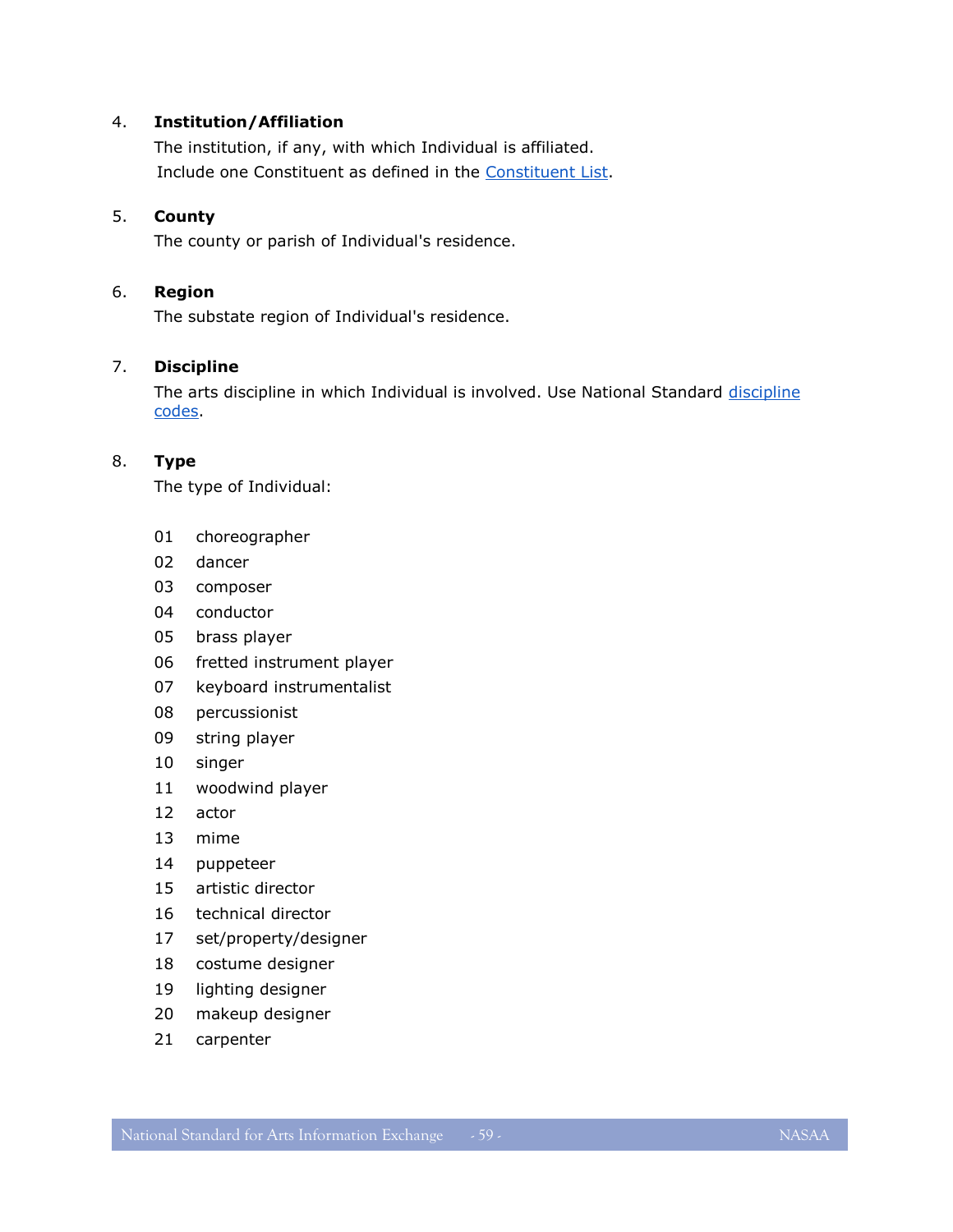- 22 property technician
- 23 wardrobe technician
- 24 lighting technician
- 25 sound technician
- 26 production manager
- 27 stage manager
- 28 writer/poet
- 29 playwright
- 30 storyteller
- 31 interdisciplinary artist
- 99 other

# 9. **Booking Agent**

The person or organization, if other than Individual, who arranges Individual's bookings and serves as a contact for prospective sponsors.

Include one Constituent as defined in the [Constituent List.](#page-9-0)

# 10. **Booking Agent Telephone**

The telephone number of Booking Agent.

# 11. **Audience Type**

The type(s) of audience(s) for which Individual's programs are appropriate. This enables an agency to identify Individual, Field 1, according to that person's characteristics. The **Applicant Characteristics** code will be used.

#### 12. **Characteristics**

Optional Descriptors designed to enable an agency to identify Individual, Field 1, according to that person's characteristics. [Applicant Characteristics](#page-24-0) code will be used.

#### <span id="page-59-1"></span><span id="page-59-0"></span>INDIVIDUALS IN THE VISUAL AND MEDIA ARTS

# **FIELDS**

1. VISUAL/MEDIA ARTIST CONSTITUENT OPTIONAL ONE CONSTITUENT FROM THE [CONSTITUENT LIST](#page-9-0) NAME (ORGANIZATION OR INDIVIDUAL) ADDRESS ADDRESS (CONTINUED)

**LABEL TYPE REQUIRED NEED**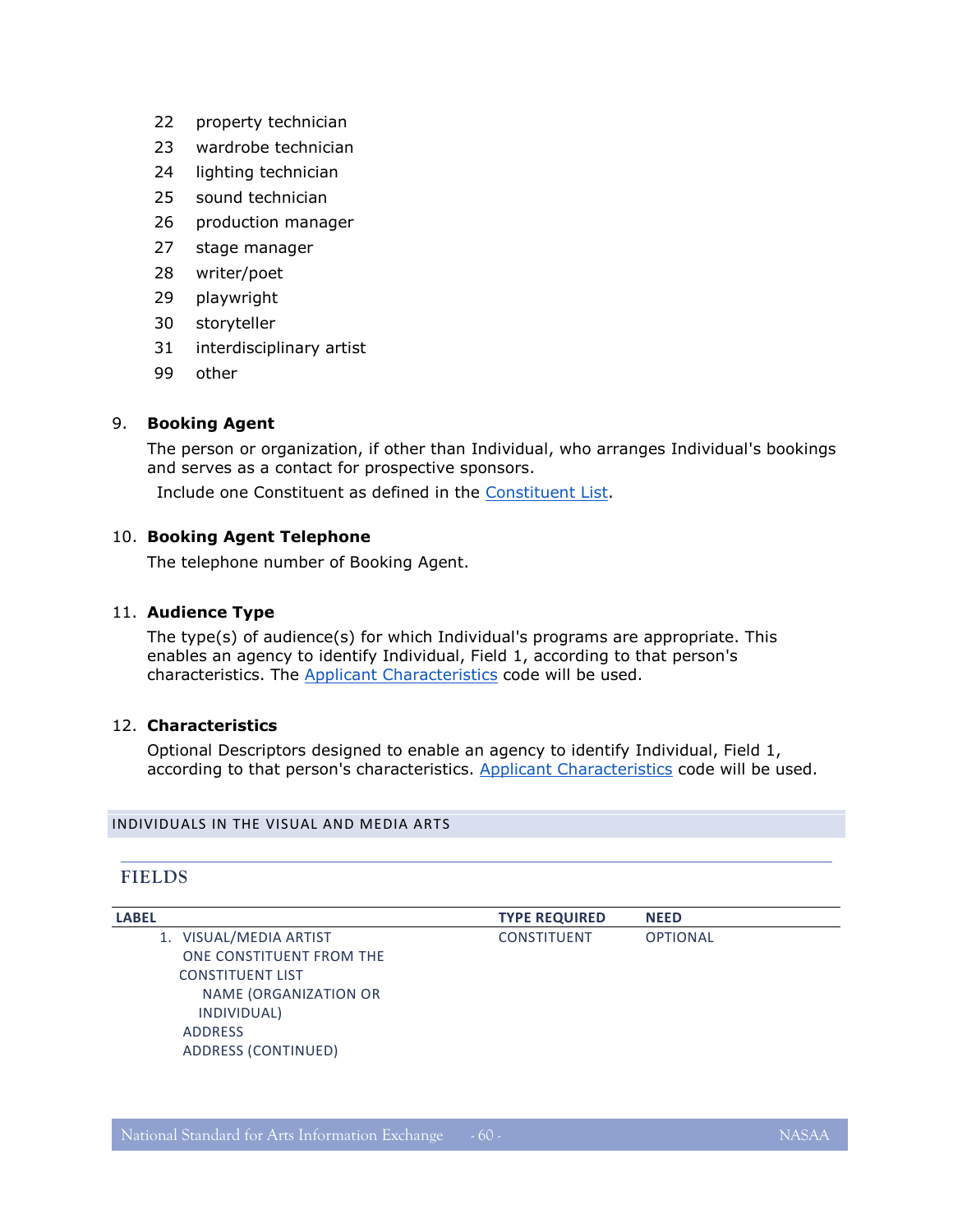| <b>CITY</b>                          |                 |                 |
|--------------------------------------|-----------------|-----------------|
| <b>STATE</b>                         |                 |                 |
| <b>ZIP CODE</b>                      |                 |                 |
| 2. HOME TELEPHONE                    | <b>NUMERIC</b>  | <b>OPTIONAL</b> |
| 3. OTHER TELEPHONE                   | <b>NUMERIC</b>  | <b>OPTIONAL</b> |
| 4. INSTITUTION/AFFILIATION           | CONSTITUENT     | <b>OPTIONAL</b> |
| ONE CONSTITUENT FROM THE             |                 |                 |
| <b>CONSTITUENT LIST</b>              |                 |                 |
| <b>NAME (ORGANIZATION OR</b>         |                 |                 |
| INDIVIDUAL)                          |                 |                 |
| <b>ADDRESS</b>                       |                 |                 |
| <b>ADDRESS (CONTINUED)</b>           |                 |                 |
| <b>CITY</b>                          |                 |                 |
| <b>STATE</b>                         |                 |                 |
| <b>ZIP CODE</b>                      |                 |                 |
| 5. COUNTY                            | <b>TEXT</b>     | <b>OPTIONAL</b> |
| 6. REGION                            | NUMERIC OR TEXT | <b>OPTIONAL</b> |
| 7. DISCIPLINE                        | <b>TEXT</b>     | <b>OPTIONAL</b> |
| 8. TYPE                              | <b>NUMERIC</b>  | <b>OPTIONAL</b> |
| 9. DEALER                            | <b>OPTIONAL</b> |                 |
| ONE CONSTITUENT FROM THE CONSTITUENT |                 |                 |
| <b>LIST</b>                          |                 |                 |
| NAME (ORGANIZATION OR INDIVIDUAL)    |                 |                 |
| <b>ADDRESS</b>                       |                 |                 |
| <b>ADDRESS (CONTINUED)</b>           |                 |                 |
| <b>CITY</b>                          |                 |                 |
| <b>STATE</b>                         |                 |                 |
| <b>ZIP CODE</b>                      |                 |                 |
| 10. DEALER TELEPHONE                 | <b>NUMERIC</b>  | <b>OPTIONAL</b> |
| 11. AUDIENCE TYPE                    | <b>NUMERIC</b>  | <b>OPTIONAL</b> |
| 12. CHARACTERISTICS                  | <b>TEXT</b>     | <b>OPTIONAL</b> |

**Note:** It is common for arts agencies to record fees and rates charged by individual artists. However, rates are usually negotiable and vary by services performed, dates and block booking. It may be appropriate for certain agencies to keep such information for specific programmatic needs, but fields are not included here because of their limited usefulness to all arts agencies and the lack of need for compatibility among agencies.

# <span id="page-60-0"></span>**DEFINITIONS**

# 1. **Visual/Media Artist**

Include one Constituent as defined in the [Constituent List.](#page-9-0)

# 2. **Home Telephone**

The telephone number of Visual/Media Artist during nonworking hours.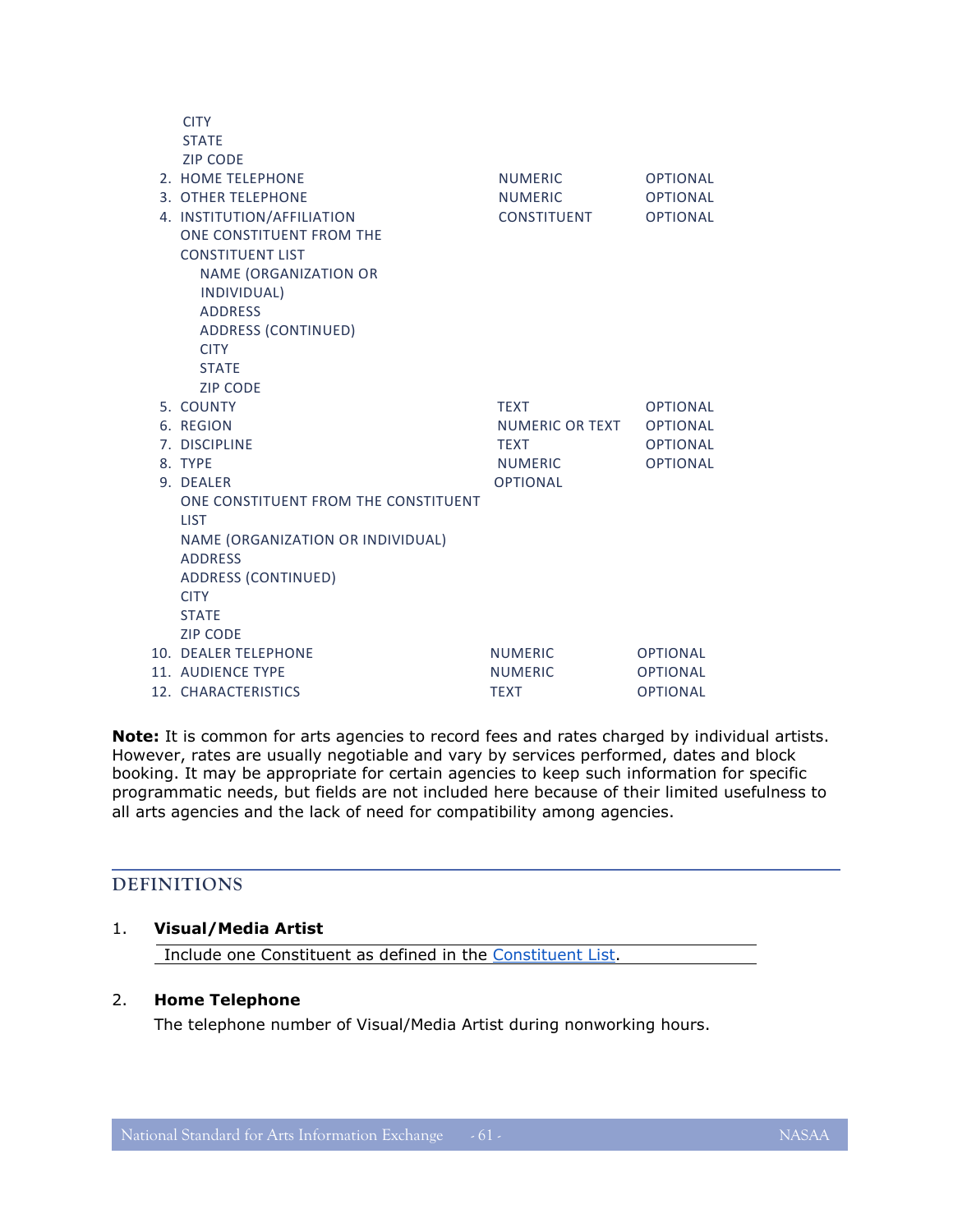# 3. **Other Telephone**

Another telephone number of Visual/Media Artist.

# 4. **Institution/Affiliation**

The institution, if any, with which Visual/Media Artist is affiliated. Include one Constituent as defined in the [Constituent List.](#page-9-0)

#### 5. **County**

The county or parish of Visual/Media Artist's residence.

# 6. **Region**

The substate region of Visual/Media Artist's residence.

#### 7. **Discipline**

The arts discipline in which Visual/Media Artist is involved. Use National Standard [Discipline Codes.](#page-15-0)

#### 8. **Type**

The type of Visual/Media Artist:

- 01 **architect/designer:** include landscape architects and urban, interior, fashion designers, etc.
- 02 **graphic designer:** working primarily with type (e.g., designers of brochures, letterheads, posters, etc.)
- 03 **graphic artist:** include artists who do pen and ink drawing, pencil drawing, monoprint, cartoons, illustrations, calligraphy, collage, pastel, prints, (including silk screen, etchings, engravings, lithographs, intaglio, embossing, etc.), etc.
- 04 **painter:** include watercolor artist
- 05 **sculptor**
- 06 **photographer:** include holographic artist
- 07 **filmmaker**
- 08 **video artist**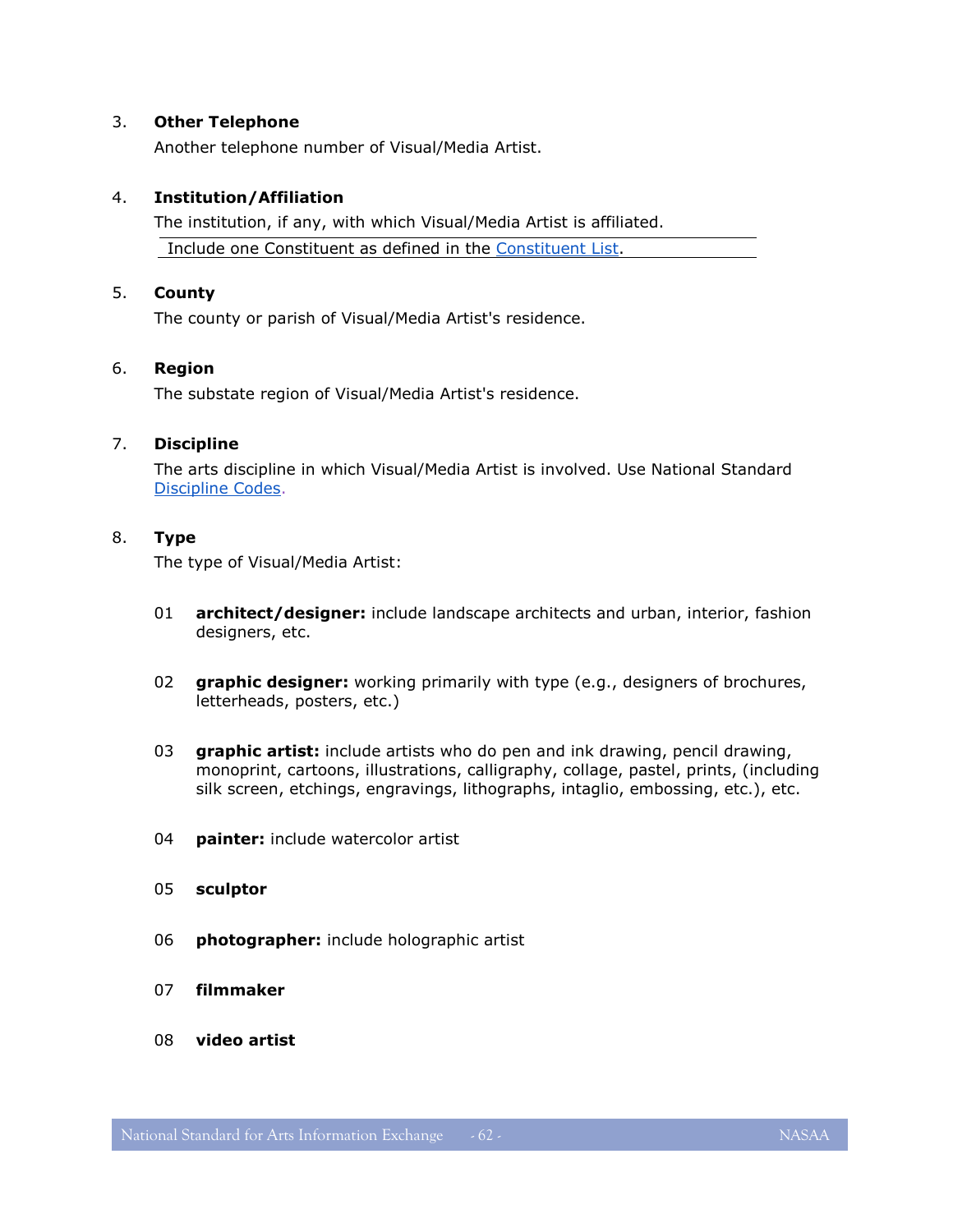- **ceramist:** one who creates art by firing nonmetallic minerals (e.g., clay, porcelain) at high temperatures; include potters
- **glassblower**
- **stained glass artist**
- **mosaic artist**
- **enamelist**
- **metalsmith:** include goldsmith, silversmith, blacksmith
- **leatherworker**
- **fiber artist:** include spinning, dyeing, weaving, basketry, stitchery, quilting, patchwork, applique, batik, tapestry, rug making, macrame, lace making, knitting, crocheting, etc.
- **woodworker:** include cabinetmaker, woodcarver, instrument maker, etc.
- **papermaker**
- **printer/binder/typographer**
- **audio artist**
- **interdisciplinary artist:** one who produces art forms/art works that integrate art disciplines. Include performance artists.
- **curator**
- **preparator**
- **exhibit designer**
- **conservator/restorer**
- **other**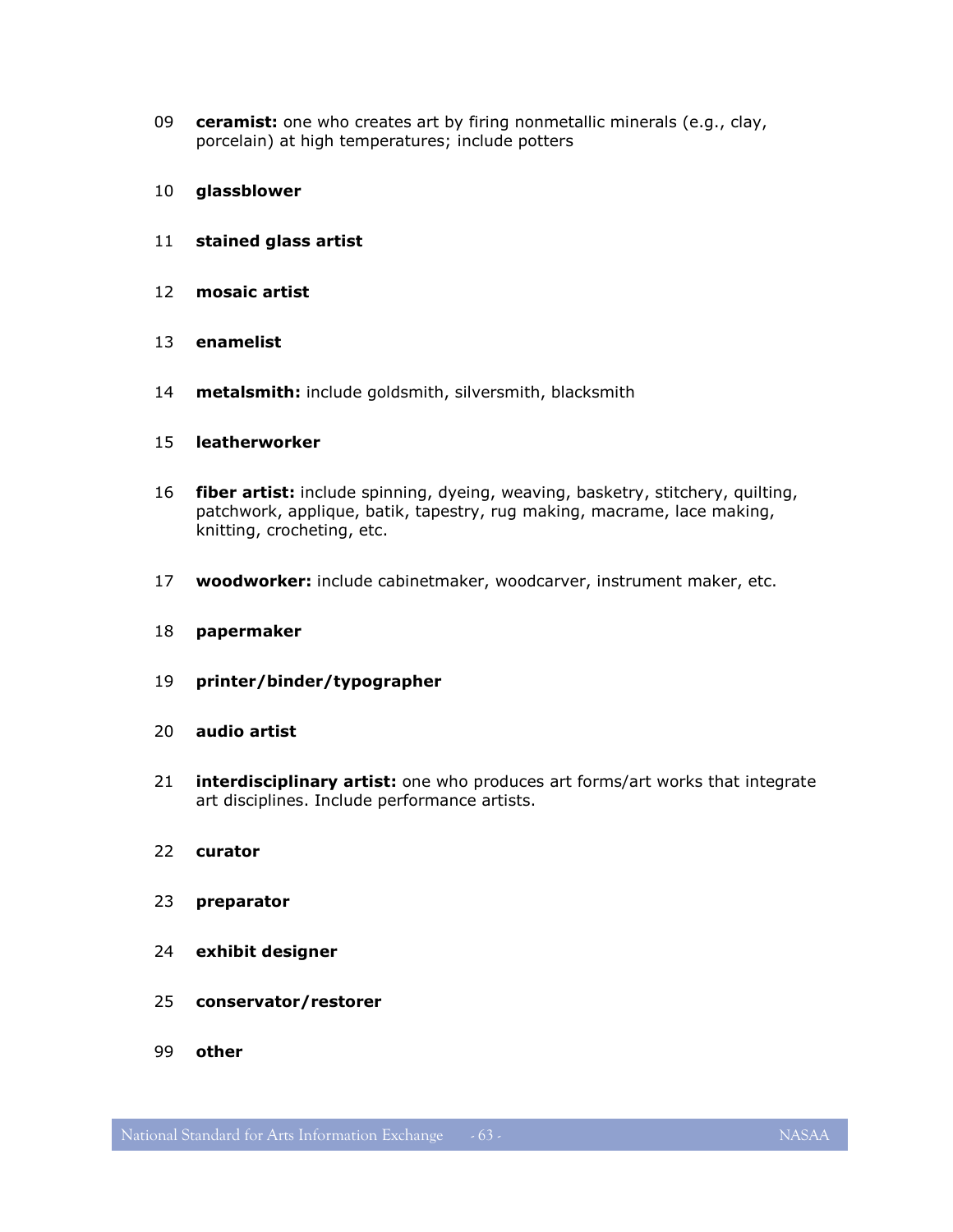#### 9. **Dealer**

The person, gallery or other organization, if other than Visual/Media Artist, which serves as Visual/Media Artist's contact for sales, exhibitions, services, information, etc.

Include one Constituent as defined in the [Constituent List.](#page-9-0)

#### 10. **Dealer Telephone**

The telephone number of Dealer.

#### 11. **Audience Type**

The type(s) of audience(s) for which Visual/Media Artist's programs are appropriate. This enables an agency to identify Visual/Media Artist, Field 1, according to that person's characteristics. The **Applicant Characteristics** code will be used.

#### 12. **Characteristics**

Descriptors designed to enable an agency to identify Visual/Media Artist, Field 1, according to that person's characteristics. This enables an agency to identify Visual/Media Artist, Field 1, according to that person's characteristics. The [Applicant](#page-24-0)  [Characteristics](#page-24-0) code will be used.

#### <span id="page-63-1"></span><span id="page-63-0"></span>PERFORMING ARTS ORGANIZATIONS

#### **FIELDS**

 $\overline{a}$ 

| <b>LABEL</b> |                                   | <b>TYPE REQUIRED</b> | <b>NEED</b>     |
|--------------|-----------------------------------|----------------------|-----------------|
|              | 1. ORGANIZATION                   | <b>CONSTITUENT</b>   | <b>OPTIONAL</b> |
|              | ONE CONSTITUENT FROM THE          |                      |                 |
|              | <b>CONSTITUENT LIST</b>           |                      |                 |
|              | NAME (ORGANIZATION OR INDIVIDUAL) |                      |                 |
|              | <b>ADDRESS</b>                    |                      |                 |
|              | ADDRESS (CONTINUED)               |                      |                 |
|              | <b>CITY</b>                       |                      |                 |
|              | <b>STATE</b>                      |                      |                 |
|              | <b>ZIP CODE</b>                   |                      |                 |
|              | 2. NONPROFIT STATUS               | <b>YES OR NO</b>     | <b>OPTIONAL</b> |
|              | 3. ARTISTIC DIRECTOR              | <b>TEXT</b>          | <b>OPTIONAL</b> |
|              | 4. ARTISTIC DIRECTOR TITLE        | <b>TEXT</b>          | <b>OPTIONAL</b> |
|              | 5. ARTISTIC DIRECTOR TELEPHONE    | <b>NUMERIC</b>       | <b>OPTIONAL</b> |
|              | 6. ADMINISTRATOR                  | <b>TEXT</b>          | <b>OPTIONAL</b> |
|              | 7. ADMINISTRATOR TITLE            | <b>TEXT</b>          | <b>OPTIONAL</b> |
|              | 8. ADMINISTRATOR TELEPHONE        | <b>NUMERIC</b>       | <b>OPTIONAL</b> |
|              | 9. BOOKING AGENT                  | CONSTITUENT          | <b>OPTIONAL</b> |
|              | ONE CONSTITUENT FROM THE          |                      |                 |
|              | <b>CONSTITUENT LIST</b>           |                      |                 |
|              | NAME (ORGANIZATION OR INDIVIDUAL) |                      |                 |
|              | <b>ADDRESS</b>                    |                      |                 |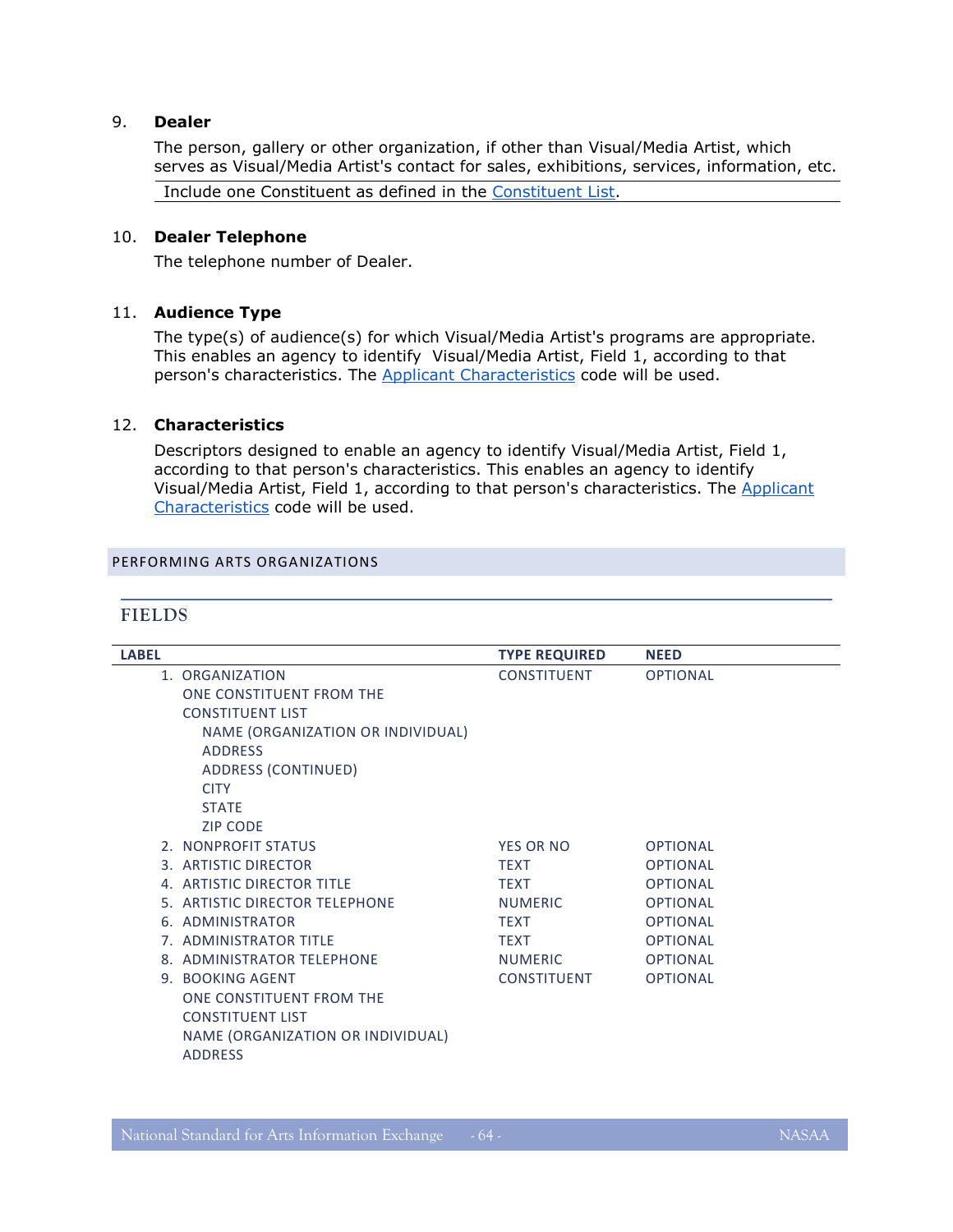ADDRESS (CONTINUED) **CITY** STATE ZIP CODE

- 
- 
- 

10. BOOKING AGENT TELEPHONE NUMERIC OPTIONAL 11. COUNTY TEXT OPTIONAL 12. REGION **NUMERIC OR TEXT** OPTIONAL

# <span id="page-64-0"></span>**DEFINITIONS**

#### 1. **Organization**

The name and address of a performing arts organization.

Include one Constituent as defined in the [Constituent List.](#page-9-0)

#### 2. **Nonprofit Status**

Does Organization have nonprofit status (i.e., no part of the income or assets inure to the benefit of any director, officer or employee except as salary or reasonable compensation for services and travel expenses)? Yes or No.

#### 3. **Artistic Director**

The person with immediate responsibility for the artistic activities of Organization.

#### 4. **Artistic Director Title**

The official title of Artistic Director.

#### 5. **Artistic Director Telephone**

The daytime telephone number of Artistic Director.

#### 6. **Administrator**

The person with immediate responsibility for the administration of Organization.

#### 7. **Administrator Title**

The official title of Administrator.

# 8. **Administrator Telephone**

The daytime telephone number of Administrator.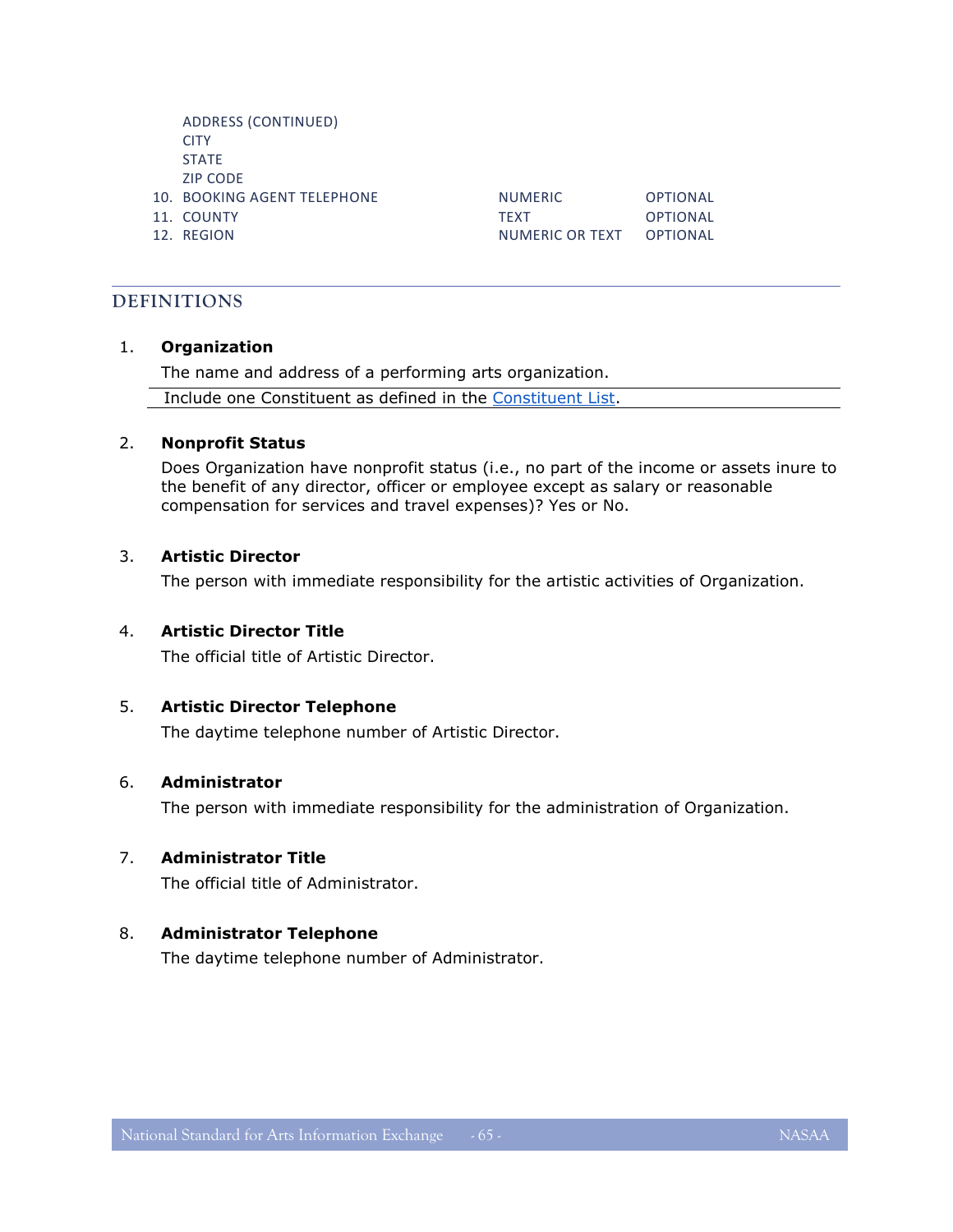#### 9. **Booking Agent**

The person or organization, if other than Administrator, who arranges Organization's bookings and serves as a contact for prospective sponsors.

Include one Constituent as defined in the [Constituent List.](#page-9-0)

#### 10. **Booking Agent Telephone**

The telephone number of Booking Agent.

# 11. **County**

The county or parish in which Organization's principal place of business is located.

#### 12. **Region**

The substate region in which Organization's principal place of business is located.

#### 13. **Discipline**

The arts discipline in which Organization is involved. Use National Standard Discipline [Codes.](#page-15-0)

# 14. **Audience Type**

The type(s) of audience(s) for which Organization's programs are appropriate. This enables an agency to identify Organization, Field 1, according to its characteristics. The **Applicant Characteristics** code will be used.

#### <span id="page-65-1"></span><span id="page-65-0"></span>VISUAL ARTS ORGANIZATIONS

# **FIELDS**

| <b>LABEL</b>                      | <b>TYPE REQUIRED</b> | <b>NEED</b>     |
|-----------------------------------|----------------------|-----------------|
| 1. ORGANIZATION                   | <b>CONSTITUENT</b>   | <b>OPTIONAL</b> |
| ONE CONSTITUENT FROM THE          |                      |                 |
| <b>CONSTITUENT LIST</b>           |                      |                 |
| NAME (ORGANIZATION OR INDIVIDUAL) |                      |                 |
| <b>ADDRESS</b>                    |                      |                 |
| ADDRESS (CONTINUED)               |                      |                 |
| <b>CITY</b>                       |                      |                 |
| <b>STATE</b>                      |                      |                 |
| <b>ZIP CODE</b>                   |                      |                 |
| 2. NONPROFIT STATUS               | <b>YES OR NO</b>     | <b>OPTIONAL</b> |
| 3. CONTACT PERSON                 | <b>TEXT</b>          | <b>OPTIONAL</b> |
| 4. CONTACT PERSON TITLE           | <b>TEXT</b>          | <b>OPTIONAL</b> |
| 5. CONTACT PERSON TELEPHONE       | <b>NUMERIC</b>       | <b>OPTIONAL</b> |
| 6. ADMINISTRATOR                  | <b>TEXT</b>          | <b>OPTIONAL</b> |
| 7. ADMINISTRATOR TITLE            | <b>TEXT</b>          | <b>OPTIONAL</b> |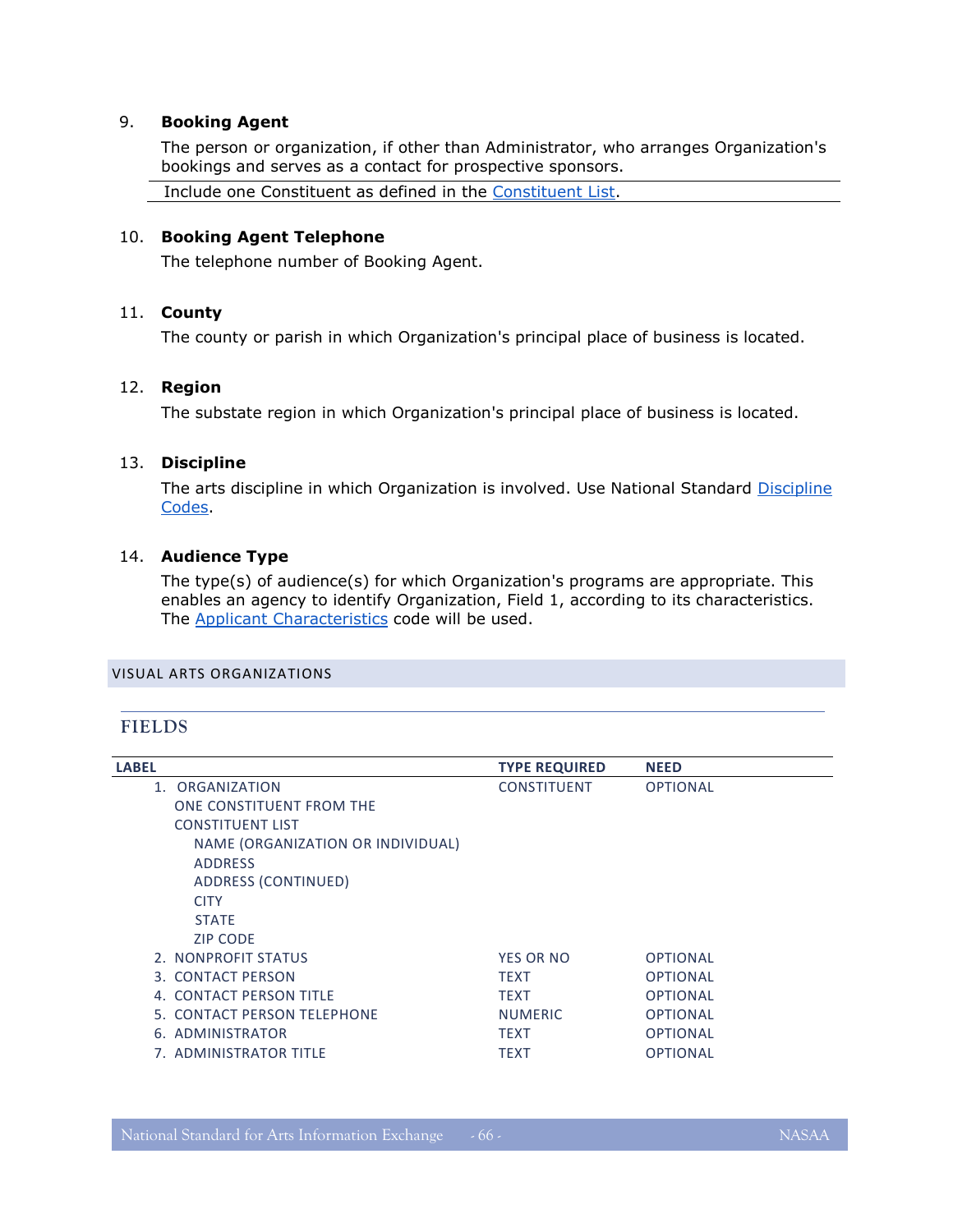| 8. ADMINISTRATOR TELEPHONE | <b>NUMERIC</b>  | OPTIONAL |
|----------------------------|-----------------|----------|
| 11. COUNTY                 | <b>TFXT</b>     | OPTIONAL |
| 12. REGION                 | NUMERIC OR TEXT | OPTIONAL |

**Note:** Further specification allowing an agency to select particular types of visual arts organizations will be available if this resource directory is cross-referenced to the National Standard [Mailing List System.](#page-10-0)

| 13. DISCIPLINE    | <b>TFXT</b> | <b>OPTIONAL</b> |
|-------------------|-------------|-----------------|
| 14. AUDIENCE TYPE | <b>TFXT</b> | <b>OPTIONAL</b> |

# <span id="page-66-0"></span>**DEFINITIONS**

#### 1. **Organization**

Include one Constituent as defined in the [Constituent List.](#page-9-0)

#### 2. **Nonprofit Status**

Does Organization have nonprofit status (i.e., no part of income or assets inure to the benefit of any director, officer or employee except as salary or reasonable compensation for services and travel expenses)? Yes or No.

#### 3. **Contact Person**

The person to contact for additional information about Organization.

#### 4. **Contact Person Title**

The official title of Contact Person.

#### 5. **Contact Person Telephone**

The daytime telephone number of Contact Person.

#### 6. **Administrator**

The person with immediate responsibility for the administration of Organization.

#### 7. **Administrator Title**

The official title of Administrator.

#### 8. **Administrator Telephone**

The daytime telephone number of Administrator.

#### 11. **County**

The county or parish in which Organization's principal place of business is located.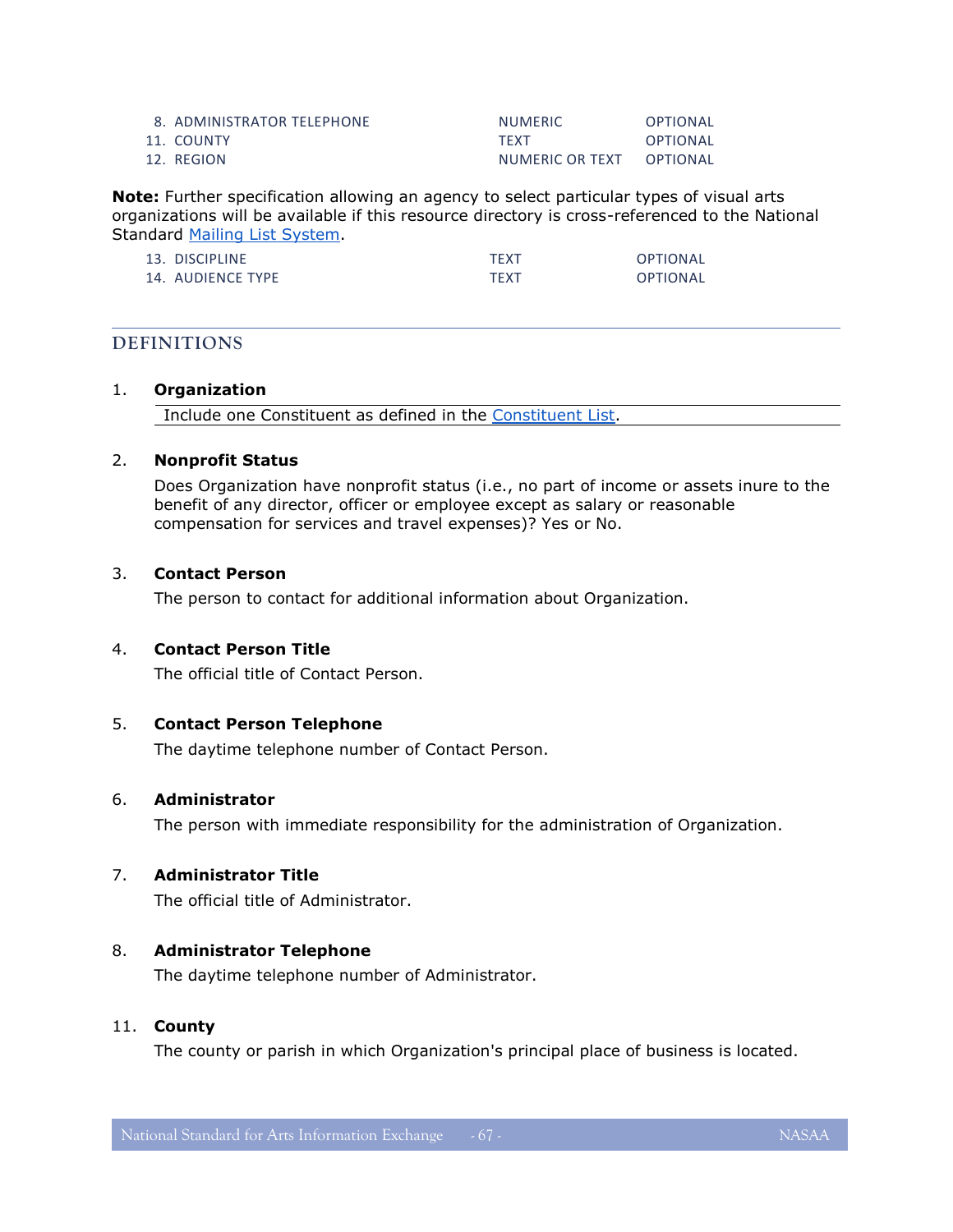# 12. **Region**

The substate region in which Organization's principal place of business is located.

#### 13. **Discipline**

The arts discipline in which Organization is involved. Use National Standard Discipline [Codes.](#page-15-0)

# 14. **Audience Type**

The type(s) of audience(s) for which Organization's programs are appropriate. This enables an agency to identify Organization, Field 1, according to its characteristics. The [Applicant Characteristics](#page-24-0) code will be used.

#### <span id="page-67-1"></span><span id="page-67-0"></span>SPONSORS/PRESENTORS

# **FIELDS**

| <b>LABEL</b> |                                       | <b>TYPE REQUIRED</b> | <b>NEED</b>     |
|--------------|---------------------------------------|----------------------|-----------------|
|              | 1. SPONSOR/PRESENTOR                  | <b>CONSTITUENT</b>   | <b>OPTIONAL</b> |
|              | ONE CONSTITUENT FROM THE              |                      |                 |
|              | <b>CONSTITUENT LIST</b>               |                      |                 |
|              | NAME (ORGANIZATION OR INDIVIDUAL)     |                      |                 |
|              | <b>ADDRESS</b>                        |                      |                 |
|              | <b>ADDRESS (CONTINUED)</b>            |                      |                 |
|              | <b>CITY</b>                           |                      |                 |
|              | <b>STATE</b>                          |                      |                 |
|              | <b>ZIP CODE</b>                       |                      |                 |
|              | 2. NONPROFIT STATUS                   | <b>YES OR NO</b>     | <b>OPTIONAL</b> |
|              | 3. TELEPHONE                          | <b>NUMERIC</b>       | <b>OPTIONAL</b> |
|              | 4. ADMINISTRATOR                      | <b>TEXT</b>          | <b>OPTIONAL</b> |
|              | 5. ADMINISTRATOR TITLE                | <b>TEXT</b>          | <b>OPTIONAL</b> |
|              | 6. COUNTY                             | <b>TEXT</b>          | <b>OPTIONAL</b> |
|              | 7. REGION                             | NUMERIC OR TEXT      | <b>OPTIONAL</b> |
|              | 8. CONTACT PERSON                     | <b>CONSTITUENT</b>   | <b>OPTIONAL</b> |
|              | ONE CONSTITUENT FROM THE              |                      |                 |
|              | <b>CONSTITUENT LIST</b>               |                      |                 |
|              | NAME (ORGANIZATION OR INDIVIDUAL)     |                      |                 |
|              | <b>ADDRESS</b>                        |                      |                 |
|              | ADDRESS (CONTINUED)<br><b>CITY</b>    |                      |                 |
|              | <b>STATE</b>                          |                      |                 |
|              | <b>ZIP CODE</b>                       |                      |                 |
|              | 9. CONTACT PERSON TITLE               | <b>TEXT</b>          | <b>OPTIONAL</b> |
|              | 10. LARGEST FEE PAID FOR ONE EVENT    | NUMERIC              | <b>OPTIONAL</b> |
|              | 11. PRESENT YEAR ARTS PROGRAMMING     | <b>NUMERIC</b>       | <b>OPTIONAL</b> |
|              | <b>BUDGET</b>                         |                      |                 |
|              | 12. LAST YEAR ARTS PROGRAMMING BUDGET | <b>NUMERIC</b>       | <b>OPTIONAL</b> |
|              |                                       |                      |                 |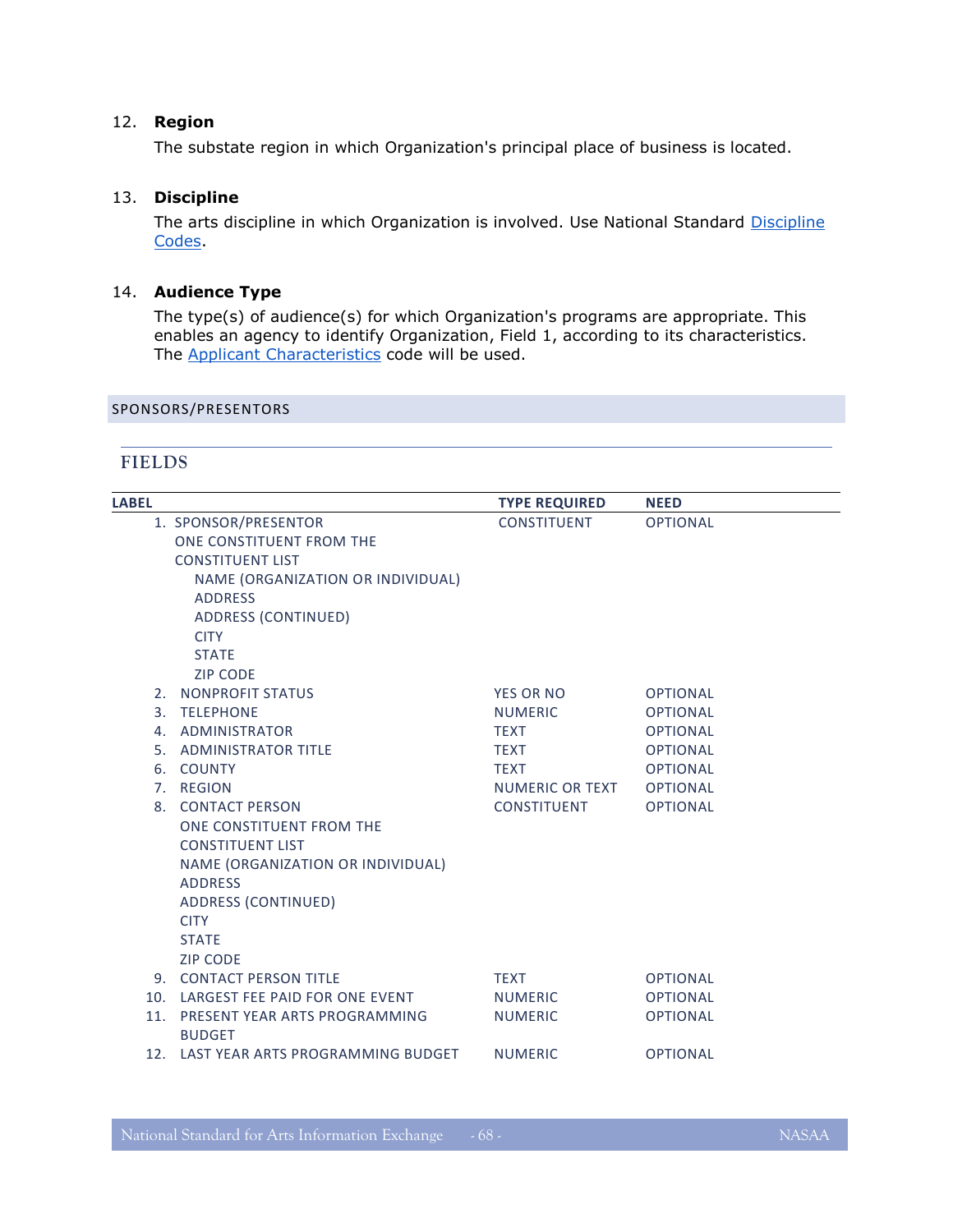| 13. DISCIPLINE    | TFXT        | OPTIONAL |
|-------------------|-------------|----------|
| 14. AUDIENCE TYPE | <b>TFXT</b> | OPTIONAL |

**Note:** A list of facilities available to the Sponsor/Presentor is a function of the Performing Arts Facilities and Visual Arts Facilities Resource Directories. If such directories are available, it is suggested that they be cross-referenced to the Sponsors/Presentors Directory. If concurrent facility directories are not available, a modified listing including the name, type and capacity of available facilities would be appropriate here.

# <span id="page-68-0"></span>**DEFINITIONS**

#### 1. **Sponsor/Presentor**

The name and address of an organization which presents or exhibits arts events for the public (e.g., performance facilities, museums, cinemas, etc.).

Include one Constituent as defined in the [Constituent List.](#page-9-0)

#### 2. **Nonprofit Status**

Does Sponsor/Presentor have nonprofit status (i.e., no part of income or assets inure to the benefit of any director, officer or employee except as salary or reasonable compensation for services and travel expenses)? Yes or No.

#### 3. **Telephone**

The telephone number of Sponsor/Presentor.

#### 4. **Administrator**

The person with direct responsibility for the activities of Sponsor/Presentor.

# 5. **Administrator Title**

The official title of the Administrator.

#### 6. **County**

The county or parish in which Sponsor/Presentor's principal place of business is located.

# 7. **Region**

The substate region in which Sponsor/Presentor's principal place of business is located

#### 8. **Contact Person**

The person to contact for additional information about Sponsor/Presentor if different from Administrator. Include Constituent List entry if home address is desired; otherwise, include name only.